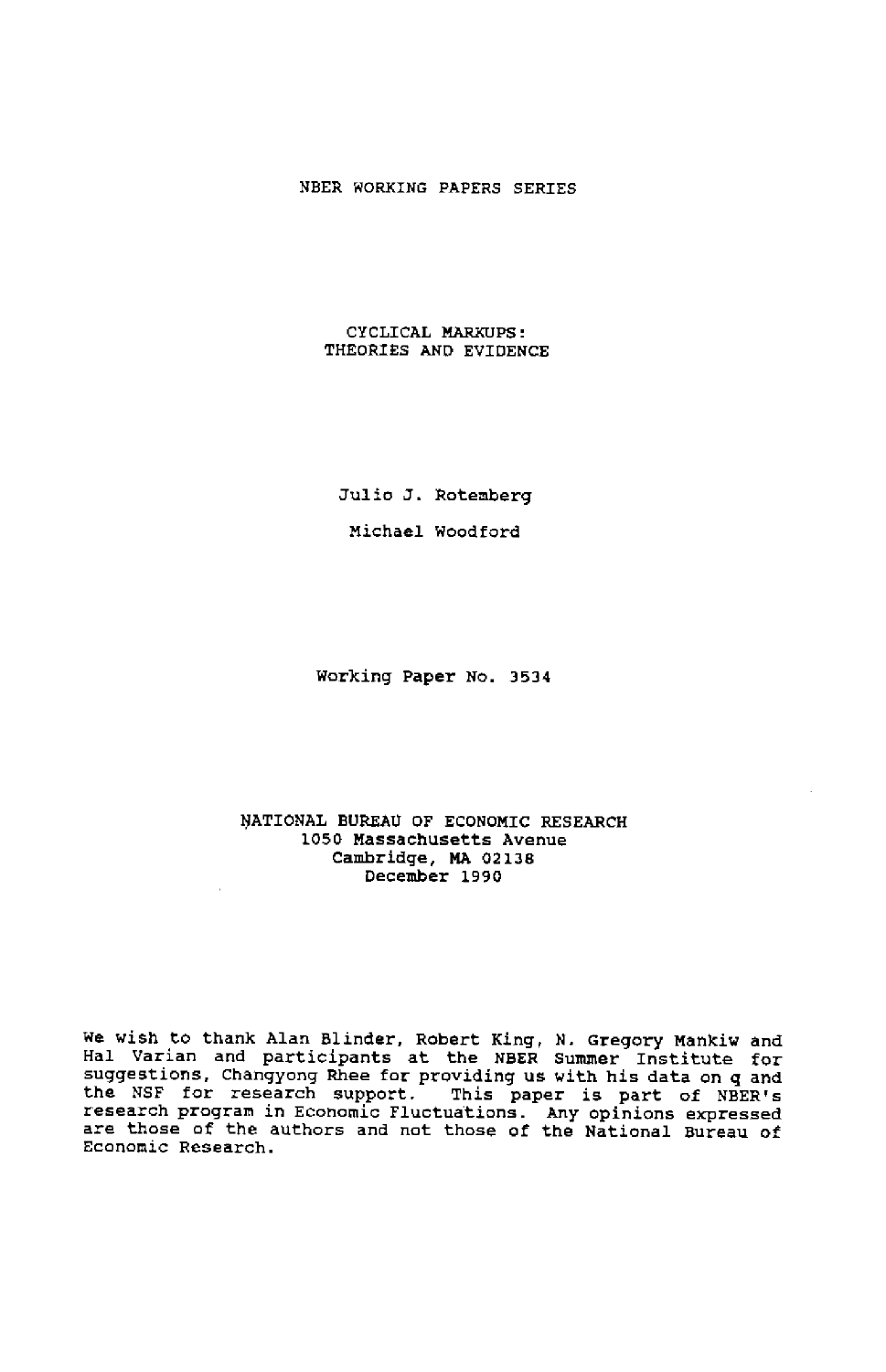NEER Working Paper #3534 December <sup>1990</sup>

#### CYCLICAL MARKUPS: THEORIES AND EVIDENCE

#### ABSTRACT

If Changes in aggregate demand were an important source of macroeconomic fluctuations, real wages would be countercyclical unless markups of price over marginal cost were themselves countercyclical. We thus examine three theories of markup variation at cyclical frequenciea. The first assumes only that the elasticity of demand is a function of the level of output. In the second, firma face a tradeoff between exploiting their existing customers and attracting new customers. Markups then depend also on rates of return and future sales expectations; a high rate of return or expectations of low sales growth lead firms to assign a lower value to future revenuea from new customers. Firma thus raise prices and markups. In the third theory, markups are chosen to ensure that no one deviates from an (implicitly) collusive understanding. Increases in rates of return or pessimistic expectationa then lead firms to be less concerned with future punishments so that markups fall. Aggregate post-war data from the U.S. are most consistent with the predictions of the implicit collusion model.

| Julio J. Rotemberg                   | Michael Woodford        |
|--------------------------------------|-------------------------|
| Alfred P. Sloan School of Management | Department of Economics |
| Room E52-432                         | University of Chicago   |
| MÏT                                  | 1126 East 59th Street   |
| Cambridge, MA 02139                  | Chicago, IL 60637       |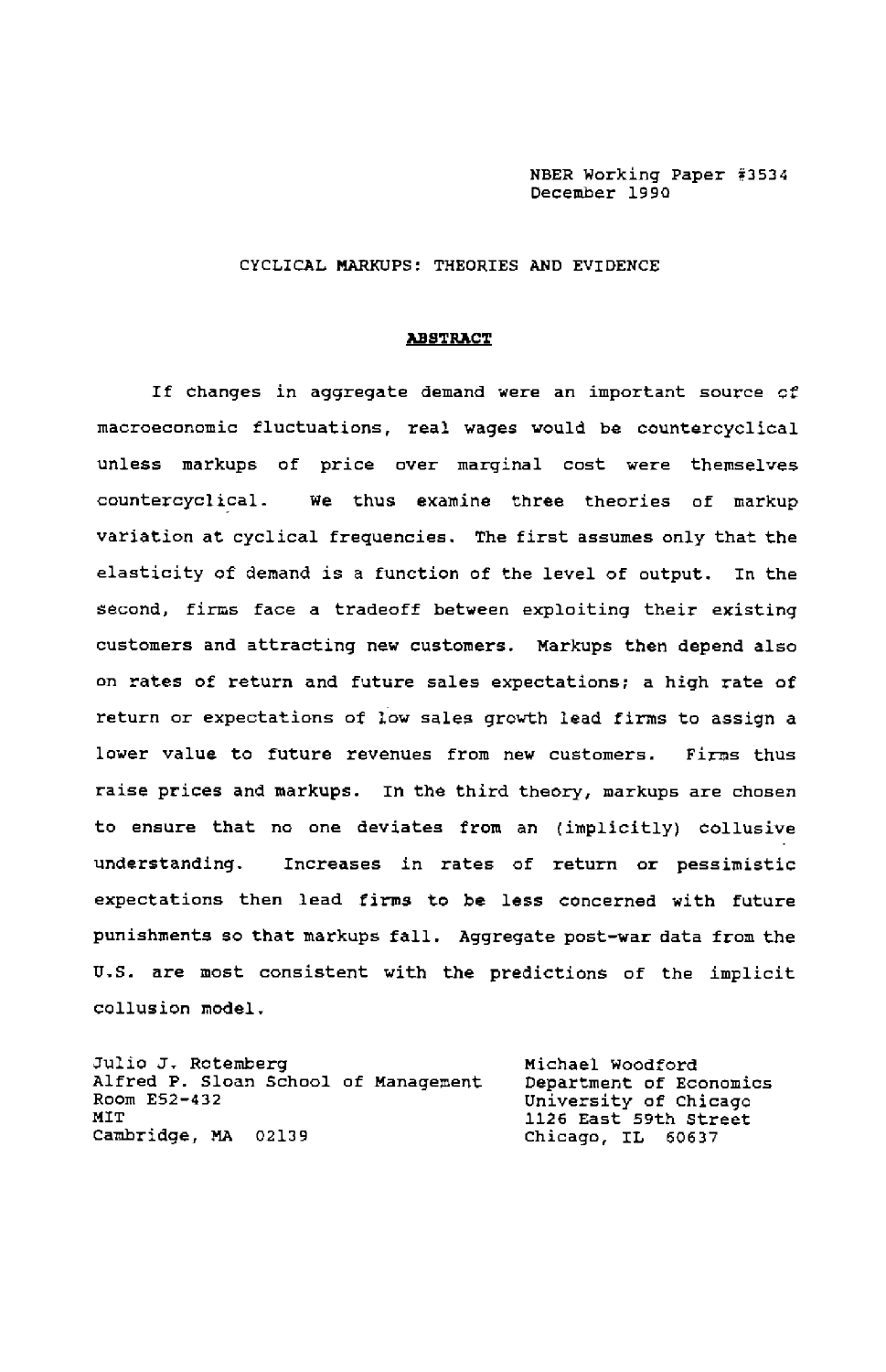# Cyclical Markups: Theories and Evidence

Julio J. Rotemberg

#### Michael Woodford

Real wages are not strongly countercyclical. As pointed out already by Dunlop (1938) and Tarshis (1939), this presents difficulties for models in which technological possibilities do not vary at business cycle frequencies. For, why should firms be willing to pay more to workers when output is high and hence the marginal product of labor is low? One obvious possibility, suggested by Keynes (1939), is that the desired markup of price over marginal cost is low when output is high.

In this paper we consider three leading models of endngenous markup variation which might explain variations in real wages at business cycle frequencies. The first simply postulates that the elasticity of demand facing the representative firm varies over the business cycle. This is the underlying idea behind Robinson (1932) and Ella (1989). The second is based on the customer market model of Phelps and Winter (1970), the macroeconomic consequences of which have been explored by Gottfries (1989), Greenwald and Stiglits (1988) and Phelps (1989). Finally, nor third model is based on the model of implicit collusion of Rotemberg and Saloner (1986) and R.otemberg and Woodford (1989).

The first model is essentially static; it does not depend on expectations firms hold about the future. The other two are dynamic. The price charged in the customer market model is the result of a tradeoff between exploiting the existing customer base and attracting new customers whose profitable purchases come in the future. Similarly, pricing in the implicit collusion model involves a tradeoff between current profits from undercutting one's competitors and the future profits from maintaining collusion in one's industry.

While expectations about the future matter in both of the latter models, their effect is rather different in the two cases. In the customer market model, large purchases in the future induce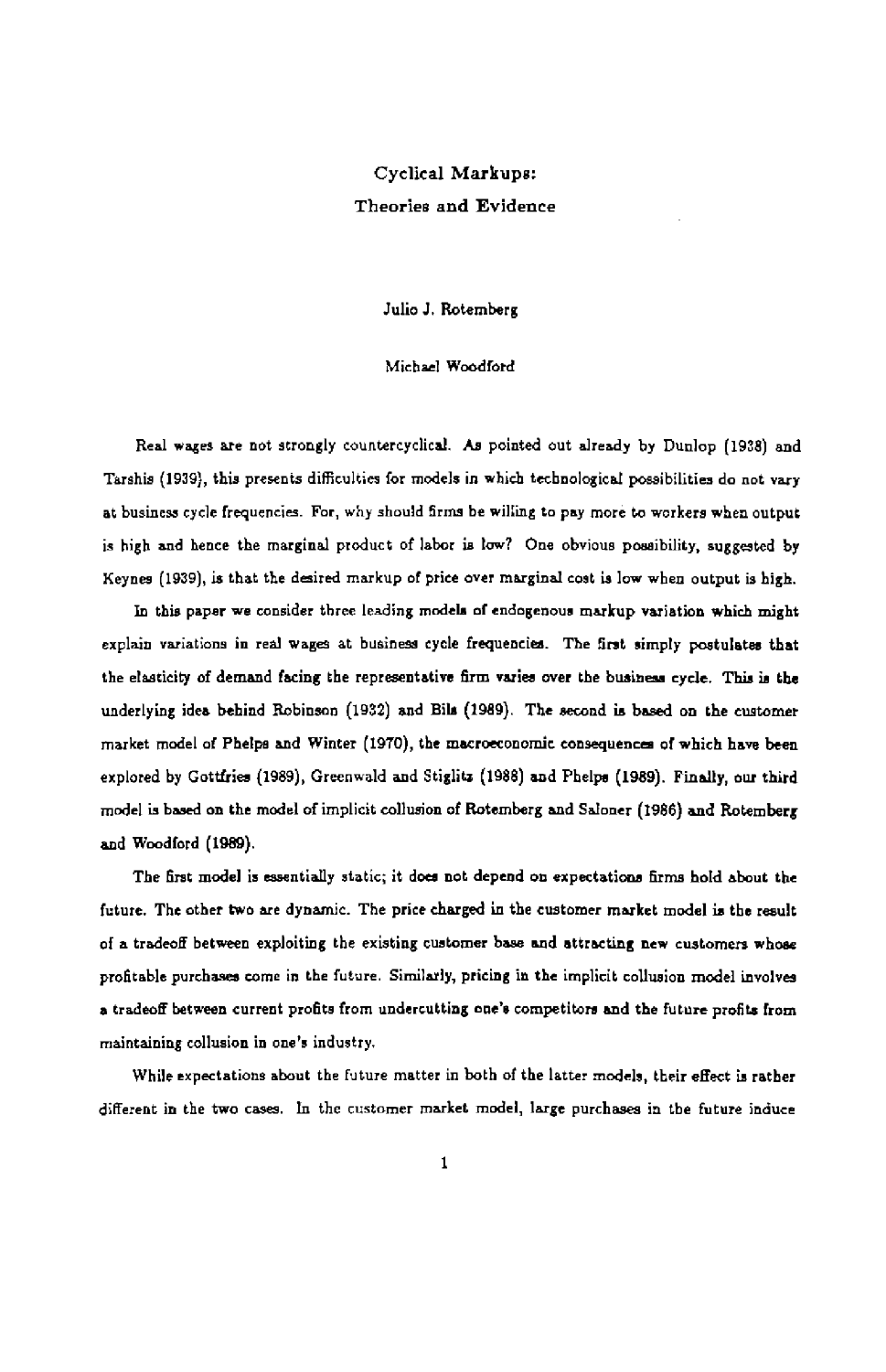firms to try to enlarge their market share, so that prices and markups tend to (all. In the implicit collusion model, by contrast, high expected future demand increases the costliness of a price war, making it possible for firms to raise prices and markups. The first model is thus one where low prices are like an investment; prices are cut when the future looks better than the present. The second is one where a rosy future leads to price increases.

This is the implication of the two models that we actually test. Therefore, our test is somewhat broader than a test of the specific models that we consider. To test this implication of the models, we need to measure markup variations. Like Bils (1987), we do this by making assumptions on the aggregate production function and exploring the consequences of the equality between the markup and the ratio of the marginal product of labor to the real wage. Unlike him, we do not impose the assumption that the elasticity of substitution between hours and other inpute equals one. Also, our production function simultaneously allows for fixed costs (overhead labor), but does not imply that output can be increased by adding only production workers. In our general formulation, the marginal product of labor, as a function of output and factor inpute, depends upon the state of technology. Hence we use a generalization of Solow's (1957) method for measuring changes in technological possibilities and, armed with this measure, we obtain estimates of markup variations that depend only on observable variables.

We show that, for plausible parameter values, these measured variations in the markup tend to be quite countercyclicaL One parameter that we do not measure directly and which influences our result is the avrragr level of the markup. Given that measured profits over and above the required return to capital seem to be small, a higher level of the average markup means that there is a wider gap between average costs and marginal cost. If this gap is due to fixed costs, economies with high markups also have high fixed costs. But, in this case, a given percentage change in factor inputs corresponds to a much larger percentage change in the factors that are productive at the margin. Thus high estimates of the average markup imply that marginal cost rises substantially in booms, thus leading to couotercyclical markups. This is particularly true of the estimates of tbe average markup derived by Hall (1988a) from observations on the response of total factor productivity to changes in aggregate demand.

While the assumption of a high average markup produces measures of the markup that, by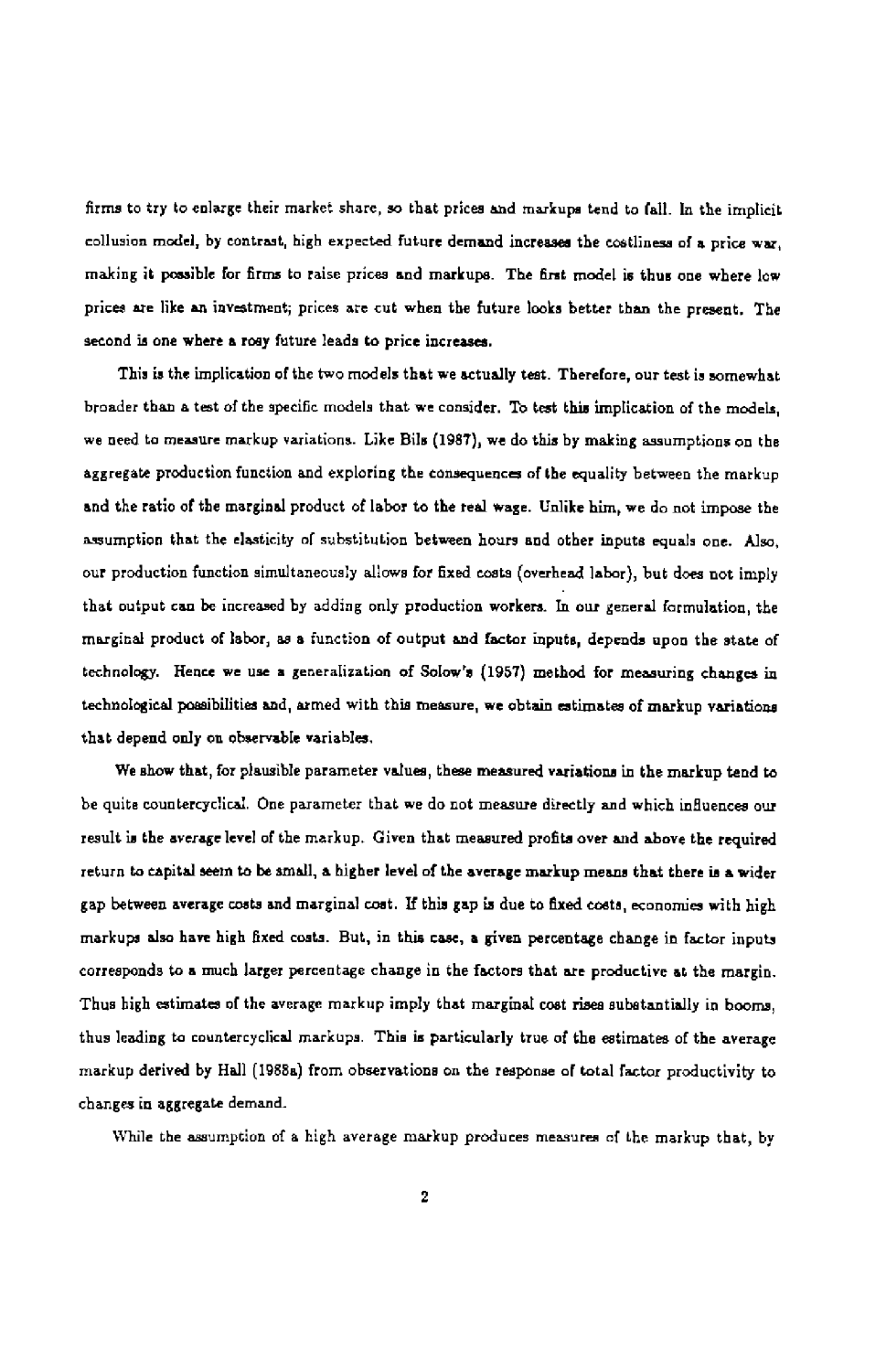necessity, rise when employment falls it does not have any direct implication for the relationship between markups and expectations about future profitability. We show that our constructed markups tend to rise when the rate at which firma discount future cash flows is low (and when the discounted value of future profits is high). We thus provide some direct evidence for the class of models where high prices are like an investment.

The paper proceeds as follows. In Section 1 we present the framework underlying all three models. Section 2 presents the static model of time varying elasticities of demand. Section 3 develops the customer market model, while Section 4 develops the model of implicit collusion. Section 5 gives the details of how we construct our measures of markup variations. Section 6 explains two methods for testing the implications of the three models. Section 7 discusses our data and section 8 gives our empirical results. Finally, section 9 puts our results in context by discussing the role of the various models of markup variation in explaining fluctuations in aggregate activity.

#### 1. The Basic Setup

We consider economies with many symmetric firms whose total number is normalized to equal one We will focus on symmetric equilibria, so that in equilibrium all firms charge the same price at time  $t$ ,  $P_t$ . For simplicity we will treat the output of these symmetric firms as the numeraire so that, in units of the numeraire,  $P_t$  is one.

These symmetric firms have access to a technology of the form

$$
y_t^i = F(K_t^i, z_t(H_t - \bar{H}_t))
$$
\n(1)

where  $y_i^i$ ,  $H_i^i$  and  $K_i^i$  represent respectively firm i's output, labor input and capital input at time t. The variable  $z_1$  represents the state of technology at time t, so that a higher  $z$  corresponds to a more productive period, while  $\hat{H}_1$  is the amount of labor devoted to fixed costs. The allowance for an overhead labor requirement is a way of introducing decreasing average costs, of the kind needed to reconcile an assumed markup of price over marginal cost with the apparent absence of significant pure profits in U.S. industry.<sup>1</sup>

Each firm has access to competitive markets for labor and capital services. At time t, firm i  $\frac{1}{1}$  For evidence on the existence of increming returns, in the sense of average costs in excess of marginal cost on average, in U.S. inclustry, see Hall (1987).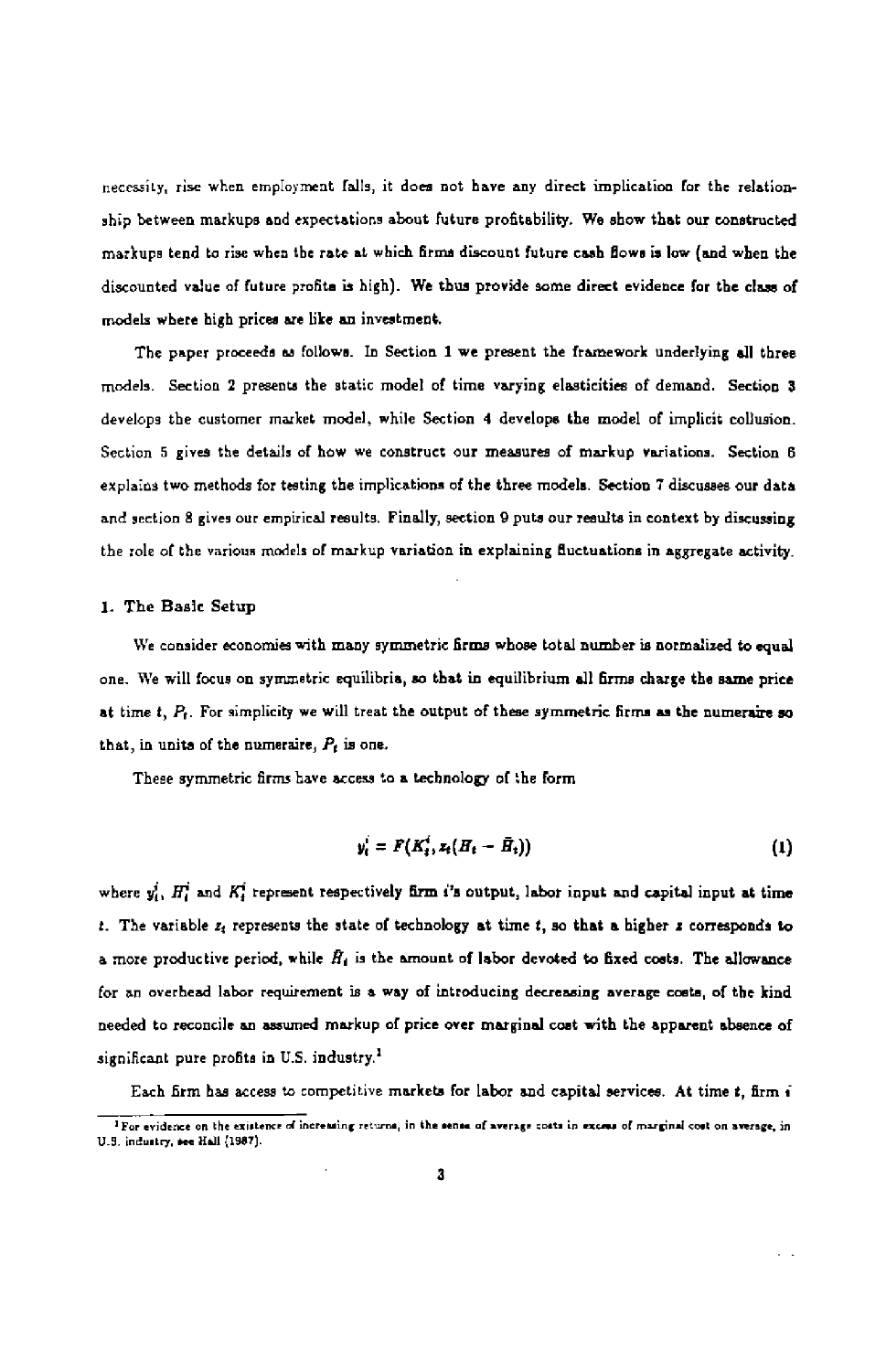must pay a wage  $w_i$  for each unit of labor and it must pay  $r_i$  for each unit of capital that it rents. Given the homogeneity of  $F$  and competitive factor markets, marginal cost at  $t$  is independent of the number of units that the firm produces and is equal to

$$
\min_{h,k} w_i h + r_i k \qquad \text{a.t.} \qquad F(k, z_i h) = 1 \tag{2}
$$

The assumption that  $F$  is homogeneous of degree one so that marginal cost is constant is not essential for the models to be presented below. However, it simplifies our analysis by allowing us to write the ratio of two firms' prices as the ratio of their respective markups. We denote the equilibrium markup by  $\mu_i$ ; this is the equilibrium ratio of the price charged by all firms to marginal cost. Since both  $w_t$  and  $r_t$  are denominated in the units of the typical firm's output, marginal cost in (2) is simply equal to  $1/\mu_t$ . Letting firm i's ratio of price to marginal cost be denoted by  $\mu_t^i$ . firm i's profits gross of fixed coats in units of the numeraire are equal to

$$
\Pi_t^i = \left(\frac{\mu_t^i - 1}{\mu_t}\right) y_t^i \tag{3}
$$

At a symmetric equilibrium all firms charge the same price and, given our normalization, the sales of each equal the aggregate level of sales  $Y_t$ . We denote by  $X_t$  each firm's expected present discounted value at  $t$  of the stream of individual profits from period  $t + 1$  onward:

$$
X_t = E_t \sum_{j=1}^{\infty} \frac{q_{1+j}}{q_i} \left( \frac{\mu_{t+j} - 1}{\mu_{t+j}} \right) Y_{t+j} \tag{4}
$$

Here  $E_t$  takes expectations conditional on information available at 1, and  $q_{t+j}/q_t$  is the stochastic asset pricing kernel, so that any random yield  $z_{t+j}$  (in units of period  $t+j$  goods) has a present discounted value in period t of  $E_i(q_{t+j}z_{t+j}/q_i)$ .

We now distinguish between three models that differ in both the specification of demand and of market structure.

#### 2. The Static Monopolistic Competition Model

In this model each firm behaves like a monopolistic competitor in that it takes as given the prices of all other firms, the level of marginal cost and the level of aggregate demand. As in the "symmetric" monopolistic competition model of Dixit and Stiglits (1977), we assume that the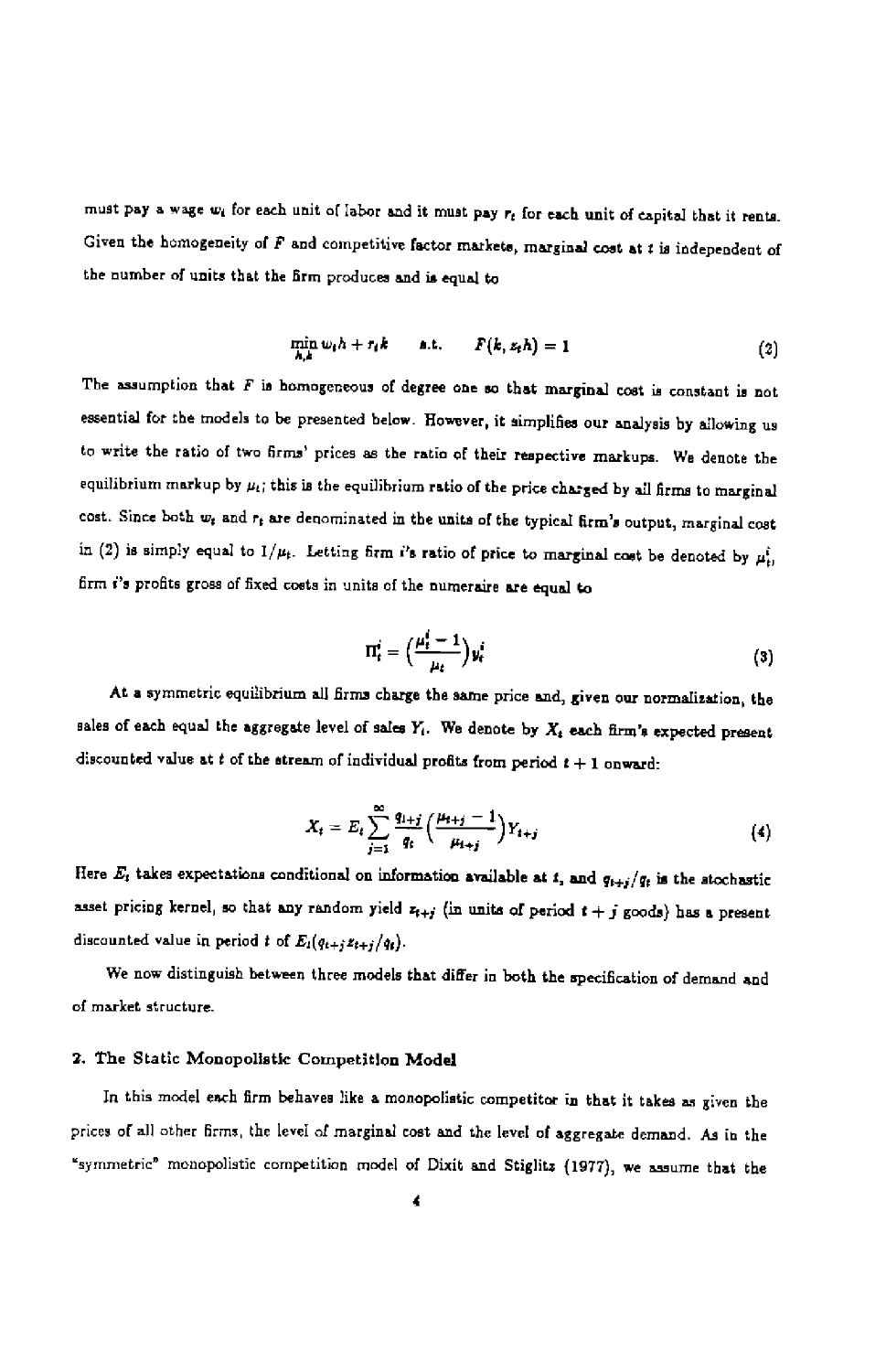demand for firm i depends on the ratio of its price to the average puce charged by all other firms. Equivalently, firm i's demand at t depends on the ratio of its own markup  $\mu_t^i$  to the markup charged by all other firms in the symmetric equilibrium we will consider,  $\mu_t$ . Thus we write firm i's demand as

$$
y_t^i = D\left(\frac{\mu_t^i}{\mu_t}, Y_t\right) \tag{5}
$$

where the firm's demand depends on aggregate demand through the level of aggregate sales  $Y_t$ . To preserve symmetry we require that the demand for each firm be equal to Y if they all charge the same price. Thus we require that  $D(1, Y) = Y$ . A special case to which we will return has homothetic preferences so that demand is the product of a function of relative prices and aggregate demand  $Y_i$ . In this special case both  $D$  and the partial derivative of  $D$  with respect to relative prices,  $D_1$ , are proportional to Y.

Since the firm's problem is static we can obtain its decision rule by substituting (5) into (3) and maximizing with respect to  $\mu_t$ . This yields the familiar formula

$$
D + \frac{\mu_t^i - 1}{\mu_t} D_1 = 0 \tag{6}
$$

In a symmetric equilibrium all firms charge the same markup, so that the markup can rise if and only if  $-D_1(1,Y)/D(1,Y) = -D_1/Y$ , the elasticity of demand evaluated at the point where all prices are the same, falls. Thus the markup can rise with a change in  $Y_t$  if and only if preferences are not homothetic. There is little a priori reason to expect either direction of deviation from homotheticity, so that markups seem as likely to rise with increased sales as to fall.

#### 3. The Customer Market Model

The customer market model continues to have each firm maximizing profits with respect to its markup taking the markup in all other firms as given. It differs in that demand has a dyoamic pattern. A firm that lowers its current price not only sells more to its existing customers, hut also expands its customer base. Having a larger customer base leads future sales to be higher at any given price. One simple formulation that captures this idea involves writing the demand for firm i

#### at time t as

 $^2$ In writing the demand function (S) we have avoided comsidering the effect of changes of the composition of demand on its. overall price elasticity and hence on markups. We have done this because we are interested in the effects of changes in aggrupsis<br>demand and no particular compositional shift seems plausibly associated with a large fractio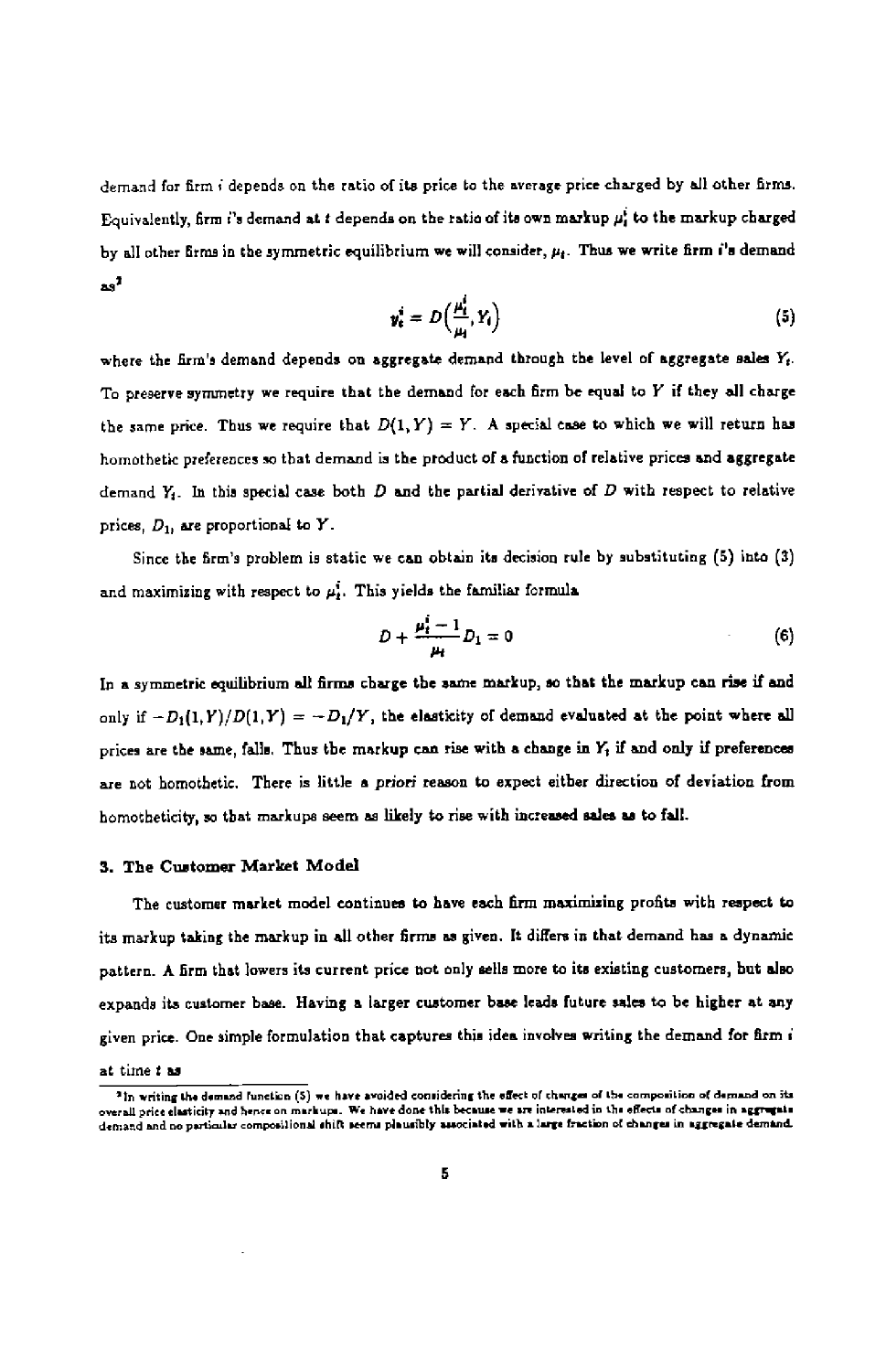$$
y_t^i = \eta\Big(\frac{\mu_t^i}{\mu_t}, Y_t\Big) m_t^i \qquad \eta_1 < 0, \quad \eta(1, Y) = Y \tag{7}
$$

The variable  $m_t^i$  is the fraction of total demand  $Y_t$  that goes to firm i if it charges the same price as all other firms. The market share  $m^i$  depends on past pricing behavior according to the rule

$$
m_{t+1}^{i} = g\left(\frac{\mu_{i}^{i}}{\mu_{i}}\right) m_{t}^{i} \qquad g' < 0, \quad g(1) = 1
$$
 (8)

so that a temporary reduction in price raises firm i's market share permanently. Equations (6) and (7) capture the idea that customers have switching costs, in a manner analogous to the models of Gottfries (1986), Klemperer (1987), and Farrell and Shapiro (1988).<sup>3</sup> A reduction in price attracts new cuatomers who are then reluctant to change firms for fear of having to pay these switching costs. One obvious implication of  $(6)$  and  $(7)$  is that the long run elasticity of demand, i.e., the response of eventual demand to a permanent increase in price, is larger than the short run elasticity of demand. in our case, a firm that charges a higher price than its competitors eventually loses all its customers, though this is not essential for our analysis.

The firm's expected present discounted value of profits from period, t onward is thus

$$
E_{i} \sum_{j=0}^{\infty} \frac{q_{i+j}}{q_{i}} \left(\frac{\mu_{i+j}^{i}-1}{\mu_{i+j}}\right) \eta \left(\frac{\mu_{i+j}^{i}}{\mu_{i+j}}, Y_{i+j}\right) m_{i}^{i} \prod_{s=0}^{j-1} g\left(\frac{\mu_{i+s}^{i}}{\mu_{i+s}}\right)
$$
(9)

Firm i chooses  $\mu_i^i$  to maximize (9), taking as given the stochastic processes  $\{\mu_i\}$  and  $\{Y_i\}$ . Therefore

$$
\eta\left(\frac{\mu_t^i}{\mu_t}, Y_t\right) + \eta_1\left(\frac{\mu_t^i}{\mu_t}, Y_t\right) \left[\frac{\mu_t^i - 1}{\mu_t}\right] +
$$
\n
$$
g'\left(\frac{\mu_t^i}{\mu_t}\right) E_t \sum_{j=1}^{\infty} \frac{q_{t+j}}{q_t} \left[\frac{\mu_{t+j}^i - 1}{\mu_{t+j}}\right] \eta\left(\frac{\mu_{t+j}^i}{\mu_{t+j}}, Y_{t+j}\right) \prod_{s=1}^{j-1} g\left(\frac{\mu_{t+s}^i}{\mu_{t+s}}\right) = 0. \tag{10}
$$

where suhscripts denote partial derivatives. At a symmetric equilibrium where all firms charge the same price, each has an  $m_i$  equal to one and g equals one in all periods. So the expectation term in (10) is equal to the common present discounted value of profits given by  $(4)$ . Therefore,  $(10)$  gives

<sup>3</sup>This idea has been applied to the analysis of international pricing insues by Gottfries [1988] and Froot and Klemperer (1gm).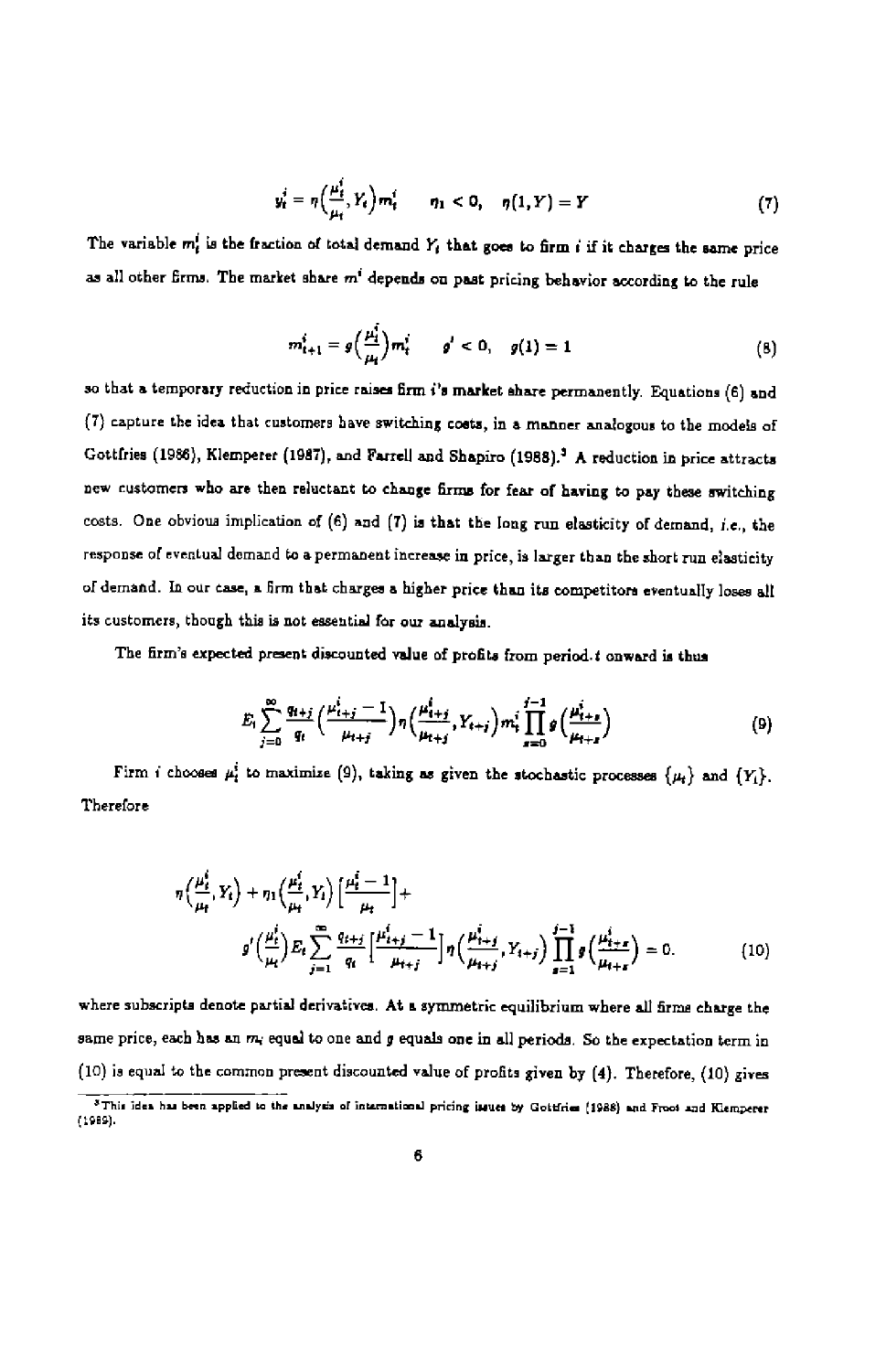the markup  $\mu_t$  as:

$$
\mu_{t} = \mu(X_{t}, Y_{t}) \equiv \frac{\eta_{1}(1, Y_{t})}{Y_{t} + \eta_{1}(1, Y_{t}) + g'(1)X_{t}} \tag{11}
$$

 $\sim$   $\sim$ 

The second order condition for a maximum of profits implies that the denominator of (11) is negative. Therefore, the derivative of  $\mu$  with respect to X is negative. An increase in X means that profits from future customers are high so that each firm lowers its price in order to increase its market share. The effect of current sales  $Y_t$  on the markup is more ambiguous. In the homothetic case where  $\eta_1$  is proportional to Y, (11) implies that the markup depends only on the ratio  $X_t/Y_{ti}$ the elasticity of the markup with respect to  $Y$  is equal to the negative of the elasticity with respect to  $X$ . A high value of  $Y$  means that current customers are relatively profitable so that, in the homothetic case, raising prices and exploiting existing customers is relatively attractive. This intuition must be modified when the elasticity of demand facing an individual firm depends on the level of sales. Differentiating (11) and ignoring time subscripts, the derivative of  $\mu$  with respect to Yis

$$
\frac{-\mu + (1-\mu)\eta_{12}}{Y + \eta_1(1,Y) + g'(1)X}.
$$

which is positive in the homothetic case where  $n_1$ , the second partial of  $\eta$  with respect to relative prices and  $Y$ , is zero. This derivative can be negative if  $\eta_{12}$  is sufficiently negative so that demand becomes much more elastic as output rises. However, because this term is multiplied by  $(1 - \mu)$ , the derivative is negative only if the magnitude of  $\eta_{12}$  is substantial, particularly if the typical markup is small.

Put broadly, equation (11) says that lower prices are a form of investment, an investment in market share. Such an investment is attractive when the present discounted value of the future returns from investment  $(X)$  are high relative to the payoff from current consumption, which in the homothetic case is represented by  $Y$ . While the story is logically distinct from the static model, they are closely related. An increase in  $X$  through, for instance, a fall in interest rates and discount rates does not make the demand curve more elastic. However, it raises the importance of the sales that go to customers with relatively elastic demand, thus promoting reductions in price.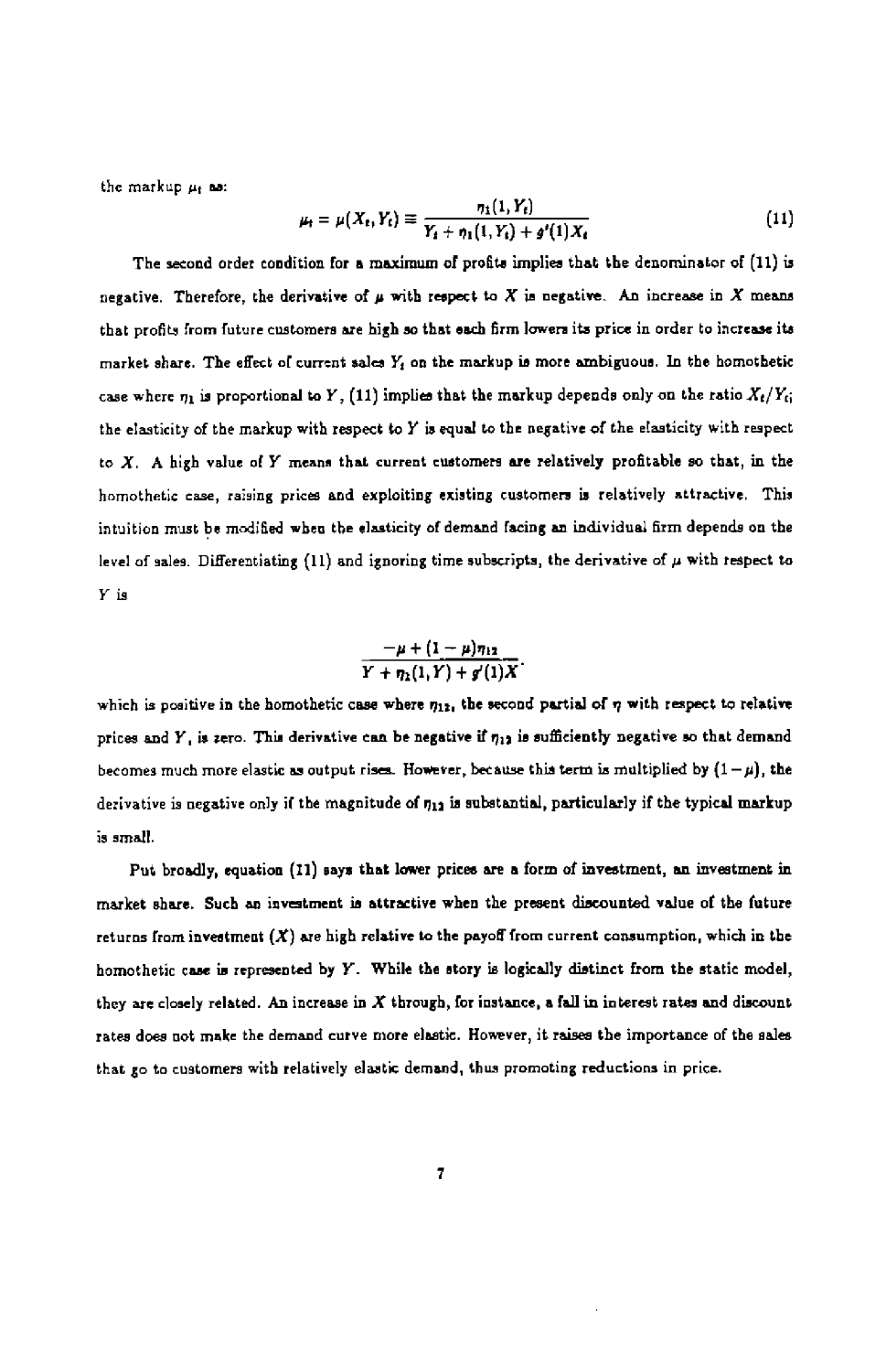#### 4. The Implicit Collusion Model

The model in this section is a simplified presentation of Rotemberg and Woodford (1989). We consider an economy with many industries, each of which consists of n firms. The n firms in each industry collude implicitly in the sense that there is no enforceable cartel contract, but only an implicit agreement that firma that deviate from the collusive understanding will be punished. On the other hand, the firms in each industry, even when acting in concert, take other industries' prices, the level of aggregate demand, and the level of marginal cost as given. Abusing the language somewhat, we can view industries as monopolistic competitors in the usual sense, while the firms within each industry collude implicitly.

Keeping this distinction in mind, we write the demand for firm  $i$  in industry  $j$  as

$$
y_i^{ij} = D^i\Big(\frac{\mu_i^{1i}}{\mu_i}, \dots, \frac{\mu_i^{nj}}{\mu_i}, Y_t\Big) \qquad D^i(1, \dots, 1, Y) = Y \tag{12}
$$

The function  $D^i$  is symmetric in its first n arguments except the ith, and the functions  $D^i$  (for  $i = 1, \ldots, n$ ) are all the same after appropriate permutation of the arguments. Using (3), profits for firm i in industry j when all other firms in industry j charge the markup  $\mu_t^j$ , while firms in other industries all charge  $\mu_i$ , equal

$$
\Pi_t^{ij} = \frac{\mu_t^{ij} - 1}{\mu_t} D^i \Big( \frac{\mu_t^j}{\mu_t}, \dots, \frac{\mu_t^j}{\mu_t}, \dots, \frac{\mu_t^j}{\mu_t}, Y_t \Big). \tag{13}
$$

If each firm lived for only one period, it would maximize (13) with respect to its own markup treating the markups of all other firms as given. The resulting Bertrand equilibrium in the industry would have a markup equal to  $\mu^B(\mu_t, Y_t)$ . If the firms in an industry charged more than  $\mu^B(\mu_t, Y_t)$ , individual firms would benefit from undercutting the industry's price. Higher prices, with their attendant higher profits, can only he sustained as a subgame perfect equilibrium if deviators are punished after a deviation, If firms interact repeatedly and have an infinite horizon, there are many equilibria of this type and these differ in the price that is charged in equilibrium.

We assume that firma succeed in implementing that symmetric equilibrium that is jointly best for them. That is, their implicit agreement maximizes the present discounted value of expected equilibrium profits for each firm in industry j, taking as given the stochastic processes for  $\{\mu_t\}$  and  ${Y<sub>t</sub>}$ . As shown by Abreu (1982), the punishment for any deviation is as severe as possible in the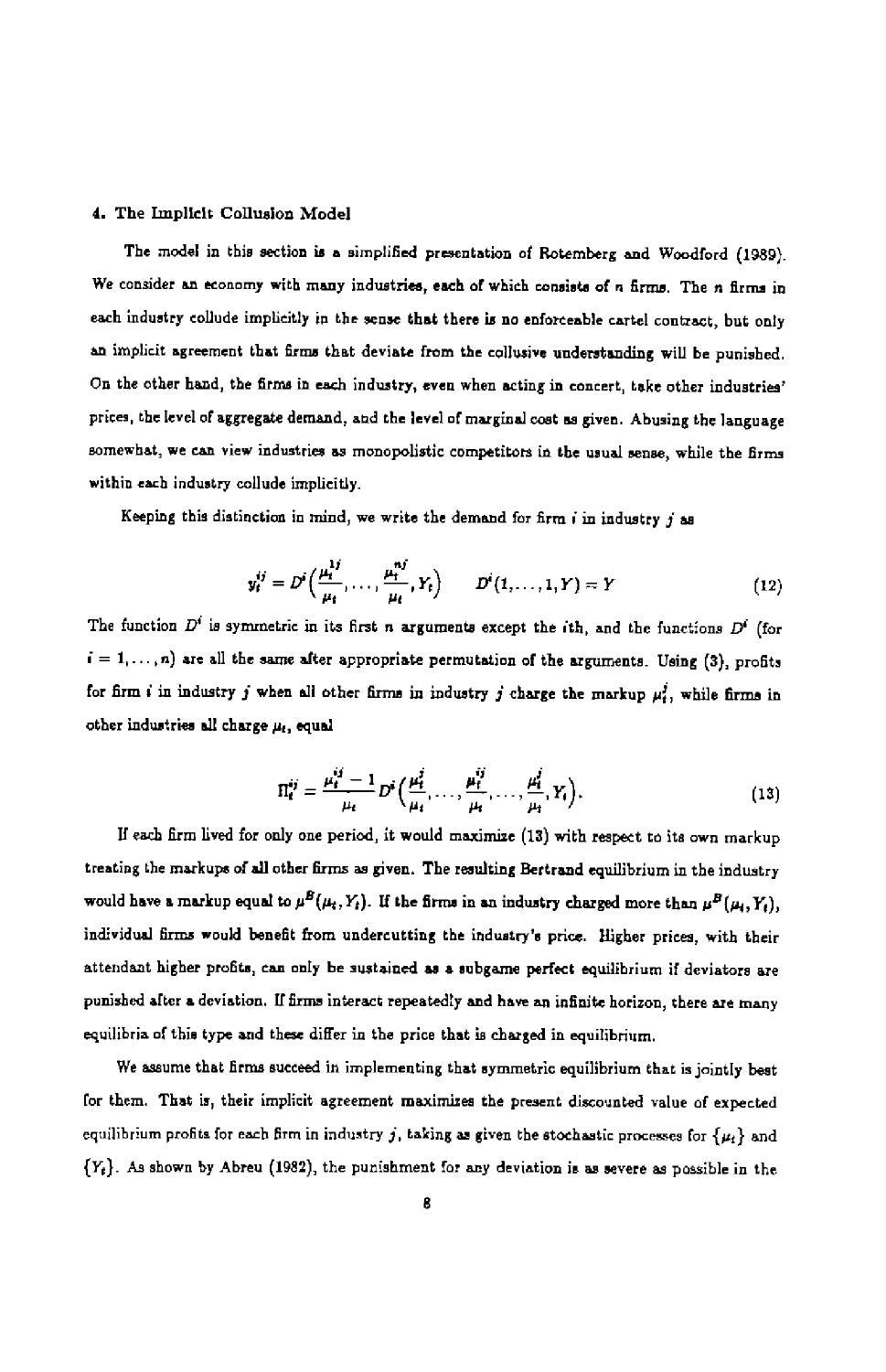optimal symmetric equilibrium. Therefore a deviating firm sets price to maximize current period profit  $\Pi_t^{ij}$ . The result is that the single period profits of a deviating firm equal:

$$
\Pi_{di}^{j} = \max_{\mu_{i}^{ij}/\mu_{i}} \frac{\mu_{i}^{ij} - 1}{\mu_{i}} D^{i} \left( \frac{\mu_{i}^{j}}{\mu_{i}}, \dots, \frac{\mu_{i}^{ij}}{\mu_{i}}, \dots, \frac{\mu_{i}^{j}}{\mu_{i}}, Y_{i} \right)
$$
(14)

After any deviation, the firms in the industry punish the deviator to the maximum possible extent. Because of the possibility of exit, the voluntary participation of the firm that is being punished precludes it earning an expected present value lower than zero after a deviation. We give conditions that ensure that a deviator indeed earns a present discounted value of zero in Rotemberg and Woodford (1989).<sup>4</sup>

Let  $X_t^j$  denote, by analogy to (3), the expected present discounted value of the profits that firms in industry  $j$  can expect to earn in subsequent periods if there are no deviations. Then, if the expected present value of profits after a deviation equal zero, firms in industry  $j$  will not deviate as bug as

$$
\Pi_d^j \leq \Pi_i^j + X_i^j \tag{15}
$$

where  $\Pi^j$  is the value of  $\Pi^{ij}$  when firm i charges the same price as the other firms in its industry. We consider the case where the incentive compatibility constraint (15) is always binding.<sup>5</sup>

At a symmetric equilibrium, all industries have the same markup so that each firm sells Y, and  $X_t^j$  equals  $X_t$ . Using  $D(\rho, Y)$  to denote  $D^i(1,\ldots,\rho,\ldots,1, Y)$ , we then have from (13)-(15)

$$
\max_{\rho} \left[ \rho - \frac{1}{\mu_t} \right] D(\rho, Y_t) = \left[ 1 - \frac{1}{\mu_t} \right] Y_t + X_t \tag{16}
$$

where  $\rho$  represents the relative price chosen by the deviating firm. Equation (16) can be solved for  $\mu_i$  yielding once again  $\mu_i = \mu(X_i, Y_i)$ . The relevant solution of (16) is the one where  $\mu_i$  exceeds the Bertrand level, so that deviators undercut the equilibrium price and  $\rho$  is less than 1.

Differentiation of (16) yields

<sup>&</sup>lt;sup>4</sup>The main condition requires that there exist a  $\hat{\mu}$  smaller than one such that when all firms in industry  $j$  charge a markup of a while the firms in other industries charge a markup greater than or equal to one, a deviating firm cannot sell positive<br>quantities by charging a price in excess of marginal cost. This assumption requires that the good induitry be relatively good substitutes. It ensures that the deviating firm cannot make positive profile in the periods following<br>a deviation by deviating from the behavior it is expected to follow after the deviation.

<sup>&</sup>lt;sup>5</sup> In Rotemberg and Woodford (1989) we give conditions under which a deterministic staacy state axists in which (15) is en to the state of the show that, for small enough stochastic shocks, there continues to exist a perturbed equilibrium in which (15) always binds.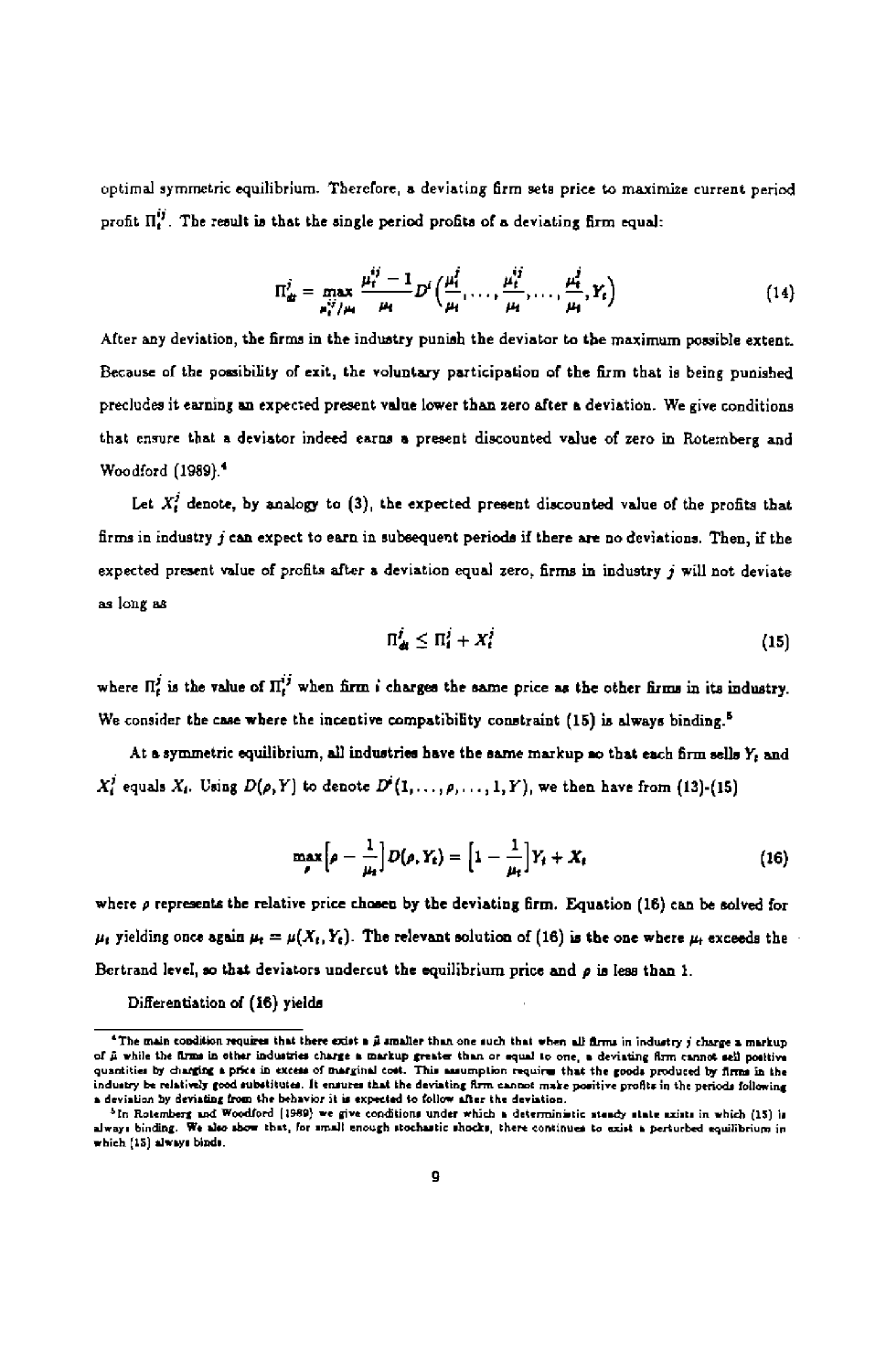$$
\mu_X = \frac{\mu^2}{D(\rho, Y) - Y} \tag{17}
$$

Since  $\rho$  is less than one,  $D(\rho, Y) > D(1, Y) = Y$  and  $\mu_X$  is positive. An increase in X, which raises the cost of deviating, raises the equilibrium markup. Such an increase in the markup is necessary to maintain the equality between the costs and the benefits of deviating.

We can also bound the response of the markup to changes in  $X$  from above. In particular

$$
X = (\rho - 1/\mu)D(\rho, Y) - (1 - 1/\mu)Y < (1 - 1/\mu)[D(\rho, Y) - Y] = \frac{\mu(\mu - 1)}{\mu_X}
$$
 (18)

where the first equality follows from (16), the inequality from  $p < 1$ , and the last equality from (17). Therefore, the elasticity of  $\mu$  with respect to X, while positive, is smaller than  $\mu - 1$ .

The effects of changes in Y are more ambiguous. In the homothetic case, where  $D_Y = D/Y$ for all prices, (16) implies that  $\mu$  depends only on the ratio  $X/Y$ . Thus an increase in Y raises the benefits to deviating now and the markup falls. More generally,  $\mu_Y$  is negative as long as increases in Y raise the left hand side of (16) more than they raise the right hand side. This occurs as long as

$$
\frac{\Pi_d(\mu, Y)D_2(\rho, Y)}{D(\rho, Y)} > \frac{\Pi(\mu, Y)}{Y}
$$

While this must bold in the homothetic case where  $D_2/D$  equals  $1/Y$ , it could fail more generally if  $YD_2/D$  is sufficiently less than one for  $\rho < 1$ . This quantity is increasing in  $\rho$  only if the elasticity of demand faced by a deviating firm,  $-\rho D_1(\rho, Y)/D(\rho, Y)$ , is a decreasing function of Y. For goods that are close substitutes, the optimal deviating  $\rho$  is only slightly less than one, even though  $\Pi_d$ is much larger than  $\Pi$ . Since  $YD_2(1,Y)/D(1,Y) = 1$ , it seems likely that  $YD_2/D$  is not much smaller than one, so that  $\mu_Y > 0$  is implausible in this model.

#### 5. Construction of a Time Series for Markup Variations

Empirical estimation of a markup equation requires first that we construct a time series for cyclical variations in the markup over the postwar period for the U.S. Our method is quite simple. We assume (as in the theoretical models discussed above) an aggregate production function of the from  $(1)$ <sup>6</sup> The markup of price over marginal cost is then

<sup>&</sup>lt;sup>8</sup> Our results are little affected by the choice of the functional form (1) over a form such as

 $Y_1 = F(K_1, s_1H_1) - \Phi_1.$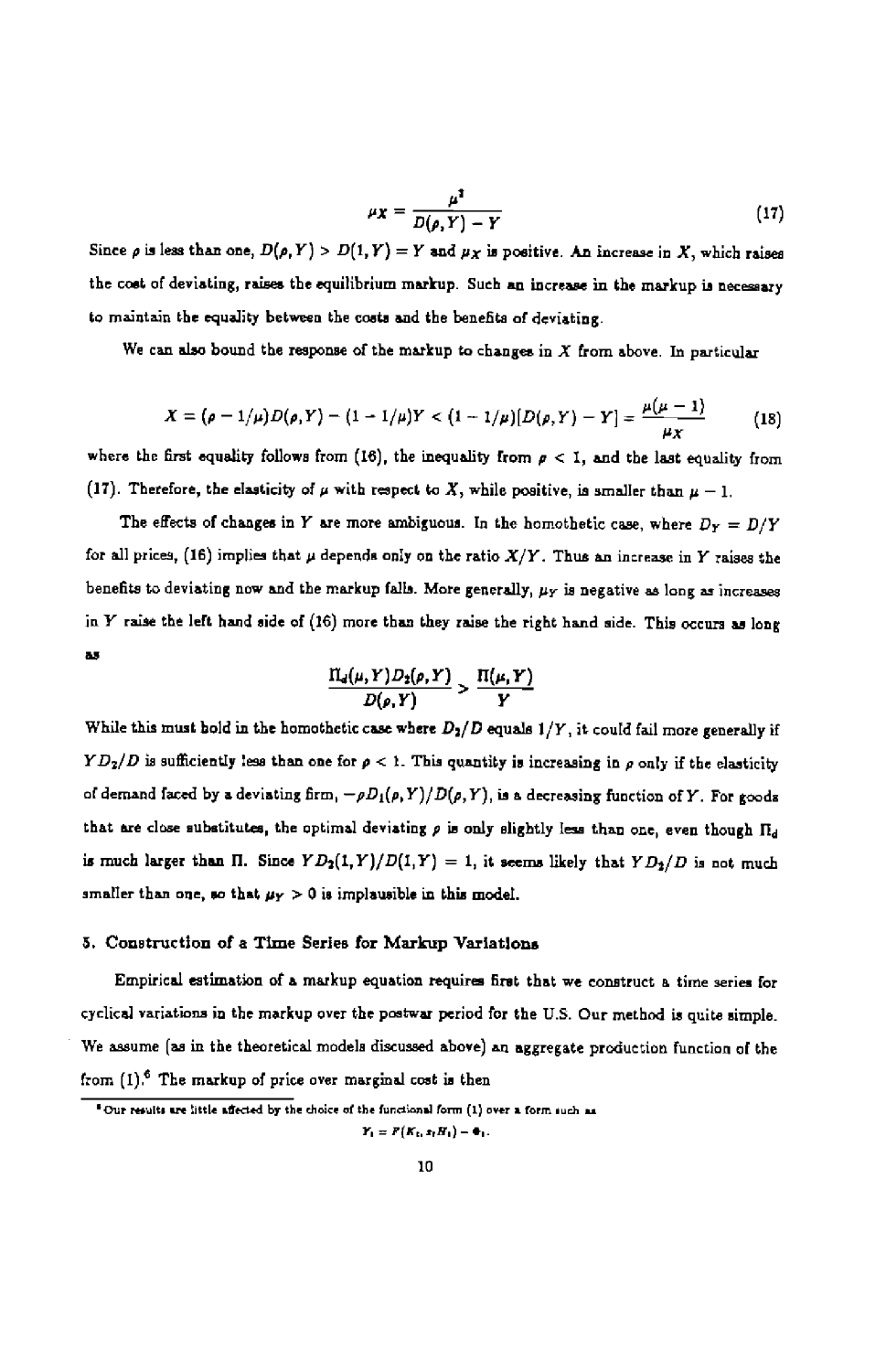$$
\mu_t = \frac{F_H(K_t, z_t(H_t - \bar{H}_t))}{\omega_t} \tag{19}
$$

We can thus construct a markup series from aggregate time series for output, factor inputs, and real wages, given a quantitative specification of the production function F (including a vaiue for  $\hat{H}_t$ ), and given a time series for the productivity shocks  $\{x_t\}$ . The productivity shocks present an obvious difficulty, since they are not directly observed. In our previous paper (Roternherg and Woodford (1989)), we measured the effects of a particular type of aggregate demand shock on the markup by choosing a shock (innovations in real military purchases) that could be argued to be uncorrelated with variations in  $\{z_i\}$ . This will not, however, suffice if we wish to construct a time series for cyclical variations in the markup over the entire postwar period. Here we propose instead to reconstruct a series for  $\{z_i\}$  from (1), using what is essentially the familiar Solow (1957) method, corrected for the presence of imperfect competition and increasing returns to scale.<sup>7</sup>

We consider a log-linear approximation to (1) around a steady-state growth path along which  $H_1$  grows at the same rate as  $\bar{H}_t$ , while  $K_t$  and  $Y_t$  grow at the same rate as  $z_t\bar{H}_t$ .<sup>t</sup> This approximation yields

$$
\hat{\mathbf{y}}_t = \left(\frac{F_1 K}{Y}\right)\hat{k}_t + \frac{z F_2 (H - \bar{H})}{Y} \Big[\hat{z}_t - \left(\frac{H}{H - \bar{H}}\right)\hat{h}_t\Big]
$$
(20)

where hatted lower case variables refer to log deviations from trend values, and where the other expressions represent constant coefficients evaluated at the steady-state growth path.

We assume that, for both factors, the marginal product equals  $\mu^*$  times the factor price in the steady-state growth path, where  $\mu^*$  is the steady-state markup. Therefore,  $F_1K/Y$  and  $zF_2H/Y$ are respectively equal to  $\mu^*s_H$  and  $\mu^*s_H$ , where  $s_H$  and  $s_H$  are payments to capital and labor as a share of output's value. Because  $F$  is homogeneous of degree 1, Euler's equation implies that

By contrast, the assumed size of the fixed costs in relation to total costs (or more generally, of average cost in relation to  $m\pi$  and  $b$  relation to  $m\pi$  arong the aronge costs in relation to

marginal cost), represented here by the average size of  $B_1/H_1$ , is important to our condusions.<br><sup>7</sup> Bila (1987) avsids the need to construct series for (a<sub>2</sub>) altogether by assuming a Cobb-Douglas production function wit rmiticlive functional form is not necessary and are able to consider the consequences of alternative assumptions regarding factor substitutability and the size of fixed costs.

<sup>&</sup>lt;sup>8</sup>The assumption that the overhead labor requirement grows at a constant rate allows us to obtain a stationary equilibrium with growth (in which, among other things, the ratio of fixed costs to total costs fluctuates around a constant value). Presumably this should be due to growth in the variety of goods produced as the economy grows, although we do not model that explicitly here. We could have assumed instead that the overhead labor requirement is constant in per capita terms. Because, per capita hours appear stationary, this too would have allowed us to apply our techniques.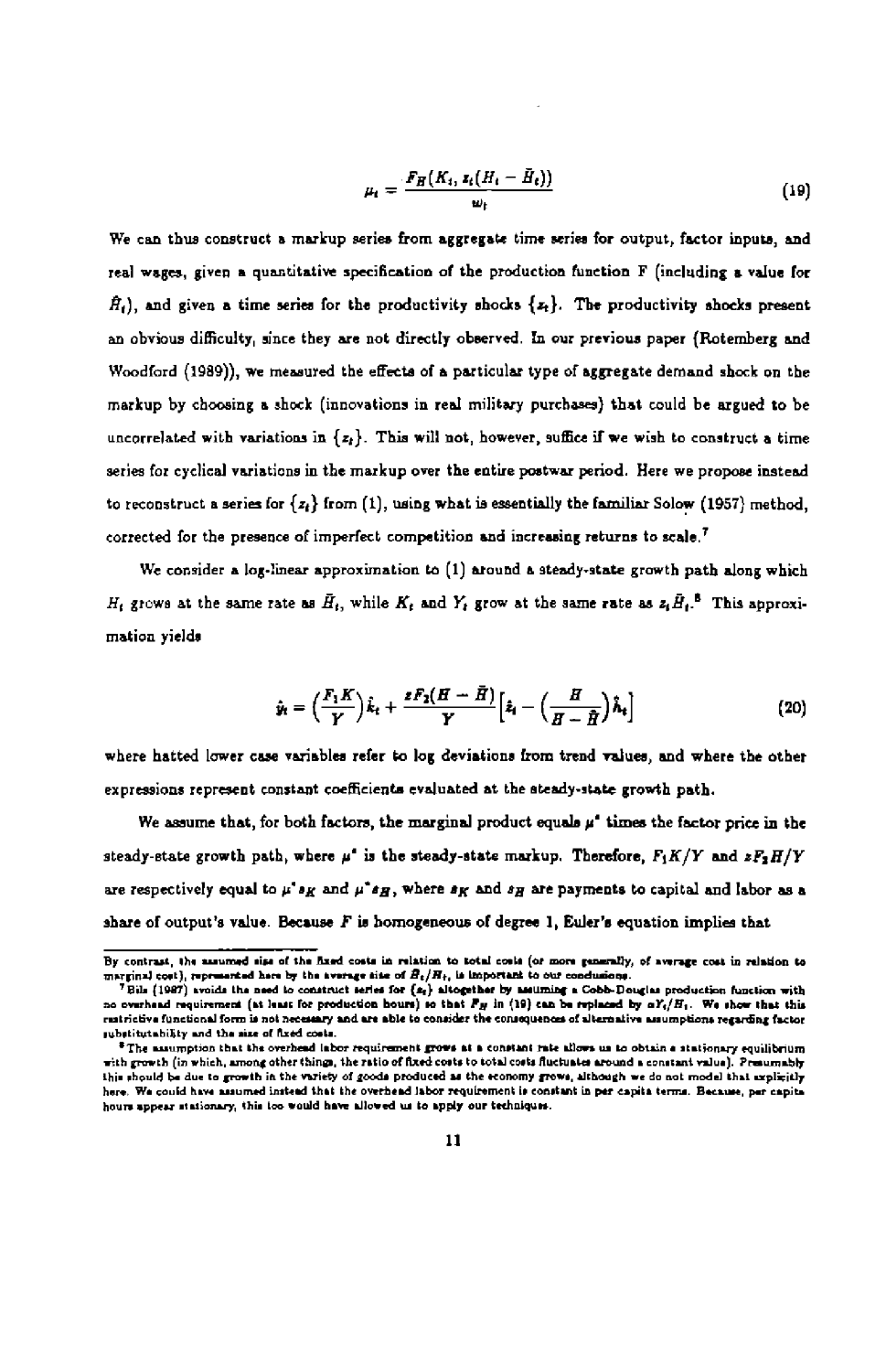$$
\mu^* \mathfrak{s}_K + \mu^* \mathfrak{s}_H \frac{H - H}{H} = 1 \tag{21}
$$

Using  $(21)$ ,  $(20)$  can be written as

$$
\hat{z}_i = \frac{\hat{y}_i - \mu^* s_K \hat{k}_i - \mu^* s_H \hat{h}_i}{1 - \mu^* s_K} \tag{22}
$$

This allows us to construct a time series for  $\hat{z}_t$  from the variations in detrended output and factor inputs, given average factor shares, and given values for the single free parameter  $\mu^*$ . This parameter is set to 1 in Solow's original method.<sup>6</sup>

Assuming that  $w_t$  and  $z_t$  have the same trend growth rates, the analogous log-linear approximation of (19) yields

$$
\hat{\mu}_t = \hat{z}_t - \hat{w}_t + \frac{\mu^* s_K}{e} \Big( \hat{k}_t - \hat{z}_t - \frac{\mu^* s_H}{1 - \mu^* s_K} \hat{h}_t \Big)
$$

where  $e$  represents the elasticity of substitution between the two factors in  $F$ , evaluated at the factor ratio associated with the steady-state growth path. Substituting (22) for  $\hat{x}_t$  this becomes

$$
\hat{\mu}_t = \frac{e - \mu^* s_K}{e - e \mu^* s_K} \hat{y}_t + \frac{(1 - e)\mu^* s_K}{e - e \mu^* s_K} \hat{k}_t - \frac{\mu^* s_H}{1 - \mu^* s_K} \hat{h}_t - \hat{w}_t
$$
\n(23)

Hence we need to specify only the parameters  $e$  and  $\mu^*$  in addition to the observable factor shares to construct our markup series. Assigning numerical values to e and  $\mu^*$  is admittedly somewhat problematic. Our basic strategy is to determine ranges of plausible values, and then to check the degree to which our results are sensitive to the exact values chosen for e and  $\mu^*$  within those ranges. The parameter e is often "calibrated" in real business cycle studies on the basis of observed long run trends. The absence of a significant trend in factor shares, in the face of a significant trend in relative factor prices over the last century, is sometimes taken to indicate an elasticity of substitution near 1. But this is not a particularly persuasive justification. First, this fact might simply indicate that most technical progress is labor-augmenting, as in (1), rather than a long run elasticity of 1.

Second, there need not be much relationehip between the long run elasticity and the short run elasticity (relevant for our purposes). On the one hand, if one assumes a "putty-clay" technology,

P Technically, Solow's calculation also differs from (22) in allowing the factor shares to be time-varying. This amounts to preserving some higher-order terms in the Tsylor second-order terms. We thus stick here to a simple log-linear approximation.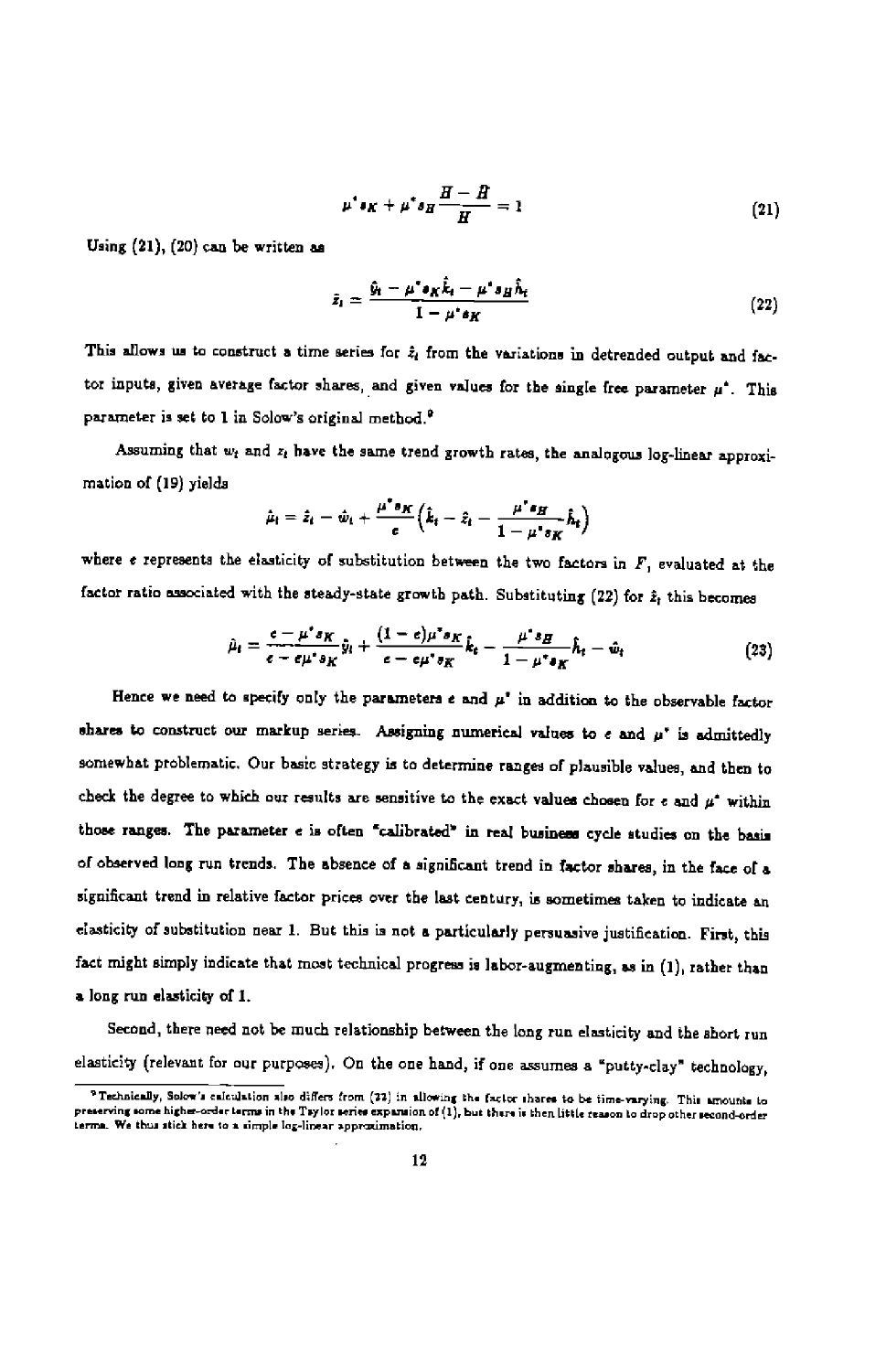the short run elasticity of substitution might be much less than that indicated by long run trends. But, on the other hand, cyclical variations in capital utilization might make the relevant short run elasticity even greater than the long run elasticity Suppose that the current production function is not (1) hut

$$
Y_t = F(u_t K_t, z_t (H_t - \bar{H}_t))
$$

where  $u_t$  represents the degree of utilization of the capital stock. Then if  $u_t$  varies positively with  $z_t(H_t - \bar{H}_t)/K_t$  at cyclical frequencies, the relevant elasticity e in the above calculations is the one associated with the reduced-form production function

$$
Y_t = \tilde{F}(K_t, z_t(H_t - \tilde{H}_t)) = F\left(u\left(\frac{z_t(H_t - \tilde{H}_t)}{K_t}\right)K_t, z_t(H_t - \tilde{H}_t)\right)
$$

But, if the long run utilization nf capital is constant and thus independent of trends in factor prices, the elasticity one would infer from growth observations would be that associated with the true production function evaluated at constant  $u^{10}$  In this case, the measured long run elasticity of substitution would be smaller than the relevant short run elasticity. We must thus admit that the relevant elasticity is not easily measured. We take as our baseline case the value  $e = 1$ (Cobb-Douglas), the value must often used in real business cycle studies, but we also consider the possibilities  $e = 0.5$  and  $e = 2$ .

We are similarly unable to directly observe  $\mu'$ . Hall (1988a) proposes to measure it on the basis that the  $\hat{x}_i$  series given by (22) should be orthogonal to changes in variables such as real military purchases or the party of the President. Hall uses value added as his measure of output and finds values above 1.8 for all seven of his 1-digit industries. Domowitz, Hubbard, and Petersen (1988) use gross output instead and obtain smaller estimates of  $\mu^*$  for most industries; a value of around 1.6 is typical of their findings. However, since we study the behavior of value added, their estimate would have to be adjusted upward to be appropriate for our analysis. Nonetheless, we take 1.6 as our baseline case, but also consider the value 2. As some readers may be skeptical about the existence of markupa even as high as 60%, we present some results for a markup variation series

<sup>&</sup>lt;sup>10</sup>The difference in response to cycheal as opposed to secular changes might be due to adjustment costs, so that changes in capital utilization would be used more in the case of transitory fluctuations. Property taking into account such adjustment costs would, of course, require a more complicated specification of production possibilities.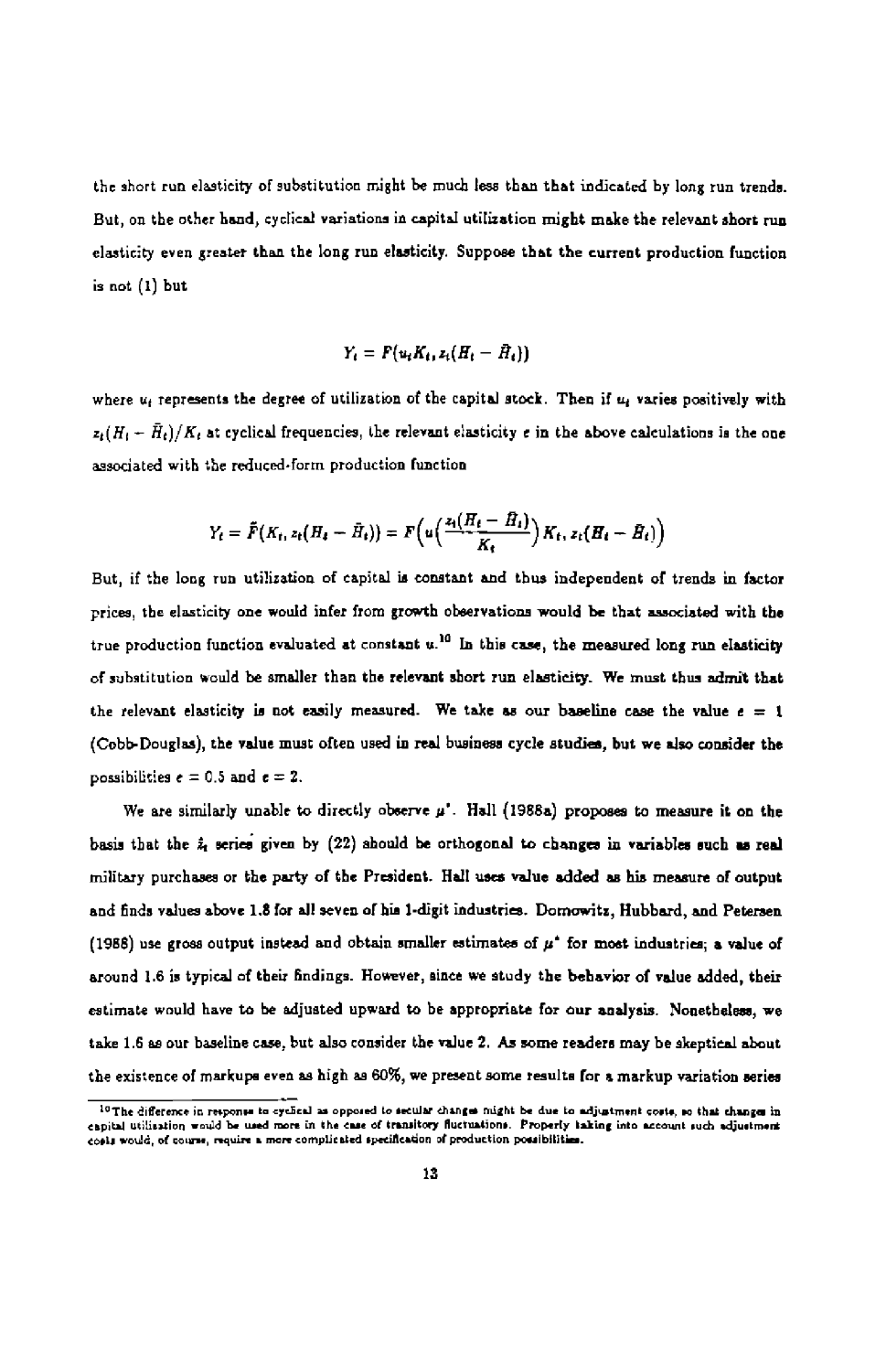constructed under the assumption  $\mu^* = 1.1$ , although we regard this as an extremely conservative choice.

Figures I, 2, and 3 illustrate the constructed series for markup growth rates over the postwar period, under different assumptions regarding  $\mu'$  and  $e$ . These are constructed by ignoring the departures of capital from trend,  $\hat{k}$ , and using the data described in section 8 below. Because we make an assumption about the average level of the markup in order to construct the series, we present here only our constructed series for markup changes, to make it clear that we do not pretend to have directly measured the level. Figure 1 represents our baseline case,  $\mu^* = 1.6$ ,  $e = 1$ . Figure 2 shows the consequences of assuming instead  $\epsilon = 0.5$ , while Figure 3 presents the case  $\mu^* = 2$ ,  $e = 1$ . In each case, the growth rate of hours is shown as well; it is clear that for each of these sets of parameters the constructed series displays strongly countercyclical markup variations,

The effects of parameter variation are easily understood. Assuming a lower elasticity e implies a sharper decline in the marginal product of hours in booms, and so increases the amplitude of the countercyclical variation in the series constructed for  $\hat{\mu}_t$ . Assuming a higher  $\mu^*$  implies a higher steady state  $\bar{H}/H$  because of (21), and hence a larger estimate of the percentage increase in  $H_t - \bar{H}_t$  for any given observed increase in  $H_t$ . For any given e, this then implies a sharper decline in the marginal product of hours in booms, so that a higher  $\mu^*$  results in a greater amplitude of countercyclical variation in  $\hat{\mu}_t$ . (Note the different scales for the markup series in Figures 1-3.)

Our results on the countercyclical pattern in the markup confirm the conclusion of Bils (1987), although we obtain this result for a different reason. Focusing on the baseline case of  $\epsilon = 1$ , (23) becomes

$$
\hat{\mu}_i = \hat{y}_i - \frac{\mu^* s_H}{1 - \mu^* s_K} \hat{h}_i - \hat{w}_i = -\hat{s}_{Hi} - \left(\frac{\mu^* s_H}{1 - \mu^* s_K} - 1\right) \hat{h}_i
$$
\n(24)

where  $\hat{s}_{H1}$  denotes log deviations of the share of hours. If  $\mu^*$  equals one, and given that  $s_H + s_K = 1$ (so that there are then also no fixed costs),  $\hat{\mu}_t$  is simply the negative of  $\hat{s}_{Ht}$ , which is not very strongly cyclical. But if we assume  $\mu^*$  > 1 (and hence increasing returns), then a countercyclical term is added to  $\hat{\mu}_i$ . Bils assumes instead constant returns (and ignores the final term in (24)), but points out that the relevant wage  $\hat{w}_i$  is the marginal wage (the wage paid for marginal hours) rather than the average wage. These two can differ if the utilization of overtime labor is cyclical and if overtime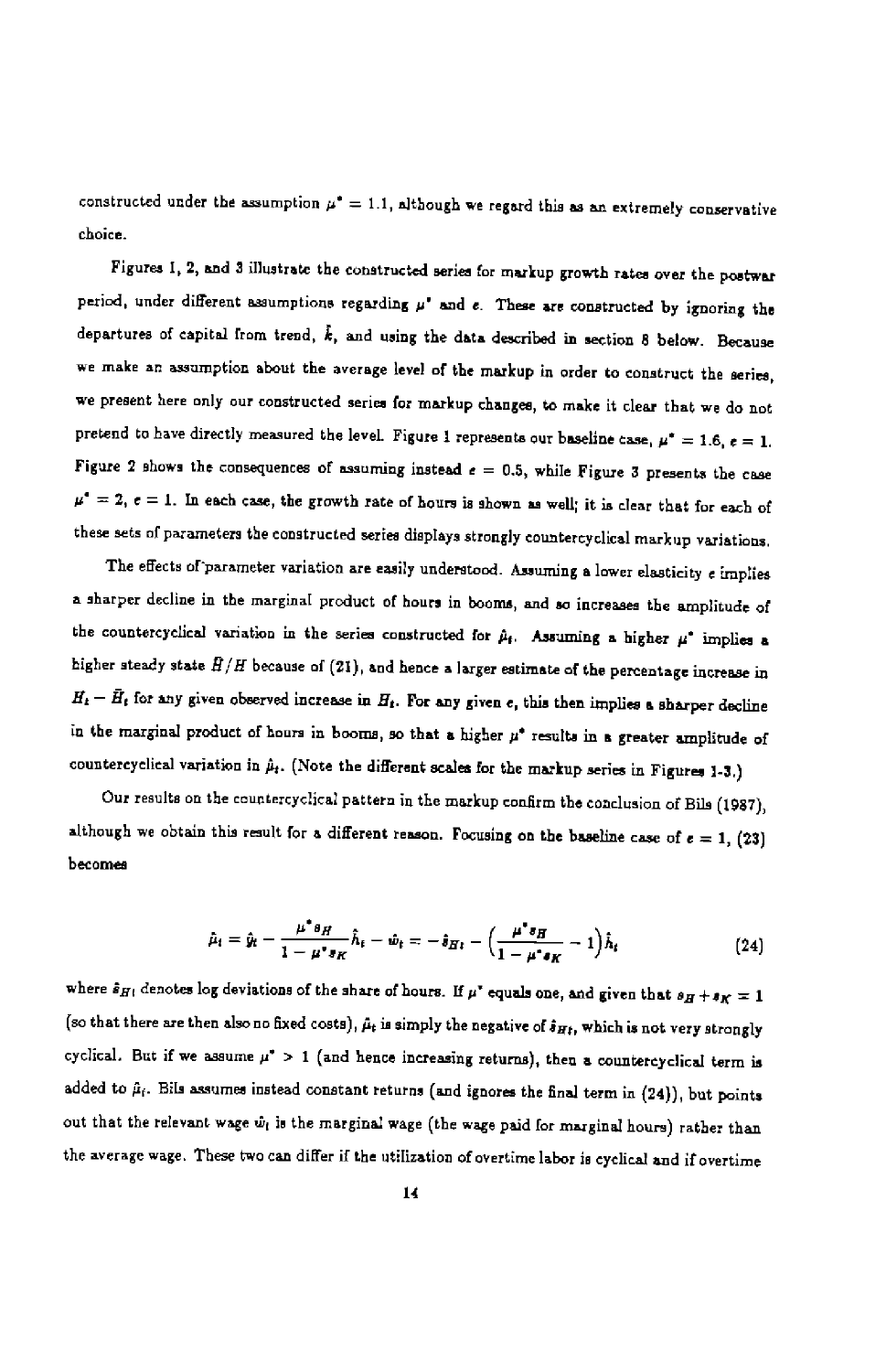hours must he paid more than straight-time hours. With this correction, be obtains

$$
\hat{\mu}_t = -\hat{s}_{Ht} - \hat{u}_t
$$

where  $\hat{u}_t$  represents the log deviation of the ratio of the marginal wage to the average wage. In the Appendix we show how to compute this correction with our data. Bils' method for estimating  $\hat{u}_i$  depends crucially upon regarding the overtime premium as allocative. For a criticism, see Hall (1988b). Because we are uncertain of the extent tn which Bils' treatment of the overtime premium is justified, we present most of our results without this correction.

Our specification of production possibilities is obviously overly simple in many respects, and many of its shortcomings deserve more careful attention in the future. We should, however, note that many of the most obvious corrections to our simple measure would tend to imply even stronger evidence for countercyclical markup variation. One might wish to consider adjustment coats for hours. In this case (19) becomes

$$
\mu_i = \frac{F_H(K_t, z_i(H_t - \bar{H}_t))}{w_t + \lambda_i}
$$

where  $\lambda_i$  represents the shadow cost of increasing hours in period t in addition to the wage. Assuming a convex adjustment cost function,  $\lambda_t$  will be positive when hours are increasing (due to current adjustment costs) or higher than they are expected to he in the future (due to expected future adjustment costs), and similarly negative when hours are decreasing, or lower than they are expected to be in the future. Hence  $\lambda_t$  should be a procyclical correction, and imply an even more countercyclical markup.

As another example, one might wish to consider composition biases doe to the heterogeneity of different workers' hours. As many studies have shown (see, e.g., Kydland and Prescott (1988), Barsky and Solon (1989)), the most important such bias has to do with the greater cyclical variability of low wage (and presumably low-productivity) hours. The precise effect of such bias on our ronclusions depesds upon many aspects of the assumed true model of heterogeneous hours, but it seems likely that it reduces the extent to which measured markup variations are countercyclical. Suppose that low-wage and high-wage hours are two dietinct factors of production, and assume a Cobb-Douglas production function. We can measure the markup as the ratio of the marginal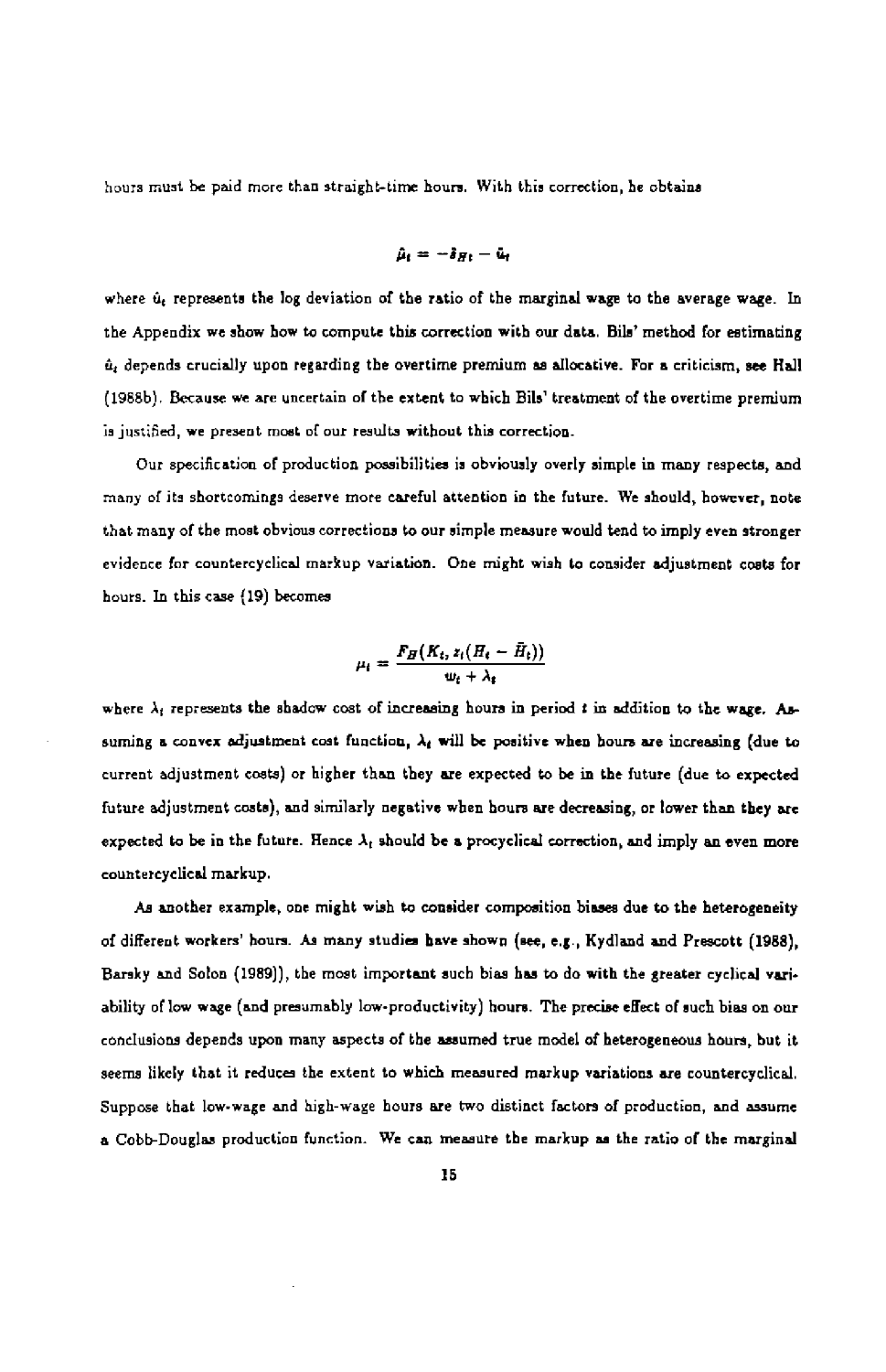product of low-wage hours to the low wage.<sup>11</sup> Then, corresponding to (24), one obtains

$$
\hat{\mu}_t = -\hat{s}_{H L t} - \Big(\frac{\mu^* s_{H L}}{1 - \mu^* s_K} - 1\Big)\hat{h}_{L t}
$$

where  $\hat{h}_{Lt}$  represents the log deviation of low-wage hours from trend,  $s_{HL}$  represents the trend value of the share of payments to low-wage hours in output, and so on. Both  $\hat{s}_{HLt}$  and  $\hat{h}_{Lt}$  should be more procyclical than the corresponding  $s_{H}$  and  $h_i$  in (24). These considerations would both tend to make  $\hat{\mu}_i$  more countercyclical when hours are disaggregated. On the other hand,  $s_{HL}$  is smaller than  $s_H$ , so the direction of the overall bias is not certain.

#### 6. Method for evaluating the competing theories

Our three theories all yield relationships of the form  $\mu_t = \mu(X_t, Y_t)$ . For purposes of estimation, we adopt the log-linear approximation

$$
\hat{\mu}_i = \epsilon_X \hat{x}_i - \epsilon_Y \hat{y}_i + \eta_i \tag{25}
$$

where, again, hatted variables represent logarithmic deviations from trend values, while  $\eta_t$  represents a possible stochastic disturbance. Examples of stochastic disturbances of this type include changes in antitrust enforcement and changes in the degree of foreign competition. The static theory of section 2 implies that  $\epsilon_X$  is zero. The customer market model implies that  $\epsilon_Y < 0$  while the implicit collusion model has  $0 < \epsilon_X < (\mu^* - 1)$ . If one imposes the additional requirement that the preferences are homothetic, all models imply that  $\epsilon_Y$  is equal to  $\epsilon_X$ . Even without imposing homotheticity, the dynamic models imply that  $\epsilon_Y$  has the same sign as  $\epsilon_X$  unless the elasticity of demand is extremely dependent on the level of demand.

The problem with estimating (25) is that we lack direct observations on  $\hat{x}_i$ . We have two methods for dealing with this issue. The first uses measurements of Tohin's q, the ratio of firms' market value to the value of their capital in place. The total market value of all firms is equal to  $X_t + K_t - \Phi_t + N_t$  where  $K_t$  equals the current returns to capital plus the present value of the depreciated capital stock at the beginning of next period  $\Phi_i$  is the present value of fixed costs and  $N_t$  captures any additional influences on market values such as the the present discounted value of

The can equivalently consider the marginal product of high wage hours but adjustment costs are more likely to distort the results in this case.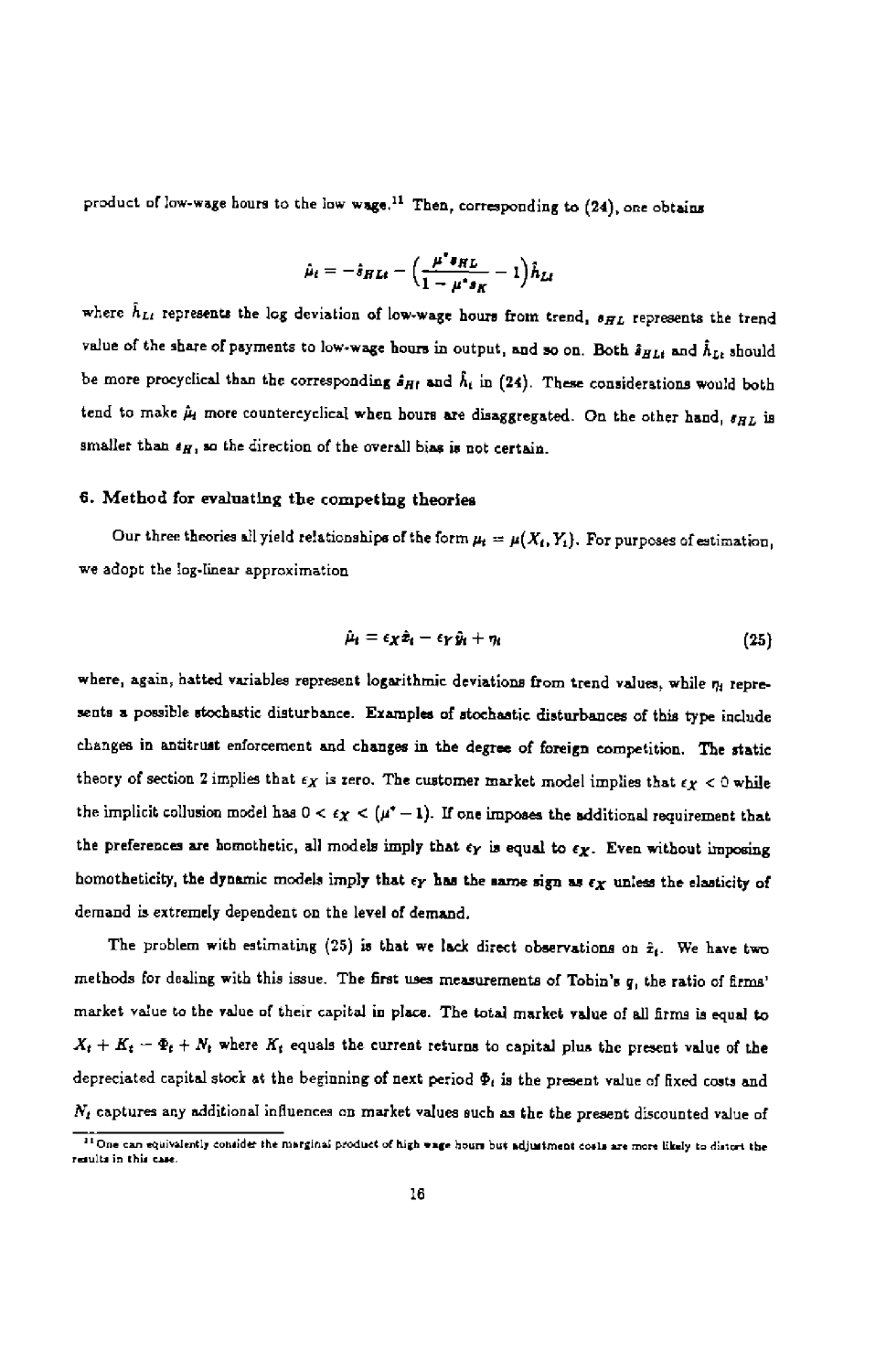taxes levied from firms as well as random miavalustions of the stock market. Then the logarithmic deviation of Tobin's q should equal

$$
\hat{q}_t = \frac{X}{X+K-\Phi+N}\hat{z}_t + \frac{\Phi-X-N}{X+K-\Phi+N}\hat{k}_t - \frac{\Phi}{X+K-\Phi+N}\hat{\phi}_t + \frac{1}{X+K-\Phi+N}\hat{n}_t
$$

where the ratios with  $(X + K - \Phi + N)$  in the denominator represent steady state values, and where  $\hat{n}_t$  represents a deviation (rather than a logarithmic deviation) from the steady state value N.

Tobin's q is one on average<sup>12</sup> so that  $(X + N - \Phi)$  equals 0. Letting  $\nu_i$  represent  $\frac{K_i x}{Y}$  times the last two terms in the previous equation, and using (25) we have

$$
\hat{\mu}_t = \frac{K}{X} \epsilon_X \hat{q}_t - \epsilon_Y \hat{y}_t + \nu_t + \eta_t \qquad (26)
$$

Equation (26) can be stimated by ordinary least squares if one is willing to assume that the residual  $\nu_i + \eta_i$  is uncorrelated with any two of the three variables in the equation. In particular, if  $\nu_i + \eta_i$  is uncorrelated with  $\hat{q}_i$  and  $\hat{y}_i$ , we can recover its coefficients by regressing  $\hat{q}_i$  on the other variables. For the residual to have this property,  $\nu_i$  would have to be unimportant and  $\eta_i$  would have to be correlated only with  $\mu_t$ . However shocks to  $\eta_t$  such as changes in antitrust enforcement might well have a direct effect on Y. Moreover, such shocks are likely to be serially correlated so that positive realizations of  $\eta_1$  raise  $X_t$  and  $\hat{q}_t$  as well. As a result, our estimate of  $\frac{K}{X} \epsilon_X$  is likely to be biased upwards. On the other hand, the existence of important variation in  $\nu_t$  would tend to bias this coefficient toward zero if these variations affect only  $q_i$ .

If, instead,  $n_t$  is unimportant and  $\nu_t$  is uncorrelated with  $\hat{\mu}_t$  and  $\hat{y}_t$ , then the coefficients in (26) can be recovered by regressing  $\hat{q}_i$  on the other variables. Examples of shocks to  $\nu_i$  with this property might include those that affect  $N_t$  and some of those that affect  $\Phi_t$ . One immediate difficulty with this reverse regression is that increases in real discount rates lower  $\Phi_t$  and  $\nu_t$  so that, insofar these raise  $\hat{\mu}_t$ , the coefficient of  $\hat{\mu}_t$  will be biased downwards. Another difficulty is that important variations in  $\eta_t$  would bias the coefficient of  $\beta_t$  in the reverse regression toward zero so that the estimated  $\epsilon_Y$  would be too large.

Our second procedure starts from the ohservation that

<sup>&</sup>lt;sup>12</sup>This is consistent with the sheence of equilibrium pure profits  $(X = 0)$  and with an everage N of sero.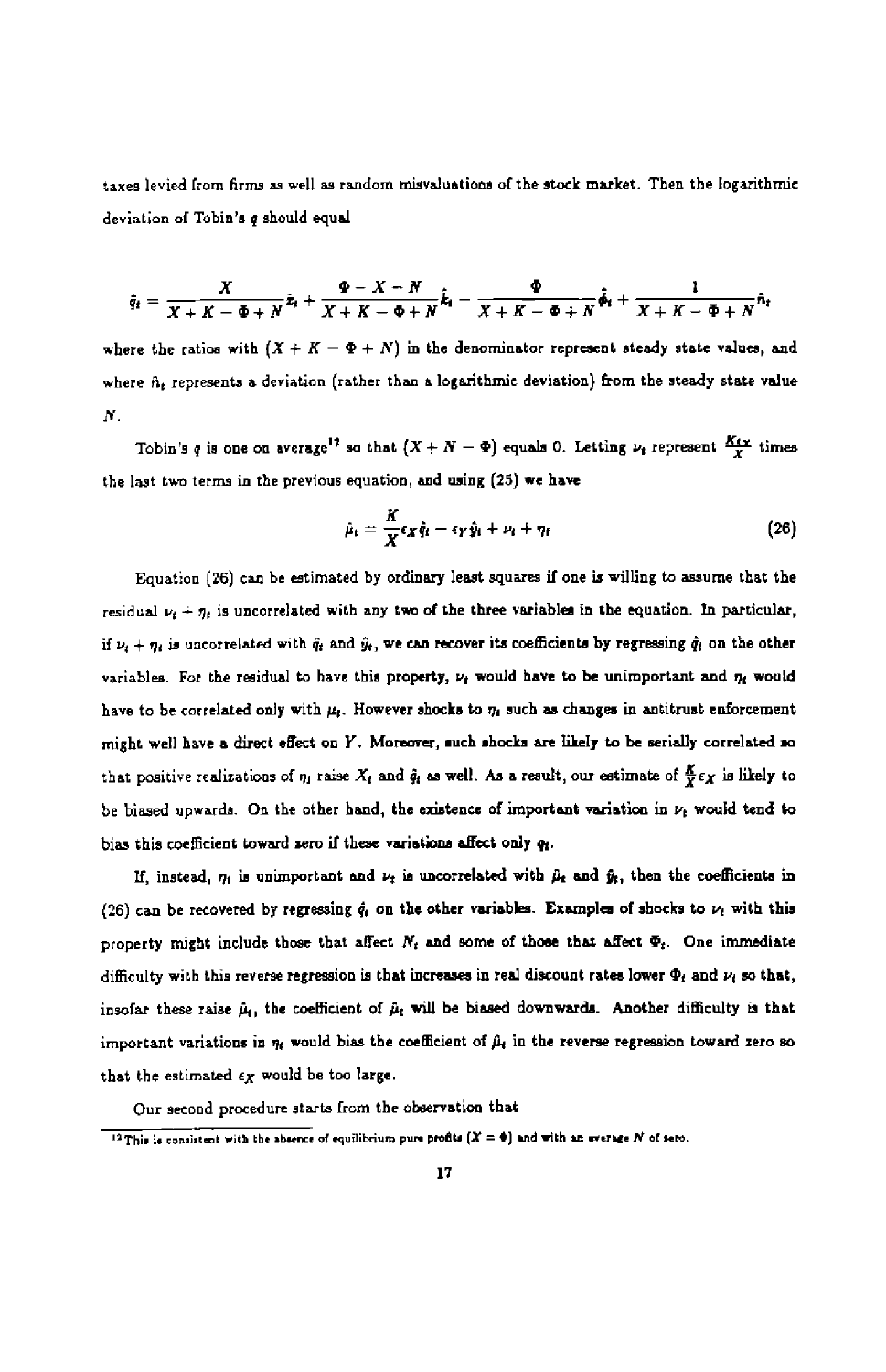$$
X_t = E_t \left\{ \frac{q_{t+1}}{q_t} [\Pi_{t+1} + X_{t+1}] \right\}
$$
 (27)

In the steady state where capital, output and profits grow at the rate g, the trend value of  $X_t$ equals the trend value of  $\Pi_t$  divided by  $(r'-g)$  where r' is the trend value of the real rate at which profits are discounted. Therefore, the log-linearization of (27) gives

$$
\hat{x}_t = E_t \left\{ \frac{(r^* - g)\epsilon_X \hat{\pi}_{t+1} + (1 + g)\hat{x}_{t+1} - \hat{\tau}_{t+1}}{1 + r^*} \right\}
$$

where  $f_i$  is the deviation from trend of the real rate of return between  $t - 1$  and t. Moreover, (3) implies that  $\hat{\pi}_t$  is equal to  $\hat{y}_t + \hat{\mu}_t/(\mu^* - 1)$ . Hence (25) and (27) together imply that

$$
\hat{\mu}_t + \epsilon_Y \hat{y}_t = E_t \Big\{ \Big( 1 - \frac{(r^* - g)[1 + \frac{\epsilon_X}{\mu^* - 1}]}{1 + r^*} \Big) \Big( \hat{\mu}_{t+1} - \eta_{t+1} \Big) + \eta_t \Big\} + \eta_t \Big\}
$$
\n
$$
\Big( \epsilon_Y + \frac{(r^* - g)(\epsilon_X - \epsilon_Y)}{1 + r^*} \Big) \hat{y}_{t+1} - \frac{\epsilon_X}{1 + r^*} \hat{\eta}_{t+1} \Big\} + \eta_t \tag{28}
$$

If one eliminates the expected value operator from (28) and ignores the  $\eta$  terms one obtains an equation whose residual is supposed to be uncorrelated with information available at t. Following the suggestion of Hansen (1982) we estimate this equation by instrumental variables.

The presence of the eta's might affect the results from this procedure. In this ease, however, the estimate of  $\epsilon_X$  is biased only if such shocks have effects on both the expected rate of change in the markup (since  $\hat{\mu}_{i+1}$  enters with a coefficient almost equal to one) and on the expected rate of return on financial assets. While this is certainly a possibility it sesma lees likely than that such shocks affect the levels of q and the markup simultaneously.

#### 7. Data

Our time series for Tobin's q comes from Blanchard, Rhee and Summers (1989). Our measure of the output (value added) of the private sector is obtained from the NIPA as the difference between GNP and the value added by the Federal, State and local governments. Our index of the prices of goods is the ratio of nominal to real private value added. Our measure of private hours is obtained from the establishment survey as the difference between total hours in nonagricultural payrolls and hours employed by the government. These hours do not have exactly the same coverage as our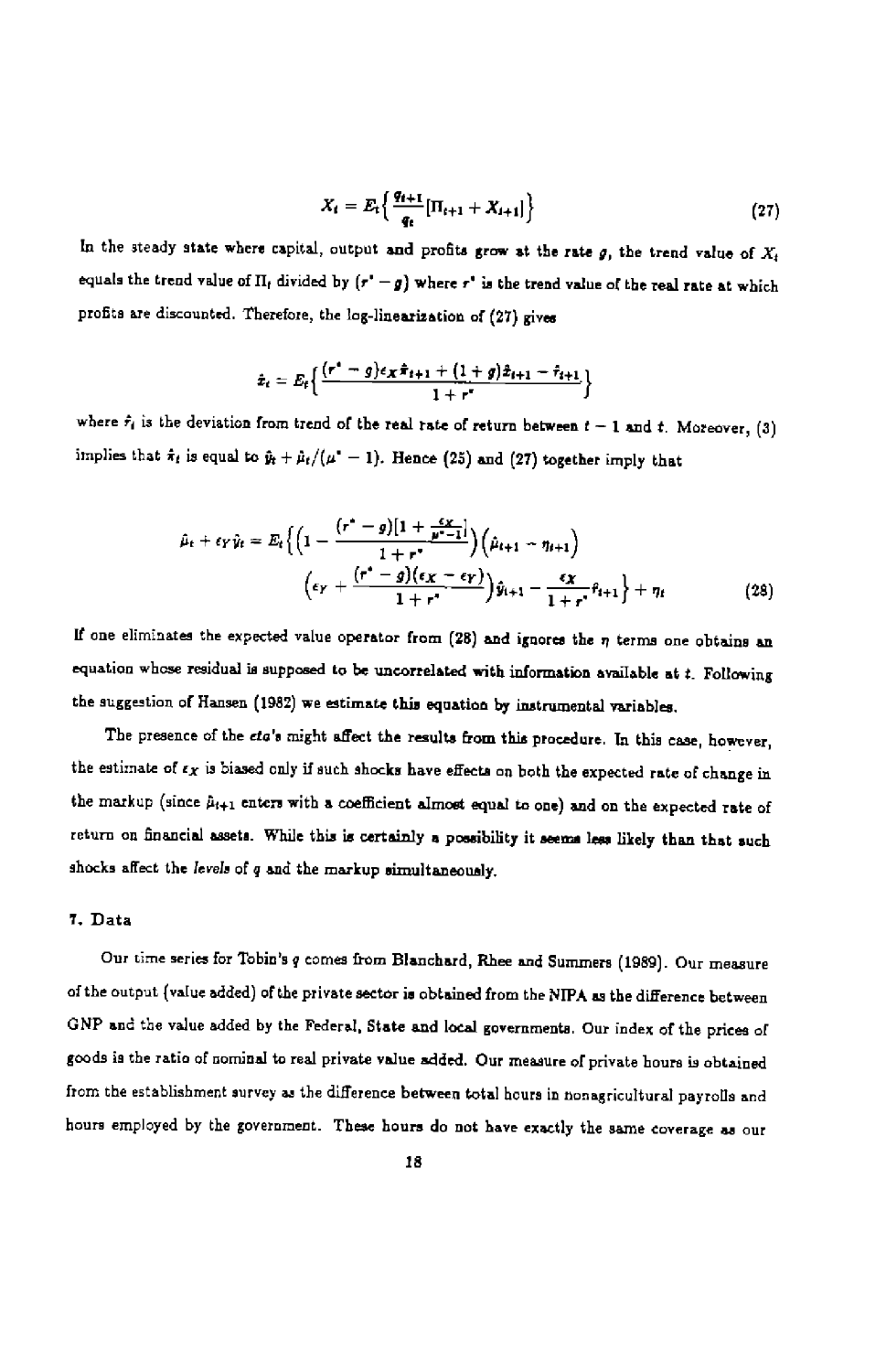output series, Thus, for our measures to be strictly accurate, the percentage changes in agricultural hours must equal the percentage changes in the hours of private nonagricultural establishments.

We employ two measures of wages. The principal one is a measure of hourly compensation. This measure equals private employee compensation from the NIPA (i.e. total compensation minus government compensation) over our measure of private hours. The second measure is average hourly earnings in manufacturing. One advantage of the compensation series is that it has a larger coverage both in terms of the sectors whose payments are recorded and in terms of the forms of compensation that are included.<sup>13</sup>

#### 8. Empirical Determinants of Markup Variation

We present results both from estimating equation (26) via ordinary least squares and from estimating (28) with instrumental variables. We start with estimates of equation (26) with the markup on the left and q on the right hand side. This specification makes sense if the variations in  $\nu$ , can be neglected while those of  $\eta_i$  affect only  $\mu_i$ .

Since the variables are supposed to be logarithmic deviations from trend we include the logarithms of q, y and the constructed markup as well as a constant and a linear trend. Our baseline markup variation series is constructed assuming an average markup  $\mu^*$  equal to 1.6 and an elasticity of substitution of capital for labor e equal to 1.0, and ignoring the overtime premium. We also allow the residual  $\eta_t$  to have first order serial correlation, so that it equals  $p\eta_{t-1}$  plus an i.i.d. disturbance. Under this specification, estimation of (26) for the period 1947.III to 1988.IV yields

> $\mu = 0.72 - 0.002$  t - 0.42  $y_2 + 0.035$  q<sub>t</sub> (0.6) (0.0007) (0.09) (0.014) Period: 1952:II-1988:4;  $p=0.934$   $R^2=0.997$ ; D.W.=1.54

Both coefficients are positive as is predicted by the implicit collusion model and thus of the opposite

<sup>13</sup> A second advantage is that there is reason to believe the compensation series has smaller measurement error, at least in the way we use it. We use the real wage only to construct our series on markupe. Ignoring fluctuations in capital, equation (23) gives the detrended markup as a function of the detrended levels of output,  $\hat{y}_1$ , boarn,  $\hat{\lambda}_1$  and the real wage,  $\hat{w}_1$ . A simple transformation allows one to write the detrended markup as a function of the detrended labor abare  $(s_{H1} = \phi_1 + \hat{k}_1 - \hat{g}_1)$ . detrended output and detrended hours. The use of the two different wage series is thus equivalent to the use of the corresponding two series for fuctuations in the labor share. To see which series has more classical measurement error we use US data from 1947.III to 1989.I to run regressions of the Iogarithm of one share on the other including a trend and a correction for first order nerial correlation. When the share using hourly sarmings is on the right hand side its coefficient equal 0.75 and is statistically different from one. When that using compensation is on the right hand side, its coefficient is 0.93 and is not statistically different from one. We thus cannot reject the hypothesis that the earnings share equals the compensation share plus noise.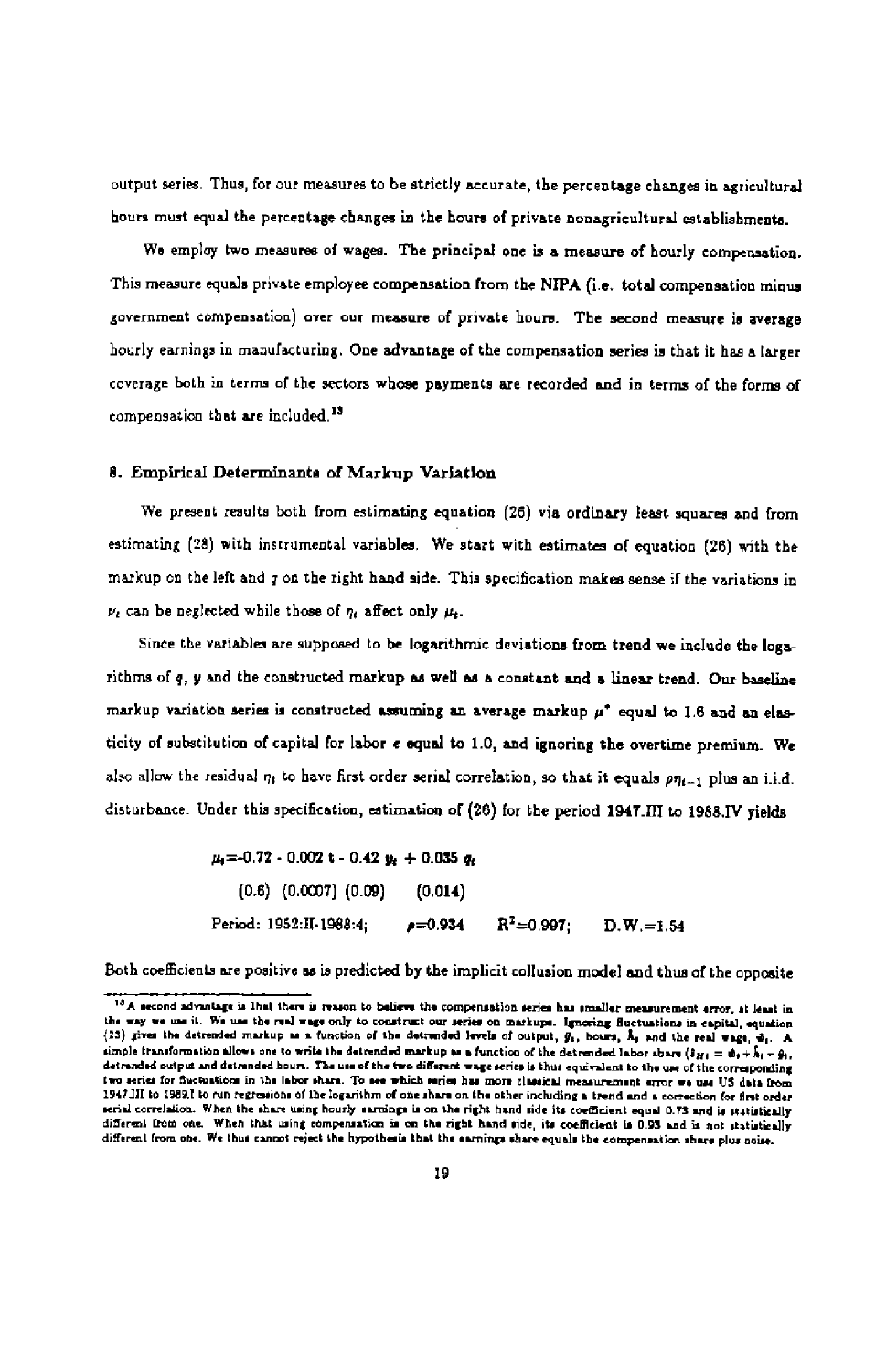sign than the coefficients predicted by the customer market model. Moreover, since both coefficients are significantly different from zero at conventional significance levels, the customer market model is statistically rejected. The fact that  $\epsilon_X$  is statistically different from zero also leads us to reject static models of the markup where the only determinant of the markup is the current level of output.

According to (26), the coefficient on  $y_t$  is  $\epsilon_Y$  while that on  $q_t$  is  $\frac{K \epsilon_X}{K}$ . To obtain an estimate of  $\epsilon_X$  we thus must obtain a measure for  $\frac{X}{K}$ . According to our model, this equals  $\frac{(1-1/\mu^*)Y}{(\epsilon^*-q)K}$  which equals  $30Y/K$  for our base case. The coefficient on  $q_i$  must thus be multiplied by  $30Y/K$  to obtain an estimate of  $\epsilon_X$ . Since  $Y/K$  is roughly 10,<sup>14</sup> the implied value for  $\epsilon_X$  is approximately 0.1. This is consistent with the restriction that  $\epsilon_X$  be smaller than  $\mu - 1$ .

We show in Table 1 how these coefficients vary as we vary  $\mu^*$  and e. Increases in  $\mu^*$  raise the variability of the markup. In particular, they amplify the reduction in  $\hat{\mu}_t$  for a given increase in  $\hat{h}_t$ . As a result, a given increase in  $\hat{y}_t$  reduces the markup by more. This explains why the coefficient on  $y_t$  falls as  $\mu^*$  rises. What is somewhat more unexpected is that increases in  $\mu^*$  also raise the coefficient on q so that the implied value of  $\epsilon_X$  rises as well.

For a given average markup, increases in  $e$  raise the coefficient on  $y_t$  while having no effect on the coefficient on  $q_t$ . The reason for this apparently anomalous result can be seen from the formula (23) giving our measure of markup variations. For given  $\mu$  (and hence  $\frac{H}{H-\bar{H}}$ ) changes in e affect markup variations only by affecting the influence of private output on the markup. In particular increases in e raise the weight of changes in output on the measured markup. These increases therefore raise the estimated effect of  $y_t$  on  $\mu_t$ .

We now turn to estimation of the same equation but with  $q_i$  on the left hand side. This produces less biased coefficients if there are important variations in  $\nu_{\rm f}$  and unimportant movements in  $\eta_t$ . We again, let the residual in the equation have first order serial correlation. For our baseline series on markup variations, the estimation of such an equation including both a constant and a trend yields;

<sup>&</sup>lt;sup>14</sup> See Rotemberg and Woodford (1989).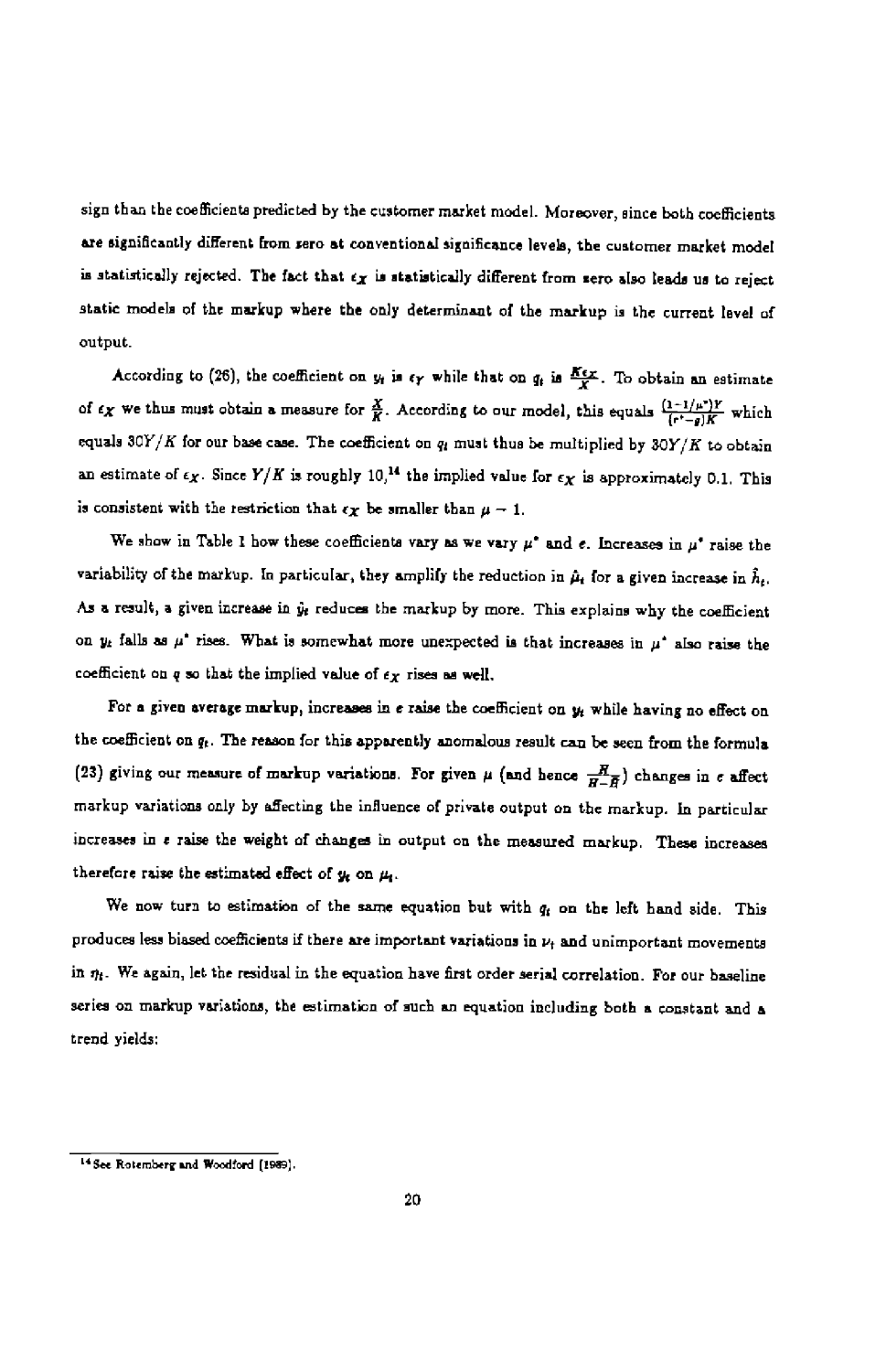$$
q_1 = -4.66 - 0.006 t + 1.29 y_t + 1.20 \mu_t
$$
  
(3.5) (0.006) (0.52) (0.48)  
Period: 1952:II-1988:4;  $\rho = 0.969$  R<sup>2</sup>=0.952; D.W.=1.81

where the coefficient on the markup equals  $\frac{X}{K(x)}$  and that on private value added equals  $\frac{X_{xy}}{K(x)}$ . The estimates of both  $\epsilon_Y$  and  $\epsilon_X$  are positive. In addition, the ratio of the coefficient on  $\dot{y}_t$  over that on  $\hat{\mu}_t$  gives  $\epsilon_Y$  which is thus estimated to be near one.

To obtain an estimate of  $\epsilon_X$  we must, again, obtain a measure for  $30Y/K$  . For plausible values of  $Y/K$ , the resulting estimate of  $\epsilon_X$  is very large, too large to be consistent with any of our three models. One reason for this result may be that increases in expected returns lower  $X_t$  and  $\Phi_t$  at the same time so that they also raise  $\nu_i$ . Insofar as this increase in expected returns reduces markups, the coefficient on markups will be too small and our estimate of  $\epsilon_X$  will be too large. Variations in  $\eta$  that are correlated only with  $\mu_t$  have the same effect since they bias the coefficient on  $\mu_t$  toward zero.

In Table 2 we show how the coefficients on  $\hat{\mu}_i$  and  $\hat{y}_i$  vary as we vary  $\mu^*$  and e. As we increase the average markup (and hence increase its variability) the correlation between the markup and stock prices falls so that the former falk. En contrast, the latter coefficient estimate rises as we increase the average markup.

For a given average markup, increases in e lower the estimated value of  $\frac{X_{CY}}{K_{CY}}$  while having no effect on the estimate of  $\frac{X}{Ktx}$ . The reason for this is, once again, that increases in e raise the influnece of  $y_t$  on  $\mu_t$ . Increases in e therefore reduce the regressions estimate of the independent effect of output on stock prices.

We now turn to the estimation of (28) via instrumental variables. There are several advantages to this procedure. First, the estimates are somewhat less subject to endogeneity bias. Second, the method does not require observations on the present discounted value of profits  $X$ . It does however require information on discount rates (or marginal rates of substitution). Given the inadequacies of various rates of return as discount rates we experiment with the return on the stock market, the return on Treasury Bills and the return on prime commercial paper. Third, it allows us to recover quantitative estimates for both  $\epsilon_Y$  and  $\epsilon_X$  more easily.

We include a constant and a trend as well as the logarithms of the markup, output, hours,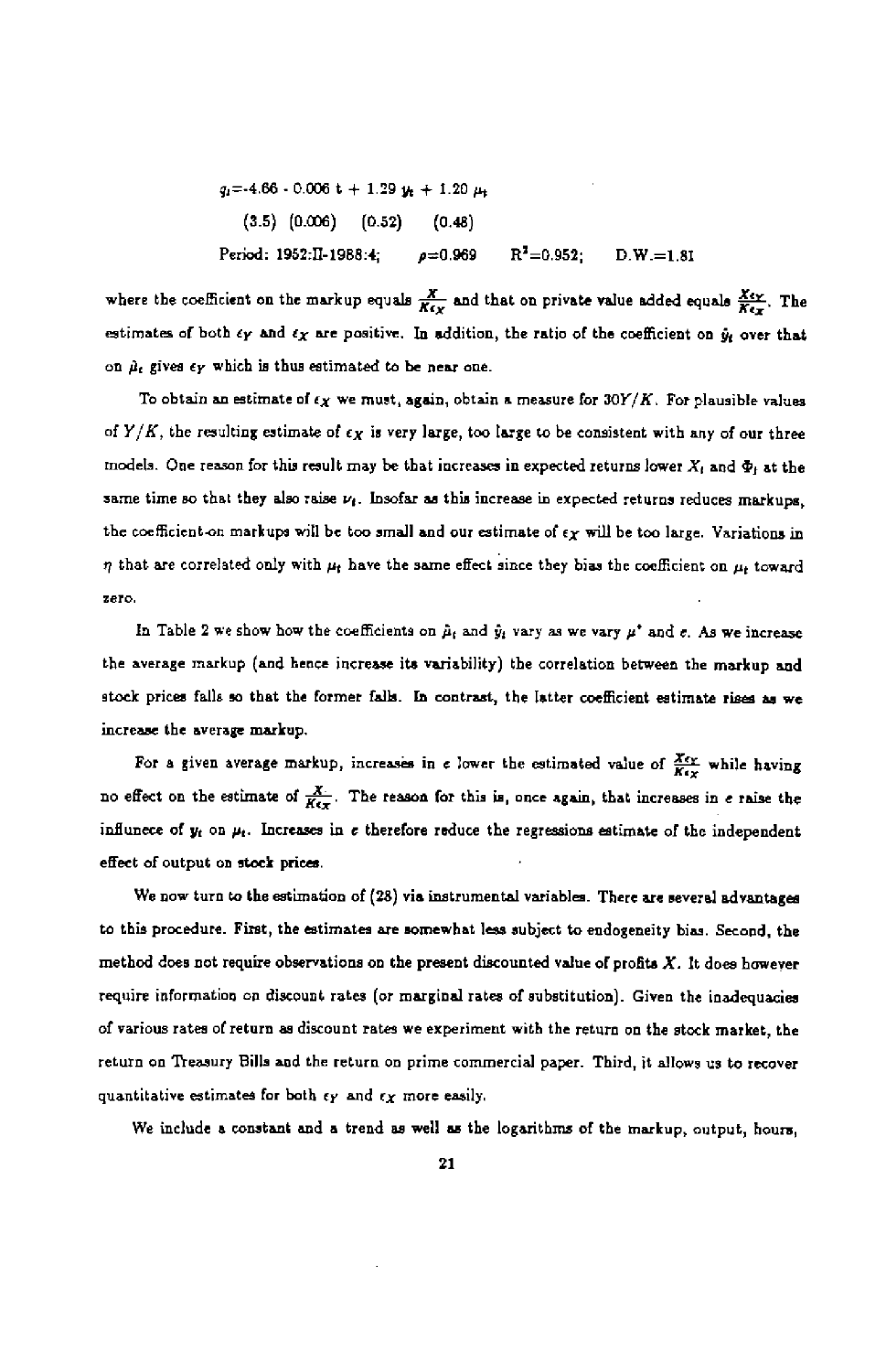the real wage and the level of real returns in our estimation. As instruments we use a constant, a linear trend, the current and one lagged value of the logarithms of output, the labor input and the real wage as well as the ex post real return between  $t - 1$  and  $t$ .

The results of estimating (28) for the period 1947.III to 1988.IV using our baseline markup series and the return on the stock market are presented in Table 1. We show estimates and summary statistics for both the case where  $\epsilon_Y = \epsilon_X = \epsilon$ , and for the case where  $\epsilon_Y$  and  $\epsilon_X$  are allowed to differ.

The summary statistics reported in table 1 concerning the fit of the two equations are encouraging. The Durbin-Watson statistic reveals that little serial correlation remains in the errors. Because we use more instruments than there are coefficients, the two equations are overidentified. The test statistic proposed by Hansen (1982) to test these overidentifying restrictions is reported in the row marked J and is distributed  $\chi^2$  with 5 and 6 degrees of freedom under the null hypothesis that the restrictions are valid. The actual values of this statistic are very small, which probably indicates that the instruments are quite collinear,

Turning to the estimates, consider first the case where  $\epsilon_Y$  and  $\epsilon_X$  are not constrained to be equal. A 1% increase in  $X$  is then estimated to raise the markup by about a fifth of a percentage point. A 1% increase in Y by contrast lowers the markup by about 1%. Both these coefficients are again and significant.

The estimates of  $\epsilon_Y$  and  $\epsilon_X$  are inconsistent with the homothetic versions of both dynamic models because they are statististically significantly different from each other. Once homotheticity is dropped,  $\epsilon_Y$  can be larger than  $\epsilon_X$  as long as the elasticity of demand is higher when Y is large. Then, increases in Y raise disproportionately the number of customers that a deviator gets for a given change in his markup. This disproportisnte increase implies that deviations become much more attractive when Y incresses. They thus require relatively large reductions in the markup.

Measurement difficulties provide an alternative explanation for the difference between the two coefficients. To gain some intuition into the source of this discrepancy suppose first that the average real discount rate r<sup>\*</sup> equals the average growth of private value added g. Then, (28) makes the expected change in the logarithm of the markup between  $t$  and  $t+1$  a linear function of the expected change in logarithm of private value added (with coefficient  $\epsilon_Y$ ) and of the expected real return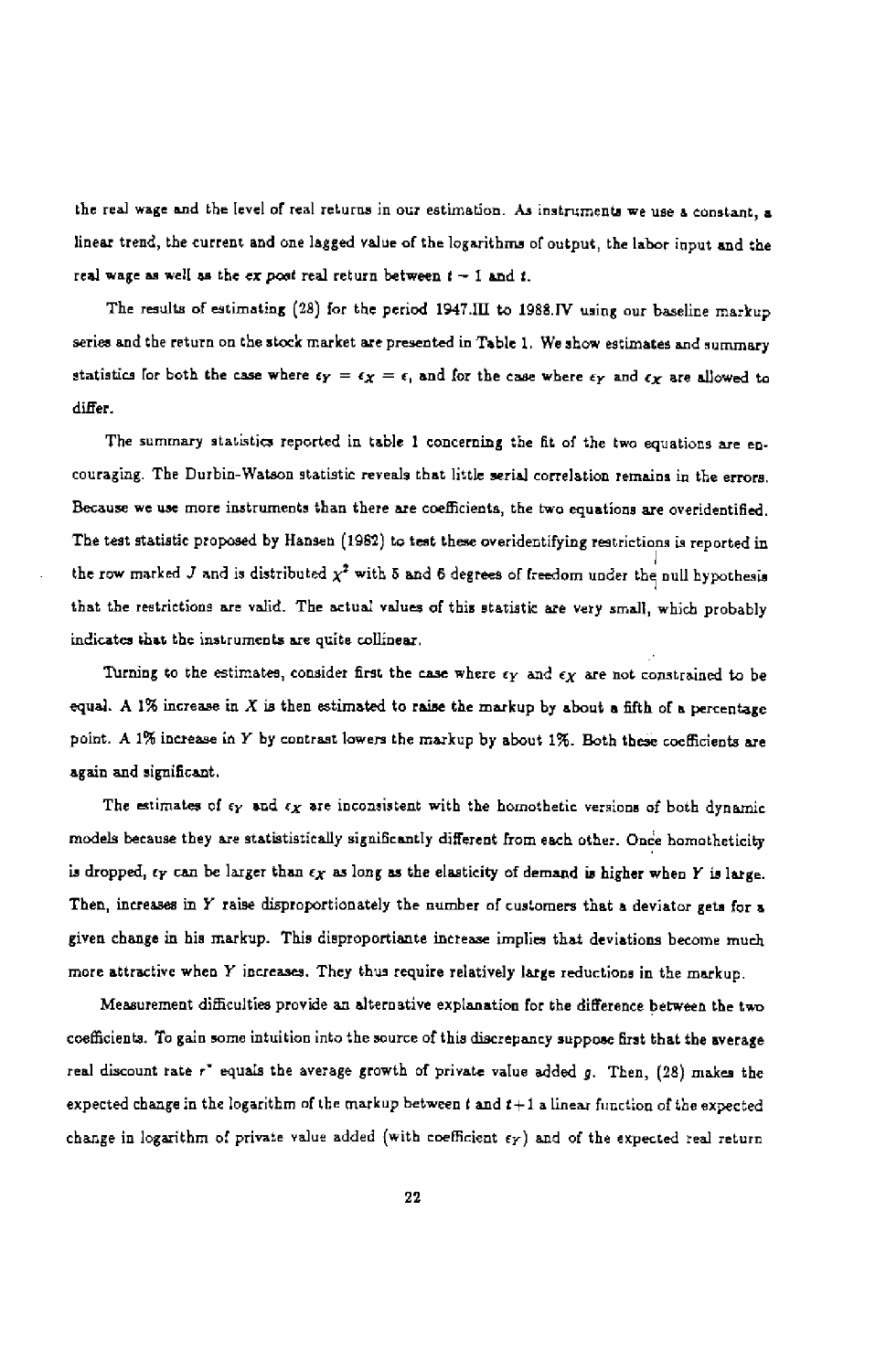rate between t and  $t + 1$  (with coefficient  $\epsilon_X$ ).

Given that the difference between  $r$  and  $g$  is in fact quite small (it equals 0.0126), the finding that  $\epsilon_Y$  exceeds  $\epsilon_X$  is a finding that the expected change in private value added is more correlated with the change in the markup than the expected discount rate. This could well be due to the fact that the relevant discount rate (or firms differs from the expected return on stocke, so that the measurement error in  $\hat{r}_t$  biases the estimate of  $\epsilon_X$  downwards.

An additional prediction of the implicit collusion model is that  $\epsilon_X$  should be less than  $\mu - 1$ . This restriction is satisfied whether  $\epsilon_Y$  and  $\epsilon_X$  are allowed to differ as in the first column or whether they are constrained to be equal as in the second column. In the latter column, the estimate the elasticity of the markup with respect to  $X/Y$ ,  $\epsilon$ , of 0.22 which is well below .6 while remaining significantly positive.

The difference between the J statistics reported in the two columns can he used to test whether the restriction that the two elasticities are the same is valid. This is the analogue of the likelihood ratio test proposed by Gallant and Jorgenson (1979) and it sometimes produces inferences which are at variance with those from Wald tests based on the standard errors 0f the coefficients, Indeed, in this case, the Wald test rejects the equality of the two coefficients but the difference between the two statistics is 1.35 which is well below the critical value for the  $\chi^2$  distribution with one degree of freedom.

In Tables 2, 3 and 4 we report variations on the model which are designed to gauge the robustness of our results. Tables 2 and 3 are devoted to obtaining estimates for different values of the average markup and for different values of the elasticity of auhetitution. We consider in particular elasticities of substitution equal to 0.5, 1 and 2 and average markups of 1.1 (which is much smaller than what is found by the methods of Hall), 1.6 (our base case) and 2. Table 2 is devoted to estimates when the two elasticities are equal while the estimates of Table 3 are obtained without imposing this restriction.

The two parameters  $\mu^*$  and e affect the results. As explained in Section 5, increases in  $\mu^*$ and reductions in e both increase the tendency of the markup to be countercyclical. it is thus not surprising that our estimates of  $\epsilon$  in Table 2 and those of  $\epsilon_Y$  in Table 3 rise with  $\mu^*$  and fall with e. What is, once again, more surprising is that the estimates of  $\epsilon_X$  in Table 3 which correspond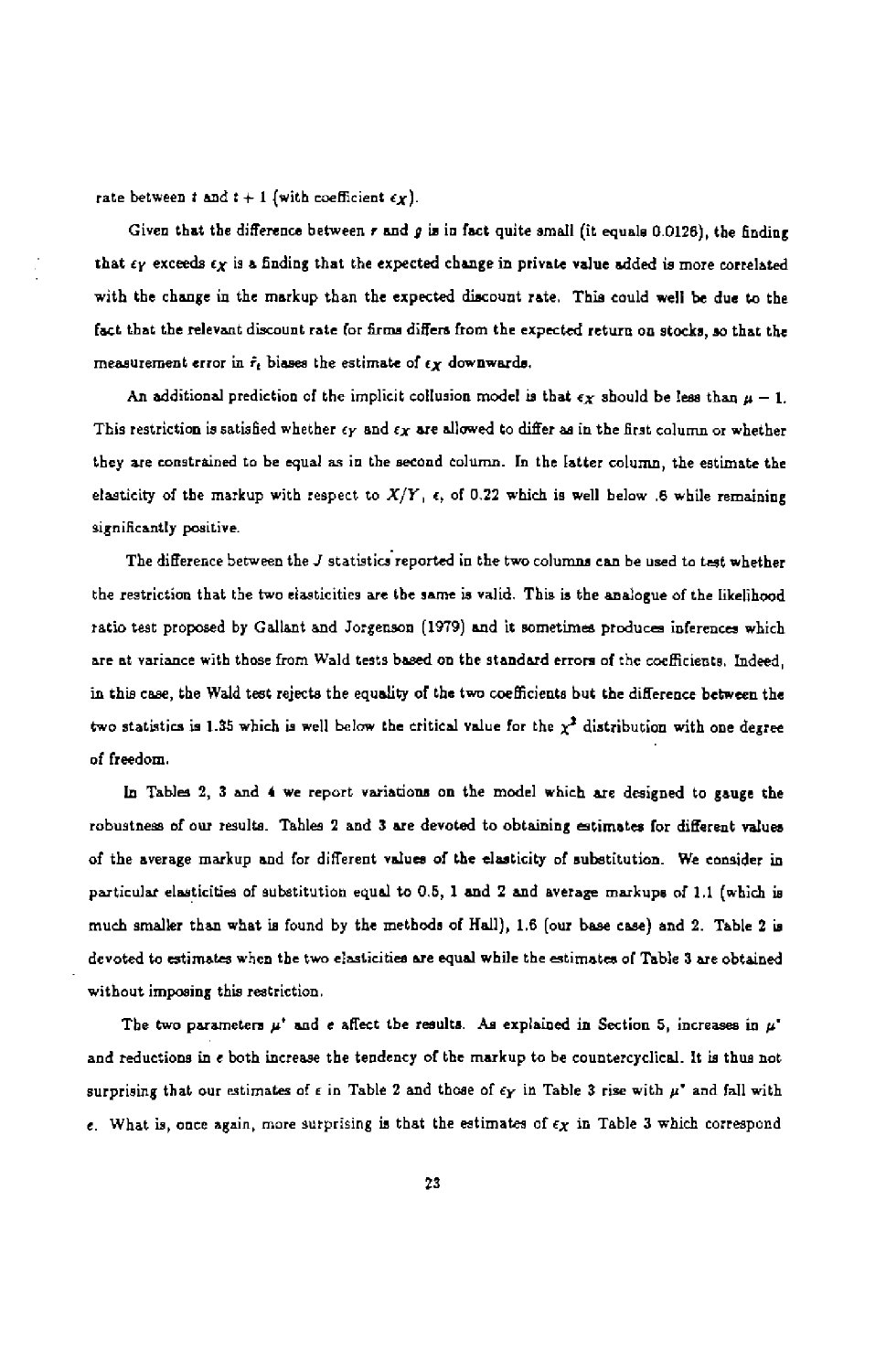to estimates of the effect of expected rates of return on the markup also increases with  $\mu^*$  and falls with  $\epsilon$ . One notable feature of Table 2 is that, with the exception of the estimates for an elasticity of substitution of 0.5 and an average markup of  $1.1$ , the estimates of  $\epsilon$  are lower than the corresponding  $\mu^* - 1$  as required by our theory. The estimates of  $\epsilon_X$  in Table 3 are below  $\mu^* - 1$ as well.

Table 4 presents other variations while holding the average markup and elasticity of substitution fixed at our base levels of 1.6 and 1. The first variation replaces one useful instrument of real returns on stocks, the lagged return, by another, namely the lagged dividend price ratio.<sup>15</sup> This has no material effect on our results.

The next two lines present the estimates when we use either the Treasury Bill rate plus a constant or the commercial paper rate plus a constant as a discount rate. The reason we have to add constants to these rates is that the average real return on these instruments is lower than the economy's growth rate. Therefore a risk premium must be added to these rates to make the firm's problem well defined. Somewhat arbitrarily we choose risk premia which are equal to the difference between the economy's growth rate and the average return on the instrument that is being considered. We did this to ensure that the  $\epsilon_X$  is estimated only from the variation in  $\epsilon_X$  ante returns. However, small differences in this assumed risk premium have no effect on our conclusions.

What the second and third row of Table 4 show is that the use of alternative instruments does not affect the magnitudes of the coefficients although it does affect the standard errors. In particular, when we use the return on Treasury Bills, the estimate of  $\epsilon_X$  is not statistically significantly different from zero. Because the commercial paper rate is probably a more accurate representation of firm's discount rates it is comforting that the results using this latter return are somewhat more significant. The last two rows show that the results are not sensitive to our use of hourly compensation instead of hourly earnings in manufacturing. Whether we use stock returns or return on Treasury Bills, this measure of wages produces essentially the same results as hourly compensation.

We finally consider the sensitivity of our results to the addition of the Bils correction for the difference between the average and marginal wage. We obtain this correction using the method spelled out in the Appendix. The resulting correction reasonably substantial. We estimate that

<sup>&</sup>lt;sup>15</sup> See Keim and Stambaugh (1986).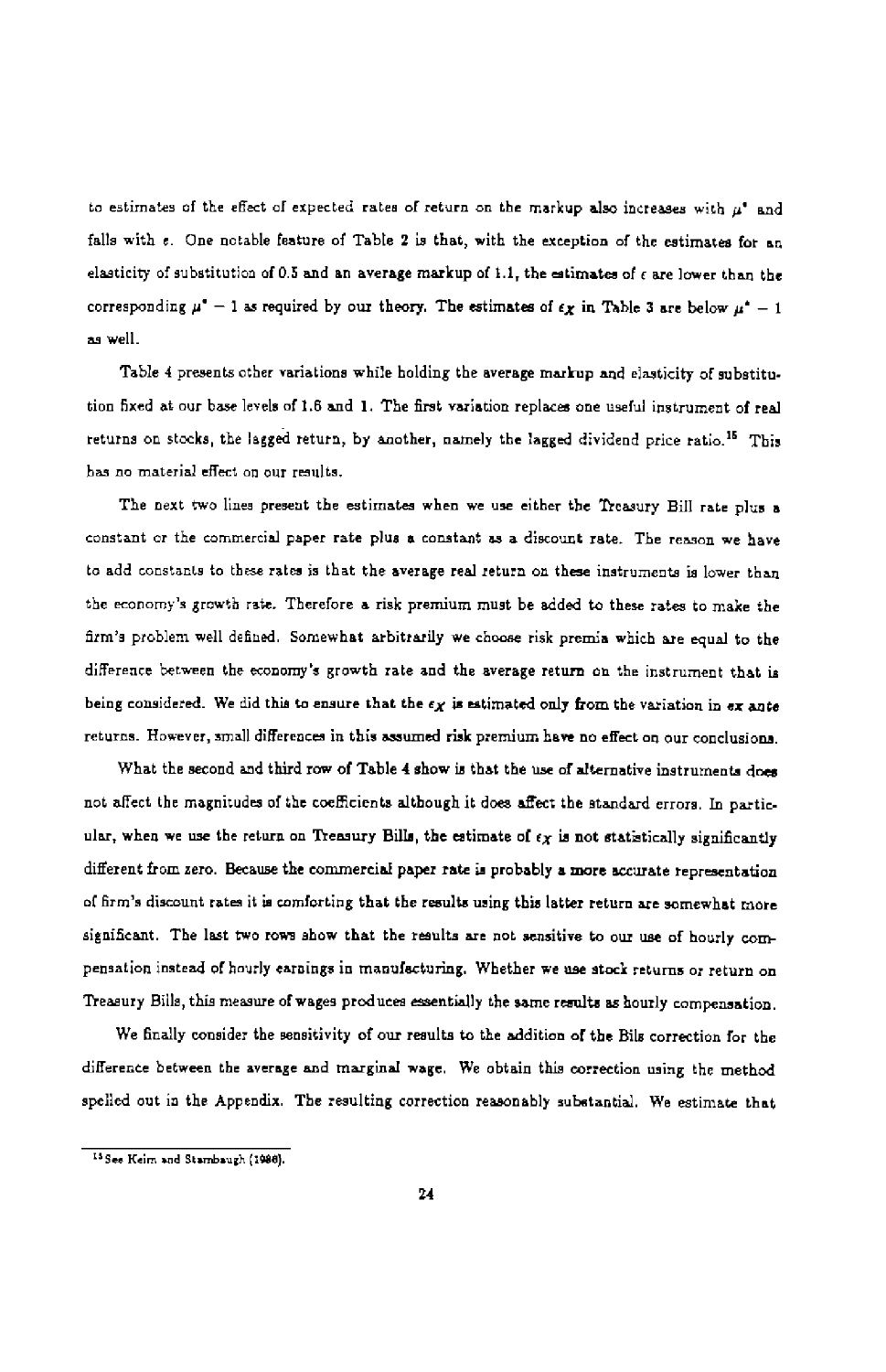the increased use of overtime implles that, when hours rise by 1% the average wage rises by 0.056 of 1%, while the marginsi wage rises by 0.417 of i%. Using the resulting markup series estimation of(26) for cur base case yields

$$
\mu_i = -0.56 - 0.002 t - 0.66 \ y_i + 0.043 \ q_i
$$
  
(0.7) (0.0009) (0.10) (0.017)  
Period: 1952:II-1988:4;  $\rho = 0.944$  R<sup>2</sup>=0.998; D.W.=1.54

The reverse equation with q on the left hand side yields instead

$$
q_{\text{f}} = -4.92 - 0.006 \text{ t} + 1.49 \text{ y}_{\text{f}} + 1.06 \text{ \mu}_{\text{f}}
$$
  
(3.5) (0.006) (0.55) (0.41)  
Period: 1952:II-1988:4;  $\rho = 0.969$  R<sup>2</sup>=0.952; D.W.=1.82

In both cases, the estimate of  $\epsilon_Y$  rises with the correction. This is not surprising since the correction makes marginal cost more procyclical. However, the estimates of  $\epsilon_X$  are not very much affected by the correction. When we estimate (28) via instrumental variables using the corrected markup series, both estimates rise. The parameters  $\epsilon_X$  and  $\epsilon_Y$  are then estimated to equal 0.281 and 1.443 respectively, and their standard errors are 0.07 and 0.24. While both elasticities are now higher,  $\epsilon_X$  remains much smaller than  $\mu - 1$ . Note also that the rejection of the two alternative models is even stronger is this case.

#### 9. ConclusIon

Our results provide further evidence that the markup of prices over marginal cost moves countercyclically over the business cycle. We have also found that the type of markup variations that occur are reasonably consistent with the predictions of the model of endogenoua markup determination that we have previously discussed (Rotemberg and Woodlord (1989)). Our results are quite inconsistent with the other leading "dynamic" model of markup determination, that proposed by Phelps and Winter (1970), and we are also able to reject a simple "static" specification, according to which the elasticity of demand varies with the level of aggregate demand. These conclusions are consistent with our previous analysis of the effects of military purchases on economic activity; in Rotemberg and Woodford (1989) we also found empirical regularities consistent with the implicit collusion model that are harder to reconcile with either of the alternatives.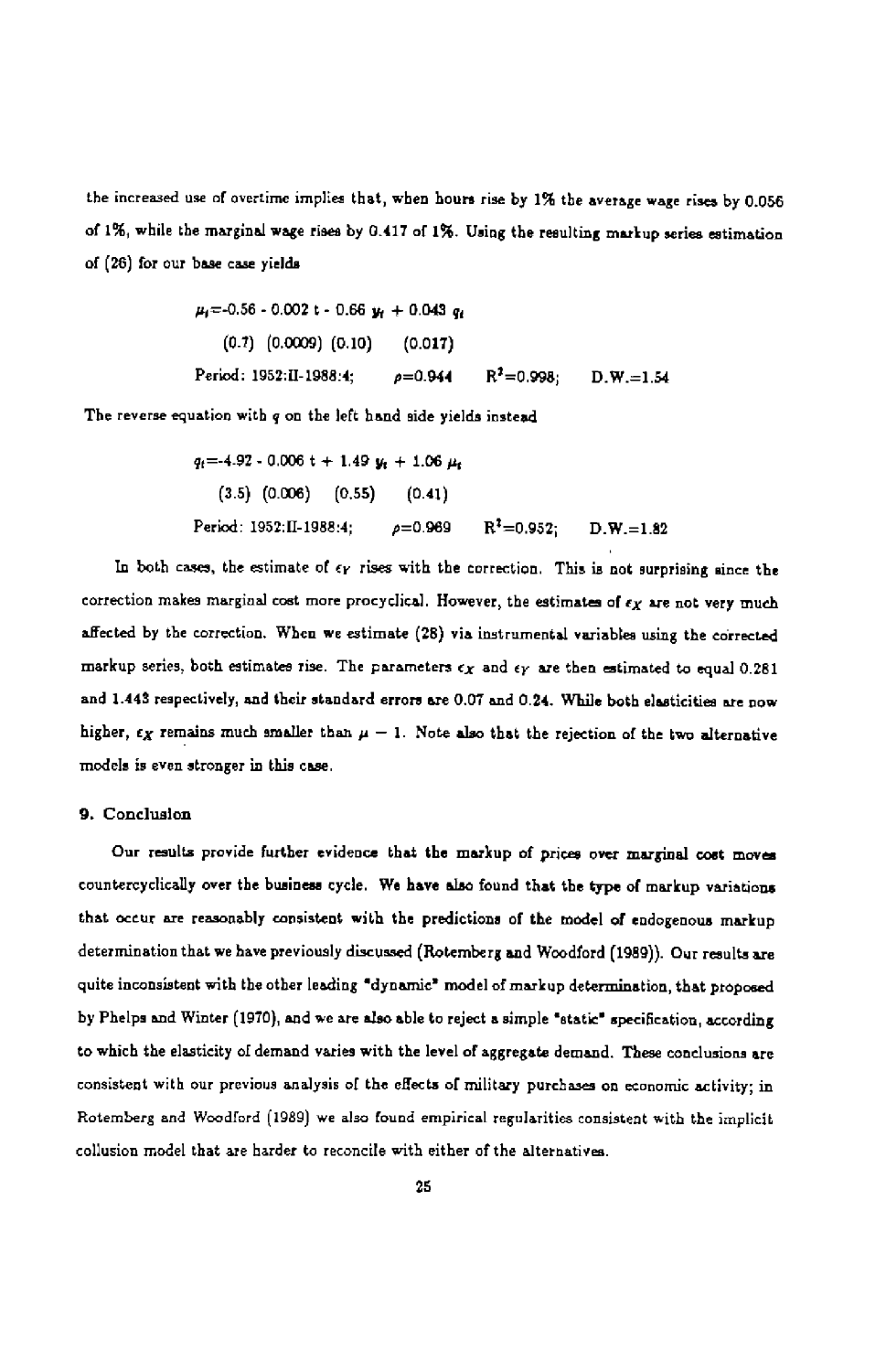These conclusions suggest that markup variations may well be an important mechanism by which changes in the demand for goods translate into changes in output. In the case of competitive product markets, firms' demand for hours  $H_t$  is a decreasing function of the current real wage  $w_t$ , given by the relation:

$$
F_H(K_t, z_t H_t) = w_t
$$

An increase in the demand for goods cannot shift this labor demand curve, because the capital stock is predetermined (in the short run) and the demand for goods should not affect the state of technology aj. Hence an increase in the demand for goods, whether as a result of an increase in government purchases, a change in export or investment demand etc. can increase output (and hours) only insofar as the short run labor supply curve ie shifted outward, and firms move down the labor demand curve in response to lower real wages. Such labor supply shifts can result from intertemporal substitution and, in the case of government purchases, be the consequence of wealth effects.

But, if this is the way demand shocks affect the economy, they cannot be very important since real wages fail to be countercyclical (and are furthermore procyclical when composition biases associated with aggregation of high-wage and low-wage hours are taken account of). Therefore, only shifts in the aggregate production function can be very important in explaining business cycles if one maintains perfect competition.

For shocks to the demand for goods to be important, they must increase firm's willingness to hire additional workers at a given real wage. As Kalecki (1938) and Keynes (1939) recognized, this requires that the markup fail in the modified demand for labor function:

$$
F_H(K_t, z_t H_t) = \mu_t w_t \qquad (29)
$$

We have presented evidence that, as required, the markup is indeed countercyclical, and furthermore it moves in a way that is consistent with a coherent theory of endogonous markup determinatioo. That theory, the oligopolistic collusion model, explains how transitory movements in aggregste demand for produced goods can result in fluctuations in labor demand of the same sign. The customer market model, by contrast, would be much less promising as a basis for such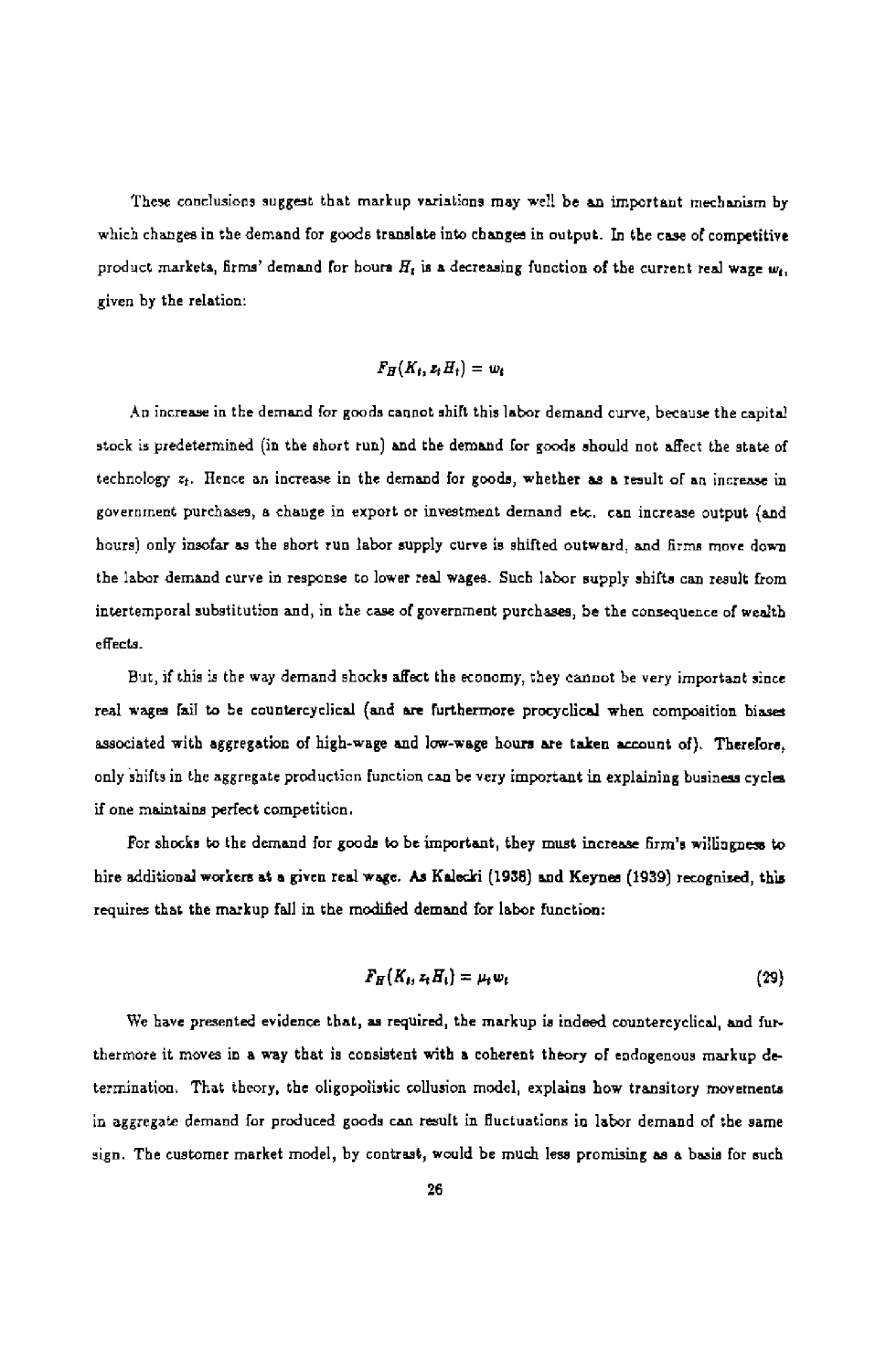a theory, for most of the sources of variation in aggregate demand that one might be interested in - for example, temporary increases in export demand, shifts of tastes toward present as opposed to future consumption, or investment booms due to discovery of especially productive investment opportunities - would all tend to raise current output relative to future profits, and to raise real interest rates. Therefore, markupe would tend to increase shifting the labor demand curve inward so that an even greater labor supply shift and real wage decline is needed to increase output than in the competitive model.<sup>16</sup>

A simple "static" specification,  $\mu_i = \mu(Y_i)$ , would mean replacing (29) by:

$$
F_H(K_1, z_t H_t) = \mu(F(K_t, z_t H_t)) w_t \qquad (30)
$$

This still establishes a relation between  $w_1$  and  $H_1$  that cannot be shifted, in the short run, hy anything other than a technology shock. Thus, in such a theory, aggregate demand variations can affect output and hours only by shifting the short run labor supply curve. If  $\mu'$  is sufficiently negative, such variations along the fixed schedule (30) might involve an scyclical or even procyclical real wage. But it would serm to us undesirable to place the entire responsibility for the efficacy of aggregate demand variations upon their effects upon household labor supply.

If one assumes a representative consumer with preferences that are additively separable between periods, as is common in the real business cycle literature, the first order condition for optimal labor supply is:

# $MRS(C_t, H_t) = w_t$

where  $C_1$  denotes aggregate consumption. It is usual to suppose that this marginal rate of substitution between consumption and leisure is increasing in consumption and decreasing in the quantity of leisure. Hence an outward shift in the labor aupply curve must coincide with a decrease in consumption; but consumption is procyclical rather than countercyclical.<sup>17</sup> Moreover, such a model would make it hard to understand the procyclical variation in vacancy rates (the relative constancy of the Beveridge curve) and quit rates (see, for instance, Parsons (1973)) which both suggest procyclical movements in firm's willingness to hire workers at a given real wage. Furthermore, such a

<sup>&</sup>lt;sup>16</sup> In fact, increases in government purchases may well reduce output and smployment in such a model. See Phelps (1989).<br><sup>17</sup> In Rotemberg and Woodford (1989) we show that increases in military spending lead consumption t decline.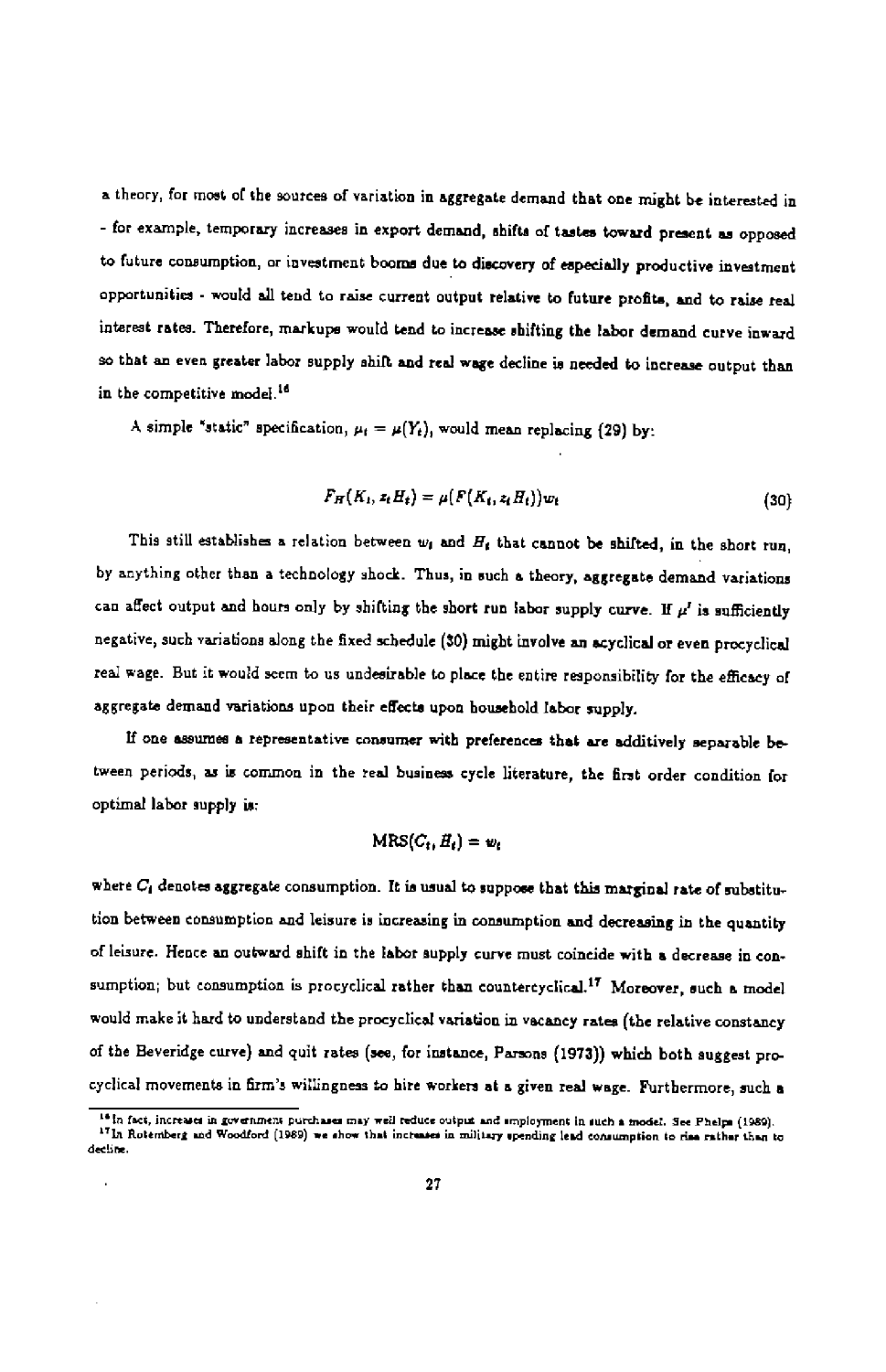model would rely critically both upon labor-supplying hoosebolds being able to quickly understand and respond to the future consequences of current aggregate shocks, and upon those households' effective integration into the capital markets, either of which might be doubted. Finally suppose that, as in many popular efficiency wage models, households are rationed in the amount of labor they can supply. Then, variations in desired household labor supply due to wealth effects or intertemporal substitution may have little effect upon which of the points consistent with (30) is realized in equilibrium.

Hence a "dynamic" model of markup determination, such as the oligopolistic collusion model, offers the greatest promise as a basis for understanding the role of aggregate demand variations in the generatioo of business cycles, quite apart from the evidence provided here in support of such a specification. Further quantitative investigations of the extent to which this model ran account for the character of observed aggregate fluctuations, under various hypotheses about the ultimate driving shocks, would seem to be warranted.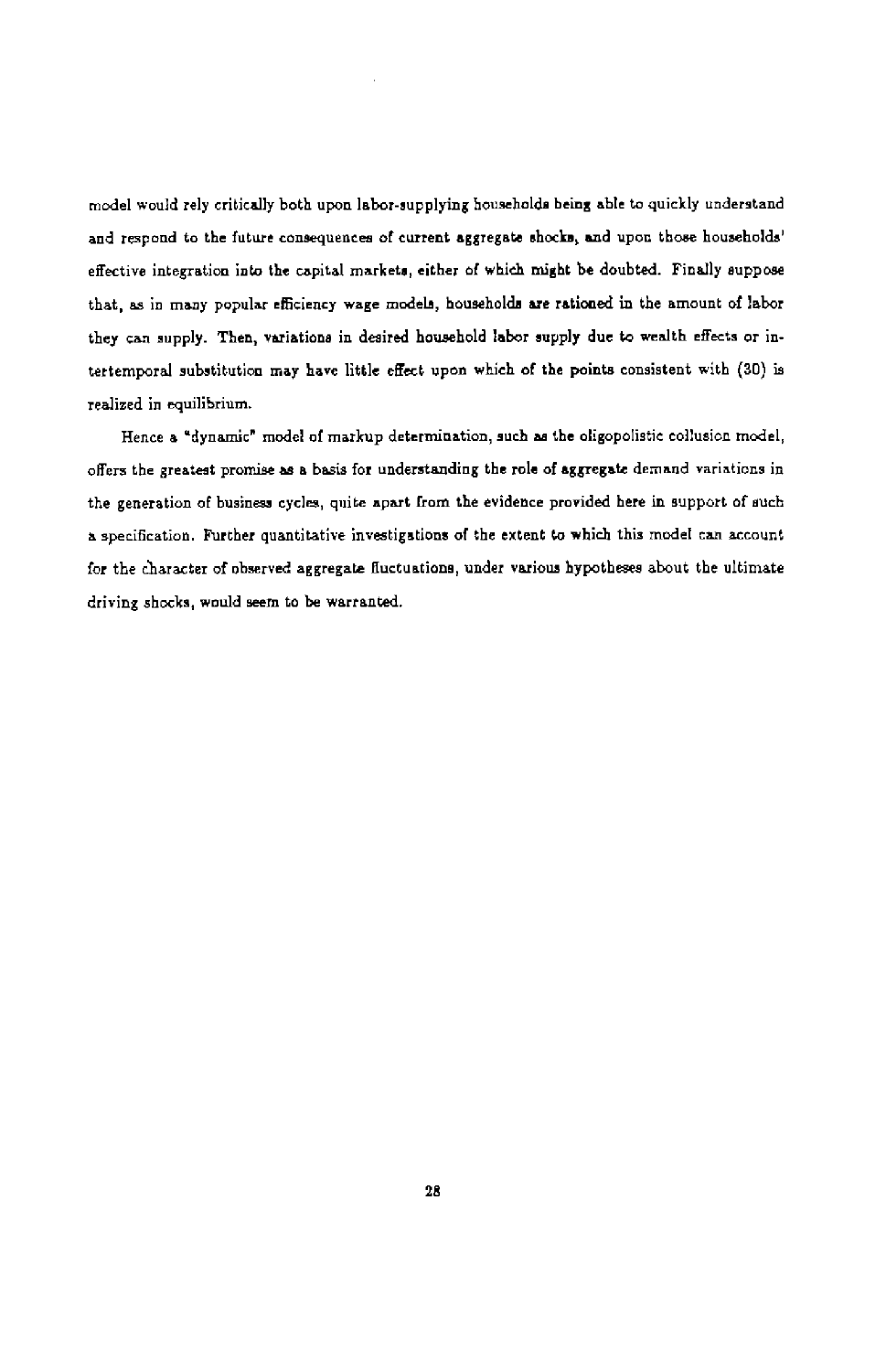#### Appendix

#### The Bile Correction

In this Appendix we consider the computation of  $\hat{u}_i$ , the variations in the ratio of the marginal wage to the average wage in the presence of varying use of overtime workers. Bils assumes that total wage payments can be written as:

$$
w_t[H_t + pV(H_t)]
$$

where  $w_i$  is the straight-time wage, p is the overtime premium which is assumed to equal 50%, and  $V(H)$  indicates how many overtime hours firms employ as a function of total hours. Therefore, the marginal wage (the increased expenditure when hours rise by one unit) is:

$$
w_i[1+pV^\prime(H_i)]
$$

while the average wage is

$$
w_t\left[1+p\frac{V(H_t)}{H_t}\right]
$$

Therefore the percent change in the marginal wage for a 1% increase in employment is

$$
\gamma_M = \frac{pV^*H^2}{H + pV'H}
$$

while the corresponding percent change in the average wage is

$$
\gamma_A = \frac{p(V'H-V)}{H+pV}
$$

The logarithmic deviation of the ratio of marginal to average wage,  $\hat{u}_t$  is then equal to  $(\gamma_M - \gamma_A)\hat{h}_t$ .

To obtain estimates of  $\gamma_M$  and  $\gamma_A$  we use the available data on overtime which, unfortunately, cover only the manufacturing sector. We assume that the actual value of overtime hours  $V_t$  is given by  $V(H_t)$  times a stationary residual. We thus run a regression of  $\hat{v}_t$ , the detrended logarithm of overtime hours, on  $\hat{h}_t$  and  $\hat{h}_t^2$ . Allowing for an error with both first and second order serial correlation yields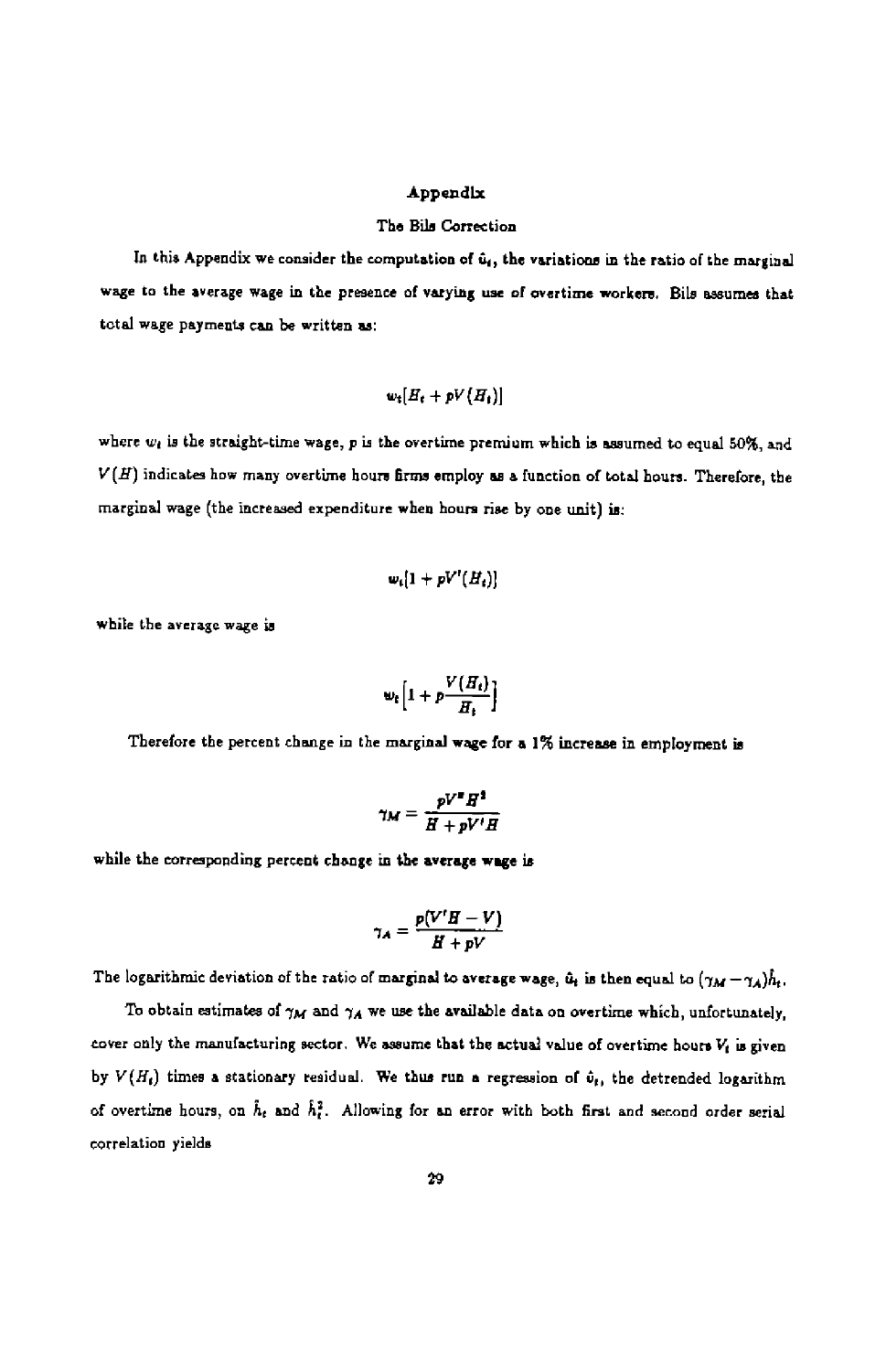$\hat{v}_t = 7.01 \hat{h}_t + 2.69 \hat{h}_t^2 t$ (0.59) (8.11) Period: 1956: $\Pi$ -1989:l;  $AR(1)$ =1.17  $AR(2)=0.24$   $R^2=0.97$ ;  $D.W.=2.05$ 

Assuming that the residual is uncorrelated with the right hand side variables, the coefficients in this regression are the coefficients in a second order logarithmic expansion of  $V(H)$ . Thus, the first coefficient equals  $V'H/V$  while the second equals one half of  $\frac{H^2V''}{V} + \frac{V'H}{V} - (\frac{V'H}{V})^2$ . Using these facts, together with knowledge that in our data  $V/H$  equals 0.0187, gives a value for  $\gamma_M$  of 0.417 and one for  $\gamma_A$  of 0.056. As in Bils' analysis, the former is about eight times larger than the latter. Bils's estimates are both somewhat larger because his index of total hours covers only production hours in manufacturing, so that his average  $V/H$  is higher.

#### 10. References

- Ahreu, Dilip:"Extremal Equilibria of Oligopolistic Supergames,' Journal of Economic Theory, 39, 1986, 191-225.
- Barsky, Robert and Gary Solon: 'Real Wages over the Business Cycle,', NBER Working Paper 2888, March 1989.
- Bils, Mark:"The Cyclical Behavior of Marginal Coat and Price," American Economic Review, 77, December 1987, 838-57.
- -: "Pricing in a Customer Market," Quarterly Journal of Economics, November 1989.
- Blanchard, Olivia, Changynng Rhee and Lawrence Summers: 'The Stick Market, Profit and Investment,' National Bureau of Economic Research Working Paper 3370, May 1990.
- Dixit, Avinash and Joseph Stiglitz:'Monopolistic Competition and Optimum Product Diver- sity,' American Economic Review,297-308, 1977.
- Domowite, Ian, R. Glenn Hubbard, and Bruce C. Petersen, 'Market Structure and Cyclical Fluctuations in U.S. Manufacturing,' Review of Economic Statistics, February 1988.
- Dunlop, John T.: 'The Movement in Real and Money Wage Rates" Economic Journal, 18, 1938, 415-34.
- Farrell, Joseph and Carl Shapiro: "Dynamic Competition with Switching Costs," Rand Journal of Economics, 19, Spring 1988, 123-37.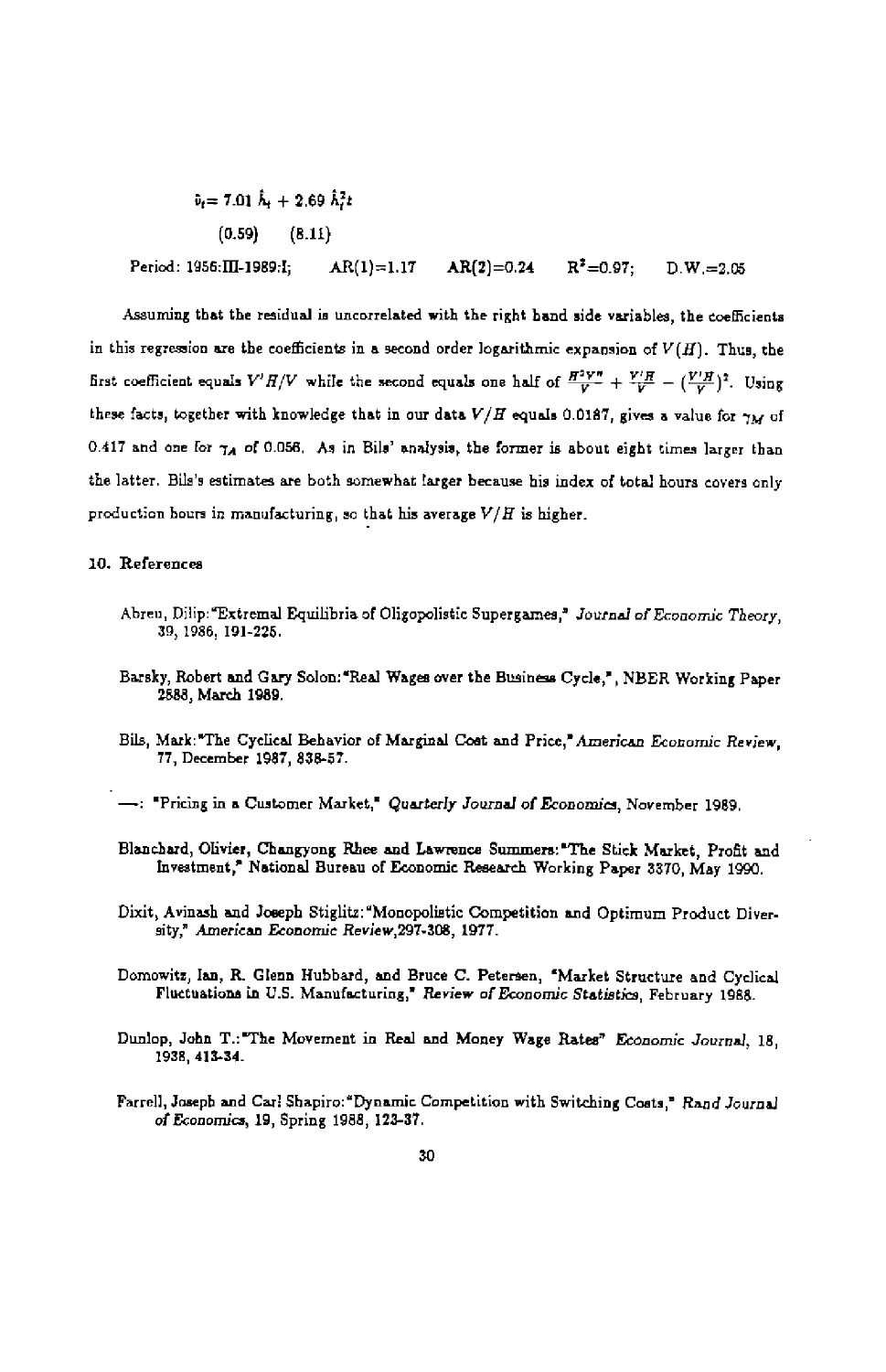- Froot, Kenneth A. and Paul D. Klemperer:'Exchange Rate Pass-Through when Market Share Matters,' American Economic Review, 79, September 1989, 637-54.
- Gallant, Ronald A. and Dale W. Jorgenson: "Statistical Inference for a System of Simultaneous, Non-Linear, implicit Equations in the Context of instrumental variables Estimation,' Journal of Econometrics, 11, October/December 1979, 275-302.
- Gottfries, Nils. "Price Dynamics of Exporting and Import-Competing Firms," Scandinavian Journal of Economies, 88, 417-436.
- —;'Market Shares and Pricing Behavior in the Tradeablea Industry; An Examination of Swedish Manufacturing", Institute for International Economic Studies Paper No. 412.
- —:"Customer Markets, Credit Market Imperfections and Real Price Rigidity" Economics, forthcoming, 1989 mimeo.
- Creenwald, Bruce and Joseph Stiglitz;'Financiai Market imperfections and Business Cycles,' NBER Working Paper 2494, 1988.
- Hall, Robert E.: "The Relation Between Price and Marginal Cost in U.S. Industry," Journal of Political Economy, 96, October 1988, 921-48.
- —'Investment under Uncertainty: Theory and Test with Industry Data,' NBER Working Paper 2264, May 1987.
- —'Substitution over Time in Work and Consumption,' National Bureau of Economic Research Working Paper 2789, December 1988b,
- Hansen, Lars Peter: 'Large Sample Properties of Method of Moments Estimators," Econometrics, 50, July 1982, 1029-54.
- Kalecki, Michael:"The Determinants of the Distribution of National Income," Econometrica, 6, 97-112, 1958.
- Keim, D., and Robert Stambaugb: 'Predicting Returns in the Bond and Stock Markets,' Journal of Financial Economics, 17, 1986, 357-90.
- Keynes, John Msynard:'Relative Movements of Real Wages and Output," Economic Journal, 49, 34-51, 1969.
- Klemperer, Paul D.: Markets with Consumer Switching Costa," Quarterly Journal of Economies, 102, May 1987, 375-94.
- Kydland, Finn E. and Edward C. Prescott:"Cyclical Movements of the Labor Input and its Real Wage," Federal Reserve bank of Minneapolis Working Paper 413, November 1988.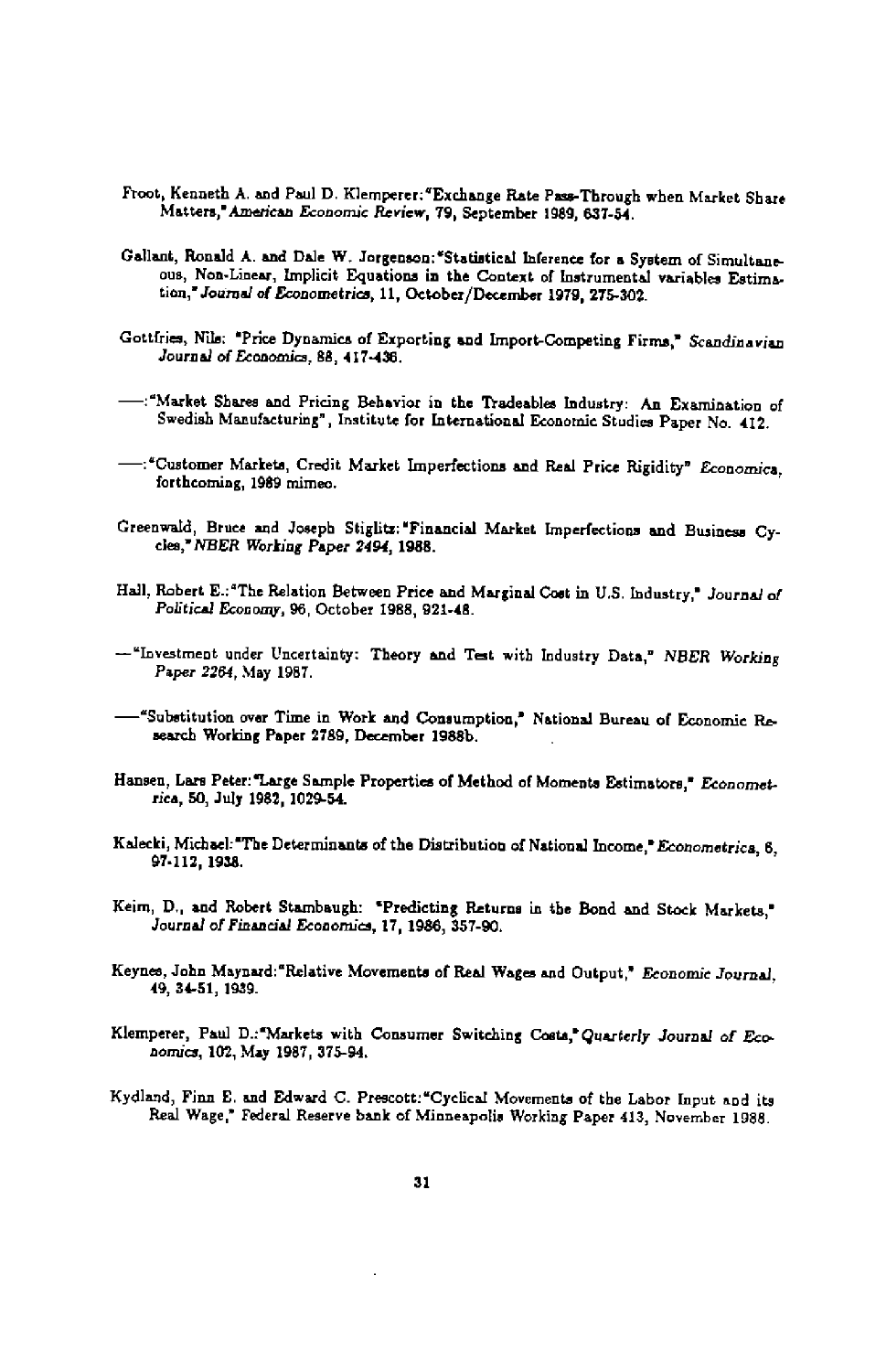- Parsons, Donald O.: "Quit Rates over Time, A Search and Information Approach," American Economic Review, 83, June 1973, 390-401.
- Phelps, Edmund S.; "Aggregate Demand in a Non-Monetary Model of Labor-Market and Product-Market Equilibrium,' mimeo, Columbia University, June 1989.
- Phelps, Edmund S. and Sidney G. Winter: "Optimal Price Policy under Atomistic Competition"in E. Phelps ed. Microeconomic Foundations of Employment and inflation Theory, W.W.Norton and Co, New York, 1970.

Robinson, Joan; "The Economics of Imperfect Competition,' Macmillan, London, 1932.

- Rotemberg, Julio J. and Garth Saloner:"A Supergame-Theoretic Model of Price Wars during Booms,' American Economic Review, 78, June 1986, 390-407.
- Rutemberg, Julio J. and Michael Woodiord, "Oligopoliatic Pricing and the Effects of Aggregate Demand on Economic Activity," National Bureau of Economic Research, Working Paper No. 3206, Cambridge, Massachusetts, December 1989.
- Solow, Robert M.; "Technical Change and the Aggregate Production Function," Review of Economics and Statistics, 39, August 1957, 312-20.

Tarshis, L.:"Changes in Real and Money Wage Rates," Economic Journal, 19, 1939, 150-4.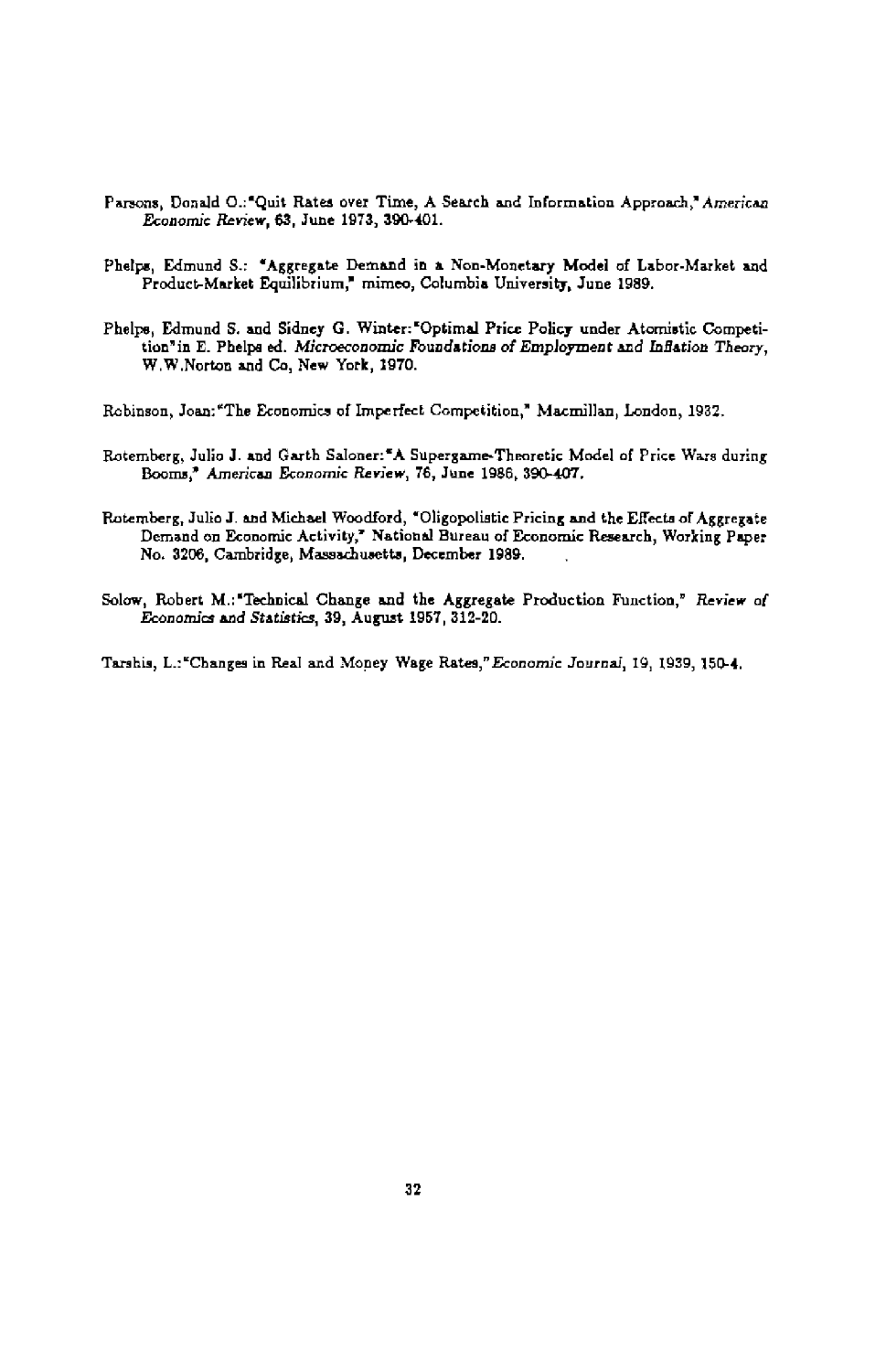

**........** DM16UI.

DM16U1

 $-101H$ 

Figure 1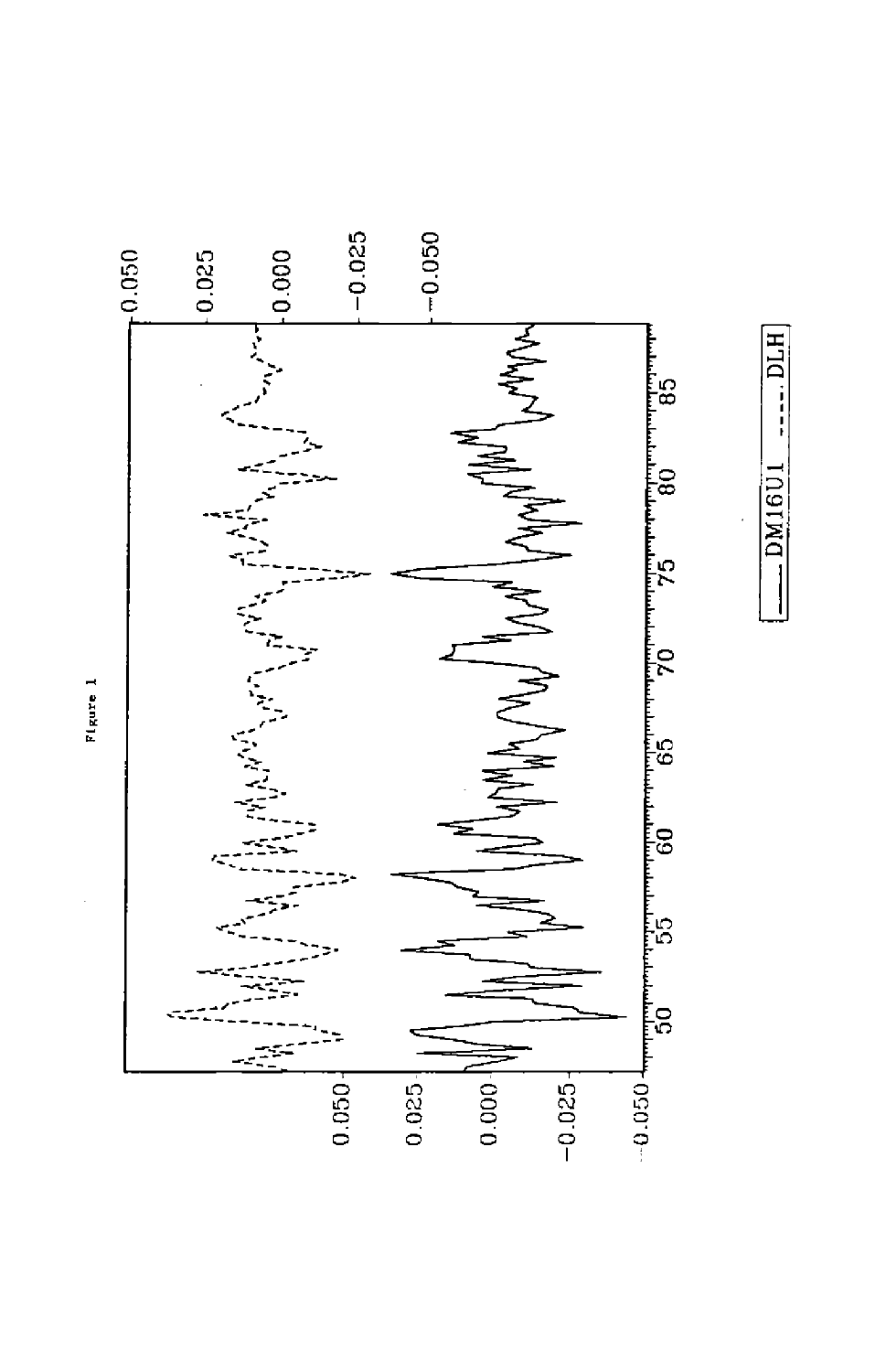

Figure 2

 $---$  DLH  $L = DM16U05$  .... D  $-DM16U05$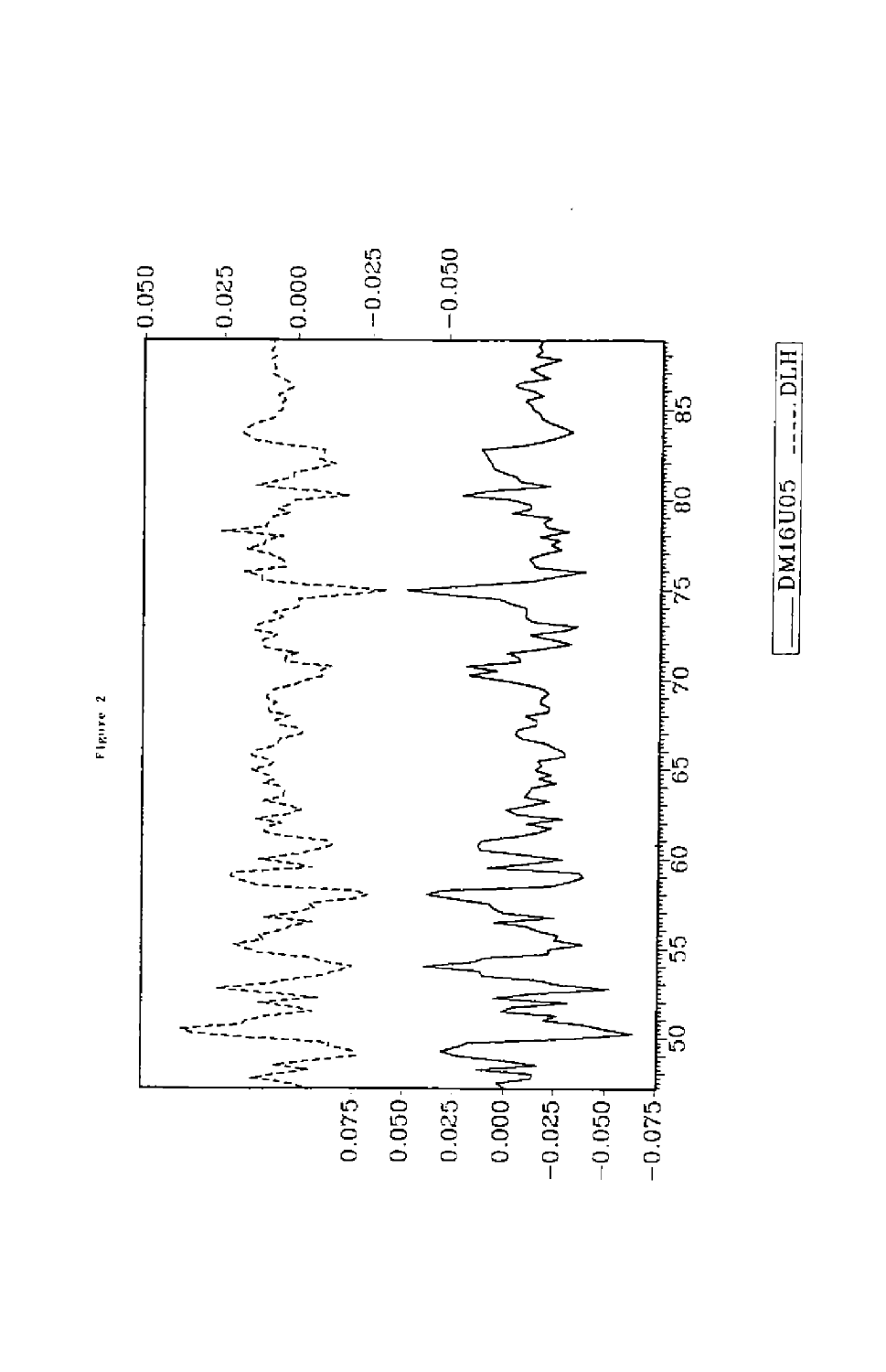

Figure 3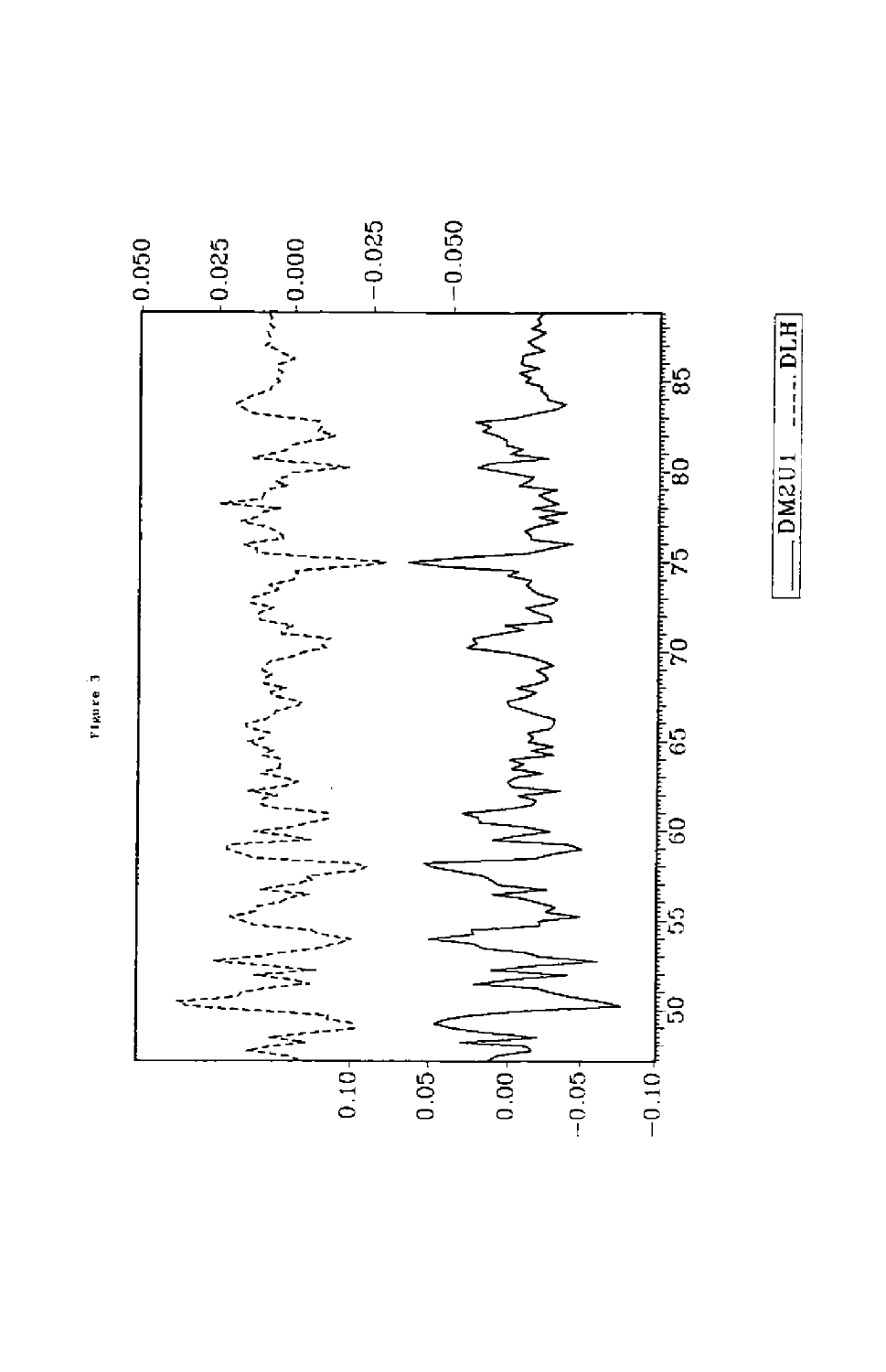# Estimation of equation (26) for different specifications

#### AVERAGE MARKUP

 $\sim 10^{-11}$ 

|                                                |                        |     |                | 1.1                | 1.6                | 2                   |  |
|------------------------------------------------|------------------------|-----|----------------|--------------------|--------------------|---------------------|--|
|                                                |                        |     | Coefficient on |                    |                    |                     |  |
| Ε                                              |                        |     | ٩e             | 0.016<br>(0.009)   | 0.035<br>(0.014)   | 0.058<br>(0.022)    |  |
| L<br>A<br>5<br>T<br>I<br>C<br>I<br>Т<br>Υ<br>о | S<br>U<br>В<br>S       | 0.5 | Уt             | $-0.211$<br>(0.05) | $-1.083$<br>(0.69) | $-2.099$<br>(0.132) |  |
|                                                | $\mathbf T$<br>I<br>U  |     | Чt             | 0.016<br>(0.009)   | 0.035<br>(0.014)   | 0.058<br>(0.022)    |  |
|                                                | т<br>I<br>$\circ$<br>N | ı   | Υt             | 0.169<br>(0.05)    | -0.416<br>(0.50)   | $-1.099$<br>(0.132) |  |
| F                                              |                        | 2   | Чt             | 0.016<br>(0.009)   | 0.035<br>(0.014)   | 0.058<br>(0.022)    |  |
|                                                |                        |     | Уt             | 0.359<br>(0.05)    | $-0.083$<br>(0.49) | $-0.599$<br>(0.132) |  |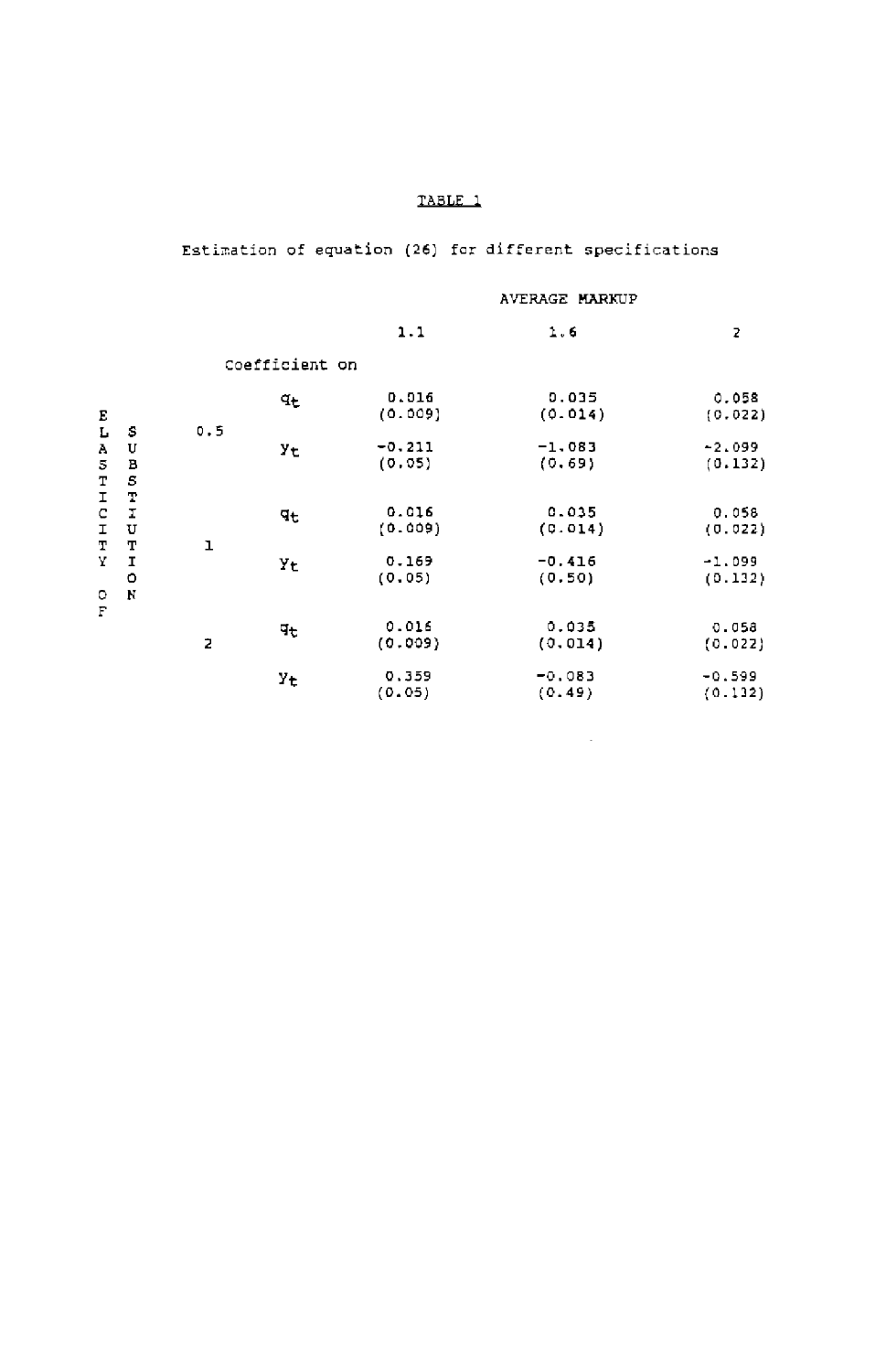The levels equation with q as the dependent variable

# AUtRAGE MARKUP

|                                      |                                                        |                         |                | 1.1            | 1.6            | 2                   |
|--------------------------------------|--------------------------------------------------------|-------------------------|----------------|----------------|----------------|---------------------|
|                                      |                                                        |                         | Coefficient on |                |                |                     |
| Σ<br>Ļ,                              |                                                        | 0.5                     | 马七             | 1.54<br>(0.82) | 1.20<br>(0.48) | 0.86<br>(0.32)      |
| $\mathbf{A}$                         | S<br>U<br>B<br>S<br>$\frac{T}{I}$<br>$\mathbf{U}$<br>T |                         | Υt             | 1.12<br>(0.52) | 2.09<br>(0.69) | 2.59<br>(0.86)      |
| STICIT<br>Y<br>o<br>$\boldsymbol{F}$ |                                                        | 1                       | 4t             | 1.54<br>(0.82) | 1.20<br>(0.48) | 0.86<br>(0.32)      |
|                                      | I<br>О<br>$\mathbf N$                                  |                         | Уt             | 0.53<br>(0.53) | 1.21<br>(0.50) | 1.73<br>(0.58)      |
|                                      |                                                        | $\overline{\mathbf{2}}$ | μt             | 1.54<br>(0.82) | 1.20<br>(0.48) | ٠<br>0.86<br>(0.32) |
|                                      |                                                        |                         | Yt             | 0.24<br>(0.60) | 0.89<br>(0.49) | 1.31<br>(0.52)      |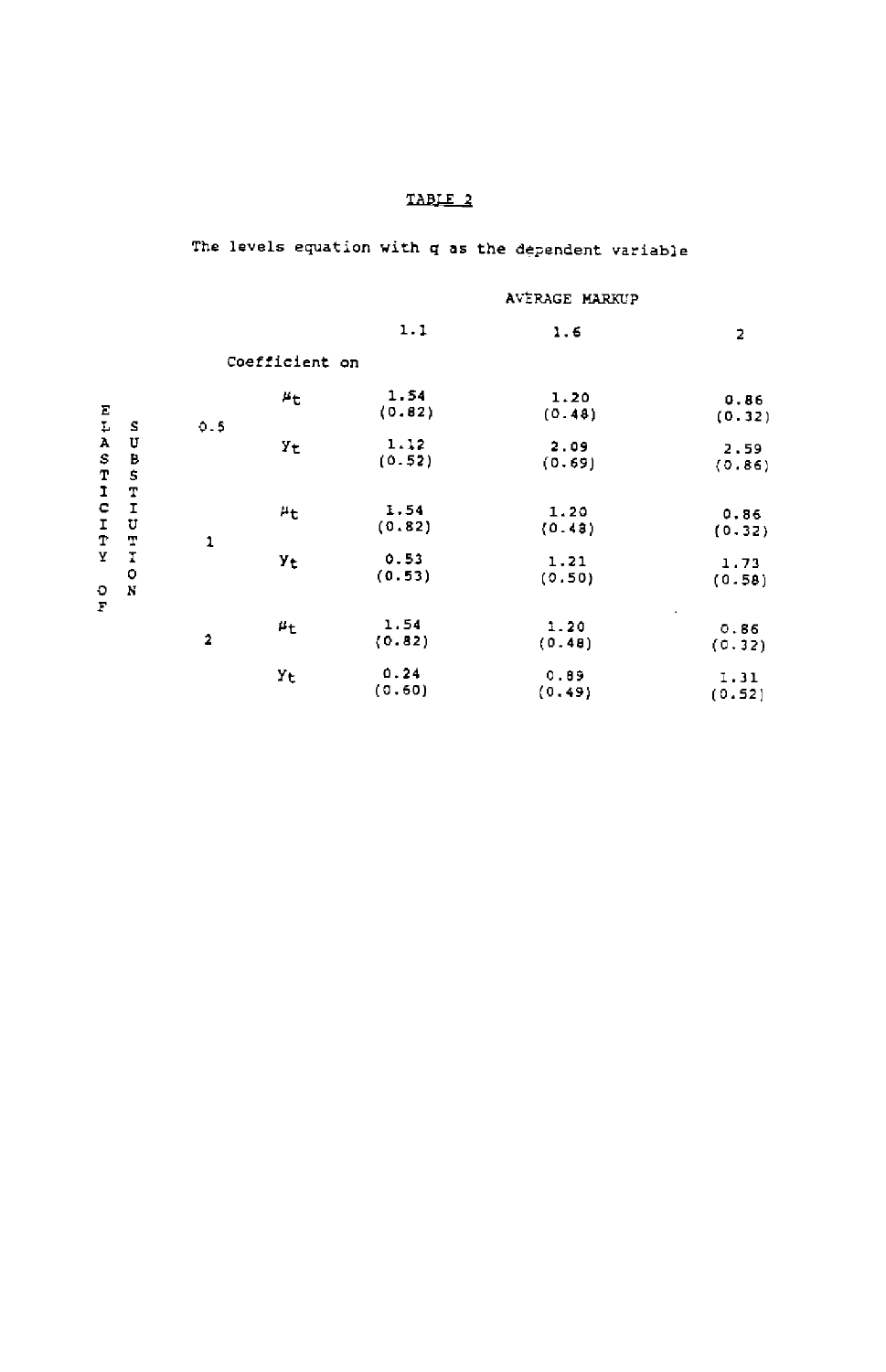# The basic instrumental variables specifications US data 1947:111—1988—lU

|                    | Separate Coeffs.        | Constrained Coeffs.      |
|--------------------|-------------------------|--------------------------|
| Parameter          |                         |                          |
| Constant           | 0.223<br>(0.06)         | 0.195<br>(0.05)          |
| Coeff, on trend    | $0.66e-4$<br>$(0.4e-4)$ | $-0.85e-5$<br>$(0.3e-4)$ |
| $\epsilon_{\rm Y}$ | 1.062<br>(0.20)         |                          |
| $\epsilon_{\rm X}$ | 0.184<br>(0.06)         |                          |
| ŧ                  |                         | 0.195<br>(0.05)          |
| $R^2$              | 0.995                   | 0.980                    |
| D.W.               | 2.36                    | 2.00                     |
| J                  | 1.09                    | 1.46                     |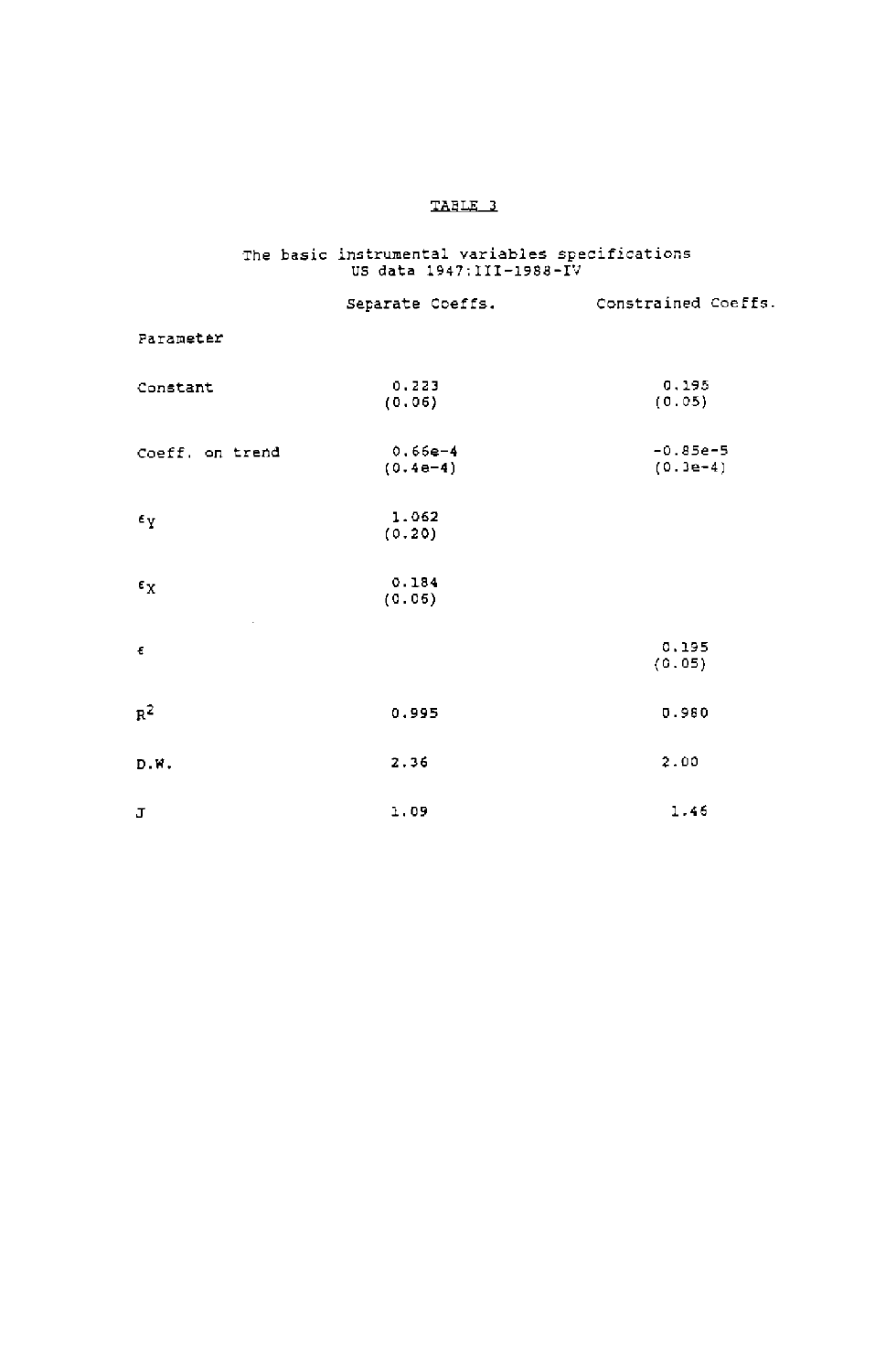# Table 4

# Instrumental Variables Method Elasticity of the markup with respect to X/Y

## AVERAGE MARKUP

|                                            |             |     | 1.1    | 1.6    | 2       |  |
|--------------------------------------------|-------------|-----|--------|--------|---------|--|
|                                            |             |     |        |        |         |  |
| Ε                                          |             | 0.5 | 0.118  | 0.224  | 0.366   |  |
| L                                          | s           |     | (0.04) | (0.07) | (0, 12) |  |
| A                                          | U           |     |        |        |         |  |
|                                            | В           |     |        |        |         |  |
| $\begin{array}{c} 9 \\ 4 \\ 1 \end{array}$ | $\mathbb S$ |     |        |        |         |  |
|                                            | T           | 1   | 0.099  | 0.204  | 0.335   |  |
|                                            | I           |     | (0.03) | (0.06) | (0.10)  |  |
| I                                          | U           |     |        |        |         |  |
| $\mathbf T$                                | T           |     |        |        |         |  |
| Y                                          | I           |     |        |        |         |  |
|                                            | ۰           | 2   | 0.092  | 0.195  | 0.322   |  |
| o<br>F                                     | N           |     | (0.03) | (0.05) | (0.09)  |  |
|                                            |             |     |        |        |         |  |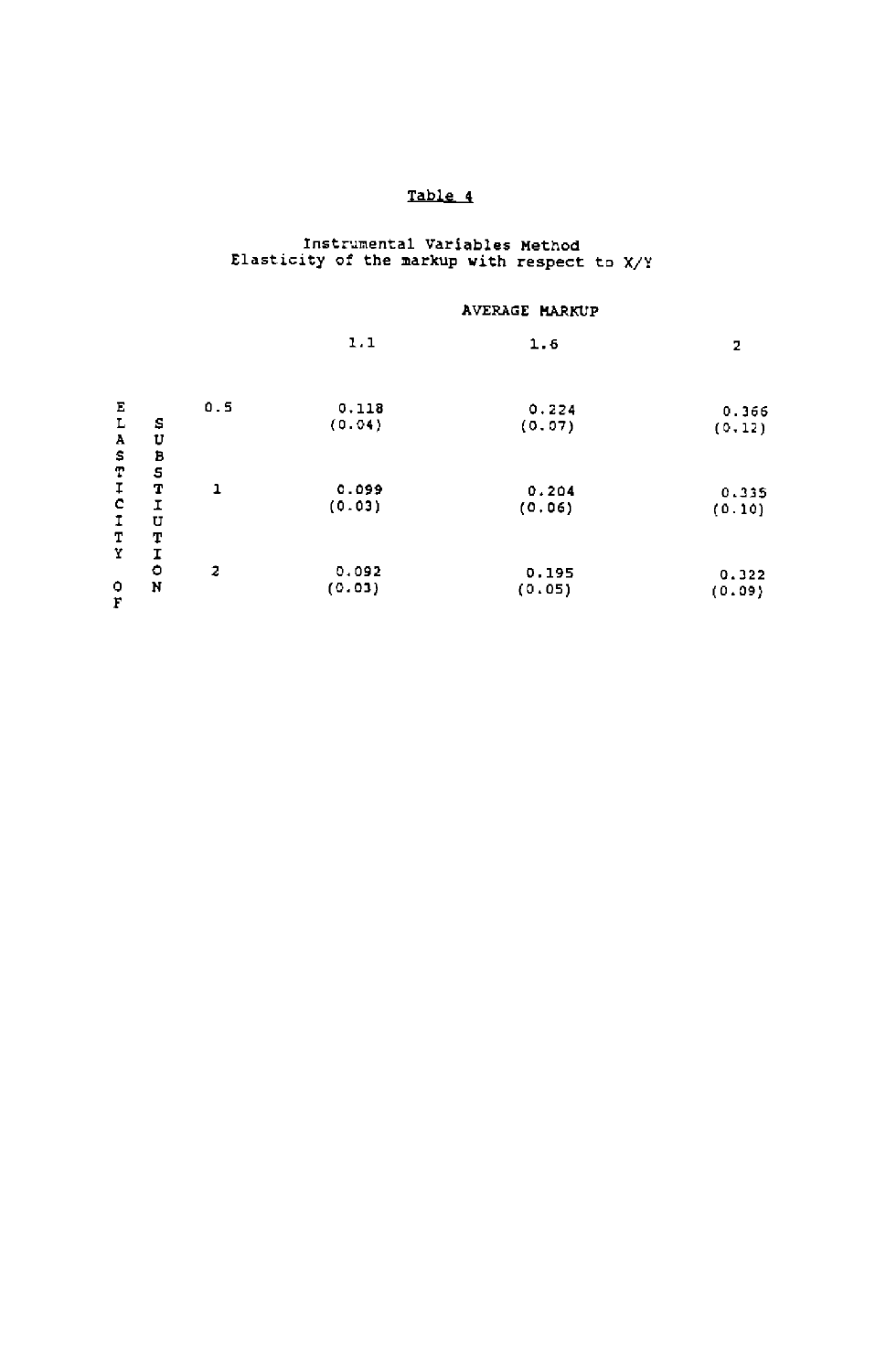# Instrunental Variables Method Separate Elasticities with respect to I and X

## AVEflGE MARKUP

|                         |                       |     |                    | 1.1                | 1.6             | $\overline{\mathbf{2}}$ |  |
|-------------------------|-----------------------|-----|--------------------|--------------------|-----------------|-------------------------|--|
| $_{\rm L}^{\rm E}$      |                       |     | εy                 | 0.515<br>(0.11)    | 1.726<br>(0.20) | 3.124<br>(0.32)         |  |
| Α<br>s<br>T<br>I<br>C   | S<br>Ù<br>B<br>S<br>T | 0.5 | $\epsilon_{\rm X}$ | 0.099<br>(0.035)   | 0.185<br>(0.06) | 0.396<br>(0.11)         |  |
| $\mathbf I$<br>т        | I<br>U<br>T           | ı   | $\epsilon_{\rm Y}$ | 0.139<br>(0.11)    | 1.062<br>(0.20) | 2.127<br>(0.32)         |  |
| Y<br>о                  | I<br>٥<br>N           |     | $\epsilon_{\rm X}$ | 0.097<br>(0.03)    | 0.184<br>(0.06) | 0.293<br>(0.09)         |  |
| $\overline{\mathbf{F}}$ |                       | 2   | εy                 | $-0.049$<br>(0.11) | 0.729<br>(0.20) | 1.628<br>(0.32)         |  |
|                         |                       |     | ٤x                 | 0.096<br>(0.03)    | 0.183<br>(0.06) | 0.292<br>(0.09)         |  |

 $\sim 10^{-1}$